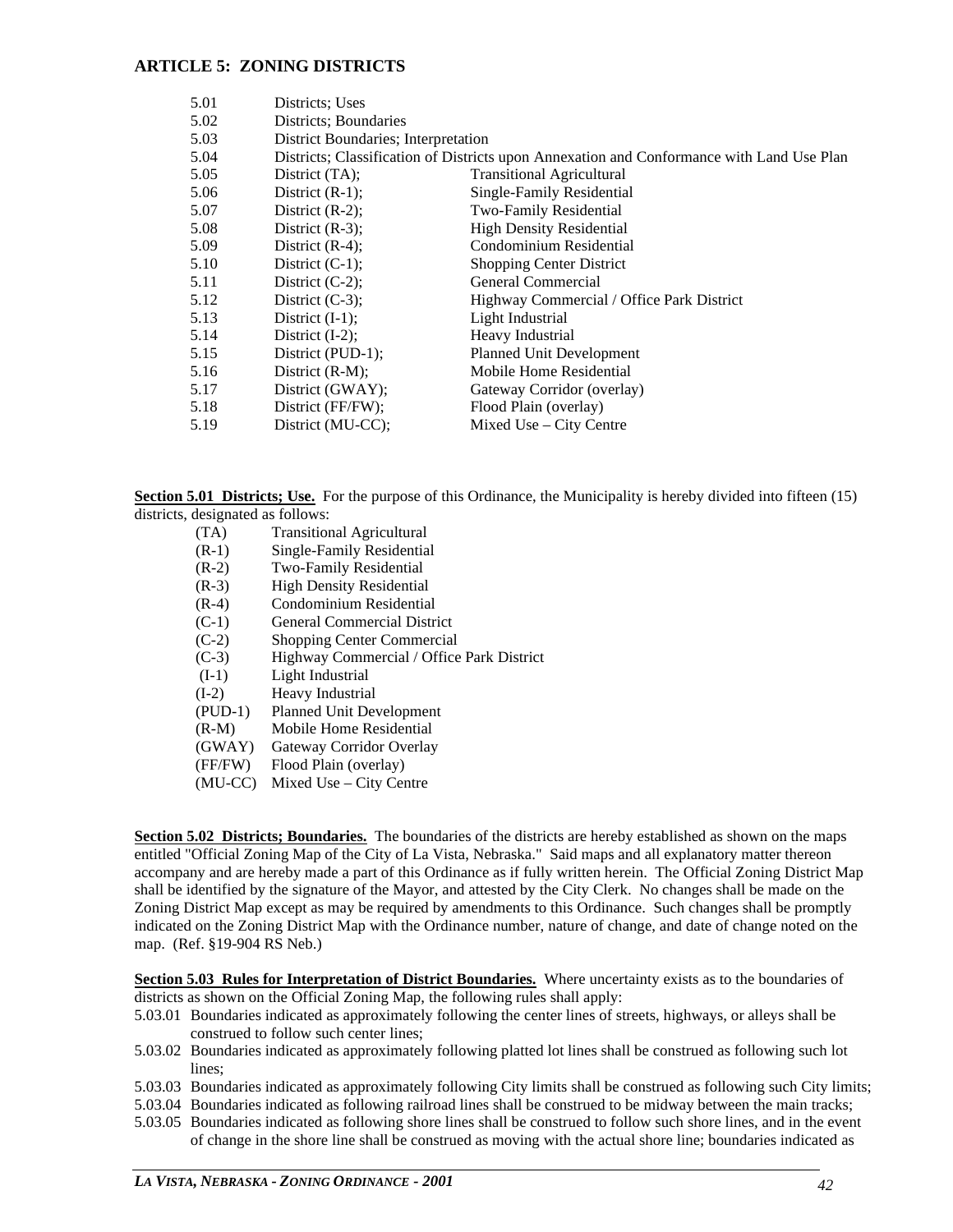approximately following the center lines of streams, rivers, canals, lakes, or other bodies of water shall be construed to follow such center lines;

- 5.03.06 Boundaries indicated as parallel to or extensions of features indicated in subsections 5.03.01-5.03.05 above shall be so construed. Distances not specifically indicated on the Official Zoning Map shall be determined by the scale of the map;
- 5.03.07 Where physical or cultural features existing on the ground are at variance with those shown on the Official Zoning Map, or in other circumstances not covered by subsections 5.03.01-5.03.06 above, the Board of Zoning Adjustment shall interpret the district boundaries;
- 5.03.08 Where a district boundary line divides a lot which was in single ownership at the time of passage of this Ordinance, The Board of Zoning Adjustment may permit the extension of the regulations for either portion of the lot not to exceed fifty (50) feet beyond the district line into the remaining portion of the lot.

**Section 5.04 Classification of Districts upon Annexation and Conformance with the Land Use Plan.** Areas

annexed into the corporate limits of La Vista shall be zoned to conform to the Land Use Plan.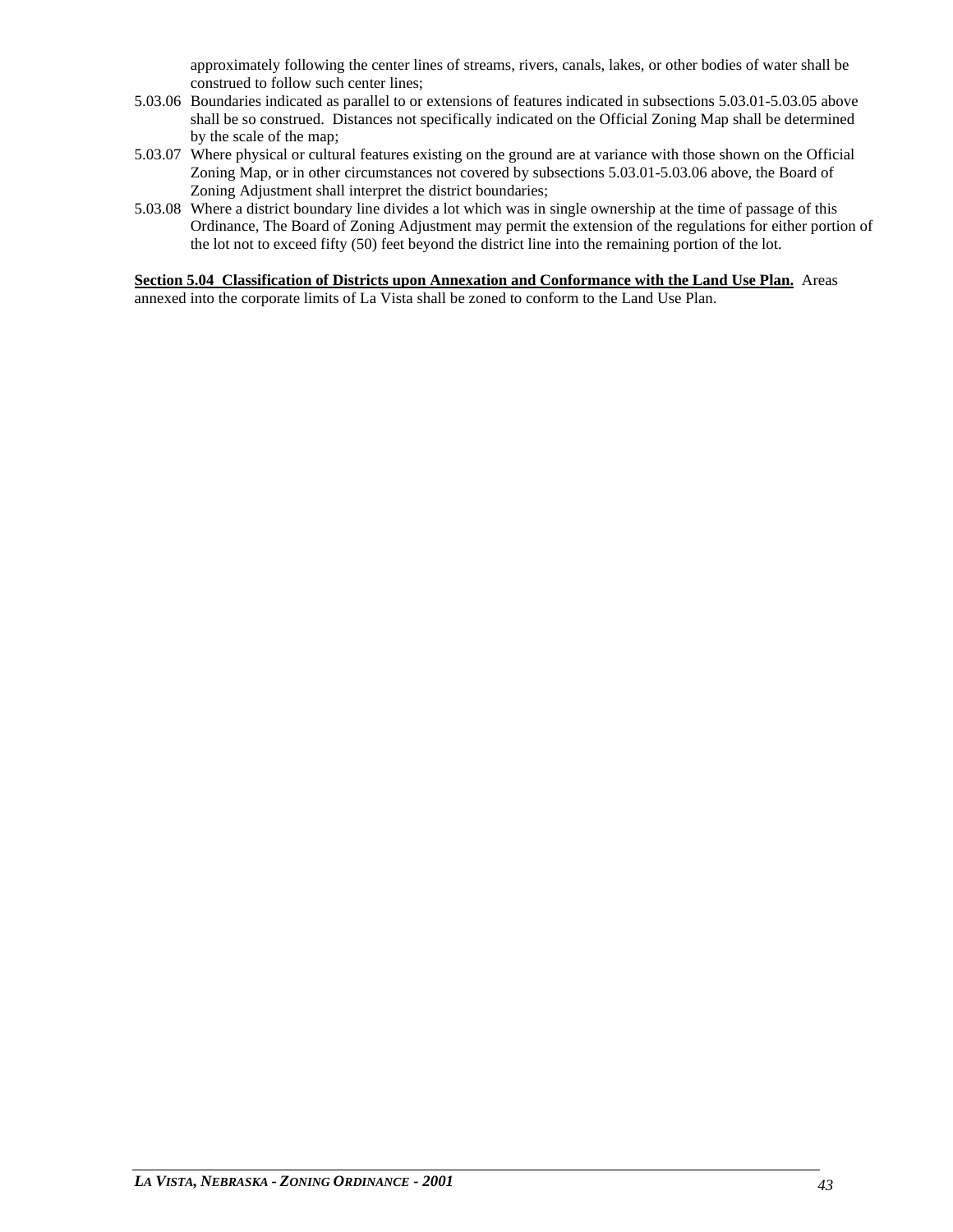# **Section 5.05 TA Transitional Agriculture District**

**5.05.01 Intent:** The Transitional Agriculture District is established to recognize these properties as agricultural at present with the understanding that they may be suitable for development in the future. This district allows for existing agricultural properties to continue using the land in that manner.

#### **5.05.02 Permitted Uses.**

| Farming, pasturing, truck gardening, orchards, greenhouses and nurseries, including the<br>sale of products raised on the premises, provided that no livestock feedlot or yard for more |
|-----------------------------------------------------------------------------------------------------------------------------------------------------------------------------------------|
| than twelve (12) animals shall be established.                                                                                                                                          |
| Farm dwellings for the owners and their families, tenants, and employees.                                                                                                               |
| Public parks and recreation areas, playgrounds and conservation areas including flood<br>control facilities.                                                                            |
| Railroads, not including switching, terminal facilities or freight yards.                                                                                                               |
| Public overhead and underground local distribution utilities.                                                                                                                           |
| Single family dwelling.                                                                                                                                                                 |
| Churches.                                                                                                                                                                               |
| Hydrogenation process.                                                                                                                                                                  |
| Public services.                                                                                                                                                                        |
| Publicly owned and operated facilities.                                                                                                                                                 |
| Roadside stands offering for sale agriculture products on the premises.                                                                                                                 |
|                                                                                                                                                                                         |

#### **5.05.03 Permitted Conditional Uses:**

| 5.05.03.01 | Radio, television and wireless communication towers and transmitters, as per Section 7.11.                                                                                         |
|------------|------------------------------------------------------------------------------------------------------------------------------------------------------------------------------------|
| 5.05.03.02 | Cemeteries, provided all structures are located at least one hundred (100) feet from all                                                                                           |
|            | property lines.                                                                                                                                                                    |
| 5.05.03.03 | Wastewater treatment facilities.                                                                                                                                                   |
| 5.05.03.04 | Indoor and outdoor private recreation areas and facilities including country clubs, golf<br>courses (but not miniature golf), soccer fields, tennis courts, basketball courts, and |
|            | swimming pools.                                                                                                                                                                    |
| 5.05.03.05 | Home occupations, as per Section 7.10.                                                                                                                                             |
| 5.05.03.06 | Raising and care of animals for 4-H, Future Farmer of America (FFA) or other rural/school<br>organizations.                                                                        |
| 5.05.03.07 | Wind energy systems on tracts of more than ten $(10)$ acres, as per Section 7.18.                                                                                                  |
| 5.05.03.08 | Airports.                                                                                                                                                                          |
| 5.05.03.09 | Campgrounds.                                                                                                                                                                       |
| 5.05.03.10 | Water reservoir.                                                                                                                                                                   |
| 5.05.03.11 | Ground-Mounted Solar Energy Conversion Systems outside of the rear yard, as provided<br>for in Section 7.15. ( <i>Ordinance No. 1389</i> , 3-3-2020)                               |

#### **5.05.04 Permitted Accessory Uses:**

| 5.05.04.01 | Buildings and uses customarily incidental to the permitted and conditional uses.             |
|------------|----------------------------------------------------------------------------------------------|
| 5.05.04.02 | Temporary buildings incidental to construction work where such buildings or structures are   |
|            | removed upon completion of work.                                                             |
| 5.05.04.03 | Signs as provided for in Section 7.01 through 7.04.                                          |
| 5.05.04.04 | Parking as provided for in Section 7.05 through 7.09.                                        |
| 5.05.04.05 | Private outdoor swimming pool, and other similar facilities in conjunction with a residence. |
| 5.05.04.06 | Storage or parking of vehicles, boats, campers and trailer, as per Section 7.13.             |
| 5.05.04.07 | Solar Energy Conversion Systems as provided for in Section 7.15. (Ordinance No. 1389,        |
|            | $3 - 3 - 2020$                                                                               |
|            |                                                                                              |

# **5.05.05 Height and Lot Requirements:**<br>5.05.05.01 The height and

The height and minimum lot requirements shall be as follows:

| <b>Uses</b>                                            | <b>Lot Area</b><br>(Acres)     | Lot<br>Width                     | Front<br>Yard        | Side<br>Yard        | Rear<br>Yard        | Max.<br>Height | <b>Max. Lot</b><br>Coverage |
|--------------------------------------------------------|--------------------------------|----------------------------------|----------------------|---------------------|---------------------|----------------|-----------------------------|
| Permitted Uses                                         | 20                             | 660                              | 75'                  | $25^{\circ}$        | 25'                 | 45'            | ۰                           |
| <b>Permitted Conditional Uses</b>                      | 20                             | 660'                             | 75'                  | 25"                 | 25'                 | 45'            | ۰                           |
| <b>Recreational Uses</b><br><b>Accessory Buildings</b> | 20<br>$\overline{\phantom{a}}$ | 330'<br>$\overline{\phantom{a}}$ | $20^{\circ}$<br>100' | $20^{\circ}$<br>25" | $10^{\circ}$<br>10' | 75'            | ۰<br>-                      |
|                                                        |                                |                                  |                      |                     |                     |                |                             |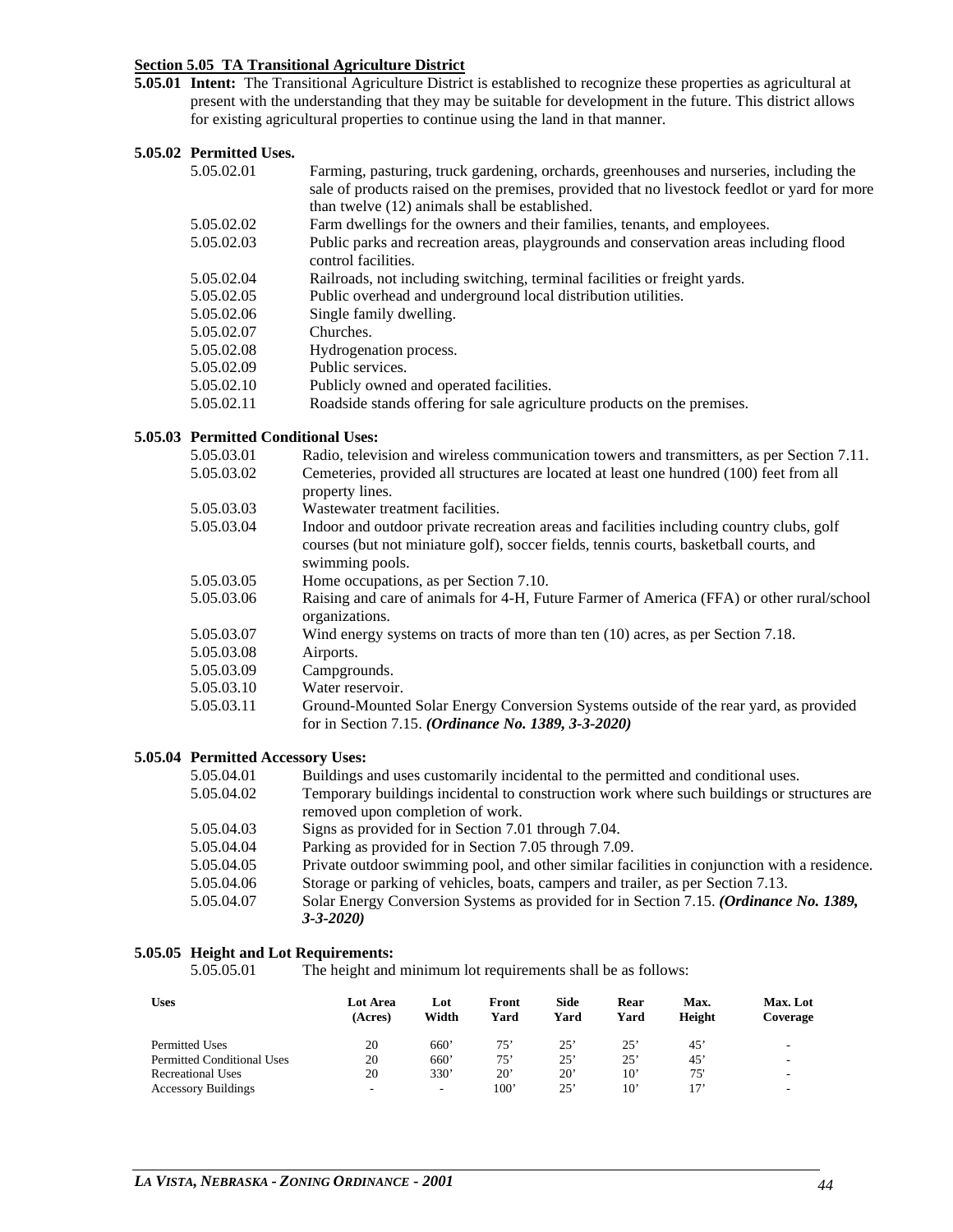#### **Section 5.06 R-1 Single-Family Residential**.

**5.06.01 Intent:** The Single-Family Residential District is intended to permit low to medium-density residential developments to accommodate residential and compatible uses.

#### **5.06.02 Permitted Uses:**

| 5.06.02.01 | Single family dwellings.                                            |
|------------|---------------------------------------------------------------------|
| 5.06.02.02 | Public and private schools.                                         |
| 5.06.02.03 | Public Services.                                                    |
| 5.06.02.04 | Publicly owned and operated facilities.                             |
| 5.06.02.05 | Child Care Home, as per Section 7.10. (Ordinance No. 880, 11-19-02) |
| 5.06.02.06 | Group Care Home (Ordinance No. 1118, 4-6-10)                        |
|            |                                                                     |

| 5.06.03 |            | <b>Permitted Conditional Uses:</b>                                                                                                                                                                             |
|---------|------------|----------------------------------------------------------------------------------------------------------------------------------------------------------------------------------------------------------------|
|         | 5.06.03.01 | Public and private recreation areas as, country clubs, golf courses, lakes, common areas<br>and swimming pools.                                                                                                |
|         | 5.06.03.02 | Churches, temples, seminaries, convents, including residences for teachers and pastors.                                                                                                                        |
|         | 5.06.03.03 | Public utility main transmission lines including substations, distribution centers, regulator<br>stations, pumping stations, storage, equipment buildings, garages, towers, or similar public<br>service uses. |
|         | 5.06.03.04 | Home Occupations, as per Section 7.10.                                                                                                                                                                         |
|         | 5.06.03.05 | Child Care Center.                                                                                                                                                                                             |
|         | 5.06.03.06 | Ground-Mounted Solar Energy Conversion Systems outside of the rear yard, as provided<br>for in Section 7.15. ( <i>Ordinance No. 1389</i> , 3-3-2020)                                                           |

#### **5.06.04 Permitted Accessory Uses:**

| 5.06.04.01 | Buildings and uses customarily incidental to the permitted uses.                                                              |
|------------|-------------------------------------------------------------------------------------------------------------------------------|
| 5.06.04.02 | Decks, elevated patios either attached or detached.                                                                           |
| 5.06.04.03 | Private swimming pool, tennis court, and other recreational facilities in conjunction with a<br>residence.                    |
| 5.06.04.04 | Parking for permitted uses as per Section 7.05 through 7.09.                                                                  |
| 5.06.04.05 | Signs allowed in Section 7.01 through 7.04.                                                                                   |
| 5.06.04.06 | Temporary buildings incidental to construction work where such building or structures are<br>removed upon completion of work. |
| 5.06.04.07 | Landscaping as required by Section 7.17.                                                                                      |
| 5.06.04.08 | Solar Energy Conversion Systems as provided for in Section 7.15. (Ordinance No. 1389,<br>$3 - 3 - 2020$                       |
|            |                                                                                                                               |

#### **5.06.05 Height and Lot Requirements:**

| 5.06.05.01                                          | The height and minimum lot requirements shall be as follows: |              |       |              |              |        |                          |
|-----------------------------------------------------|--------------------------------------------------------------|--------------|-------|--------------|--------------|--------|--------------------------|
| <b>Uses</b>                                         | Lot Area                                                     | Lot          | Front | <b>Side</b>  | Rear         | Max.   | <b>Max. Building</b>     |
|                                                     | (SF)                                                         | Width        | Yard  | Yard         | Yard         | Height | Coverage                 |
| Single-family Dwelling (existing)                   | 5,000                                                        | 60'          | 30'   | 5'           | $30^{\circ}$ | 35'    | 35%                      |
| development <sup>4</sup> ) <sup>2</sup>             |                                                              |              |       |              |              |        |                          |
| Single-family Dwelling (future)                     | 7.000                                                        | $70^{\circ}$ | 30'   | $10^{\circ}$ | 30'          | 35'    | 40%                      |
| development <sup>3</sup> ) <sup>2</sup>             |                                                              |              |       |              |              |        |                          |
| <b>Other Permitted Uses</b>                         | 8.000                                                        | 75'          | 25'   | 25'          | 25'          | 35'    | 25%                      |
| <b>Other Conditional Uses</b>                       | 8.000                                                        | 75'          | 25'   | 25'          | 25'          | 45'    | 25%                      |
| Publicly owned and operated facilities <sup>5</sup> | ۰                                                            | ۰            |       |              |              | ۰      | $\overline{\phantom{a}}$ |
| <b>Accessory Buildings</b>                          | -                                                            | ۰            | 50'   | 5'           | 5'           | 17'    | $10\%$ <sup>1</sup>      |

<sup>1</sup> Provided total area of accessory structures for single family does not exceed 700 sq. ft. and the total lot coverage of all buildings and accessory structure does not exceed *50%*

- <sup>2</sup> On Corner Lots the following criteria apply to setbacks. In existing developed areas, the Street Side Yard setback may conform to existing setbacks of existing structures along that street. In new developments, the Street Side Yard setback shall be equal to the Front Yard setback.
- <sup>3</sup><br>Future development shall be defined as all new subdivisions created after *the adoption of Ordinance No.* 848 *on November 20, 2001*.
- <sup>4</sup> Existing development shall be defined as existing prior to the adoption of this regulation and shall not include any replatting or lot splits done after the date of original adoption.

<sup>5</sup> Publicly owned and operated facilities are exempt from requirements of this subsection 5.06.05. *(Ordinance No. 1371, 10-15-19)*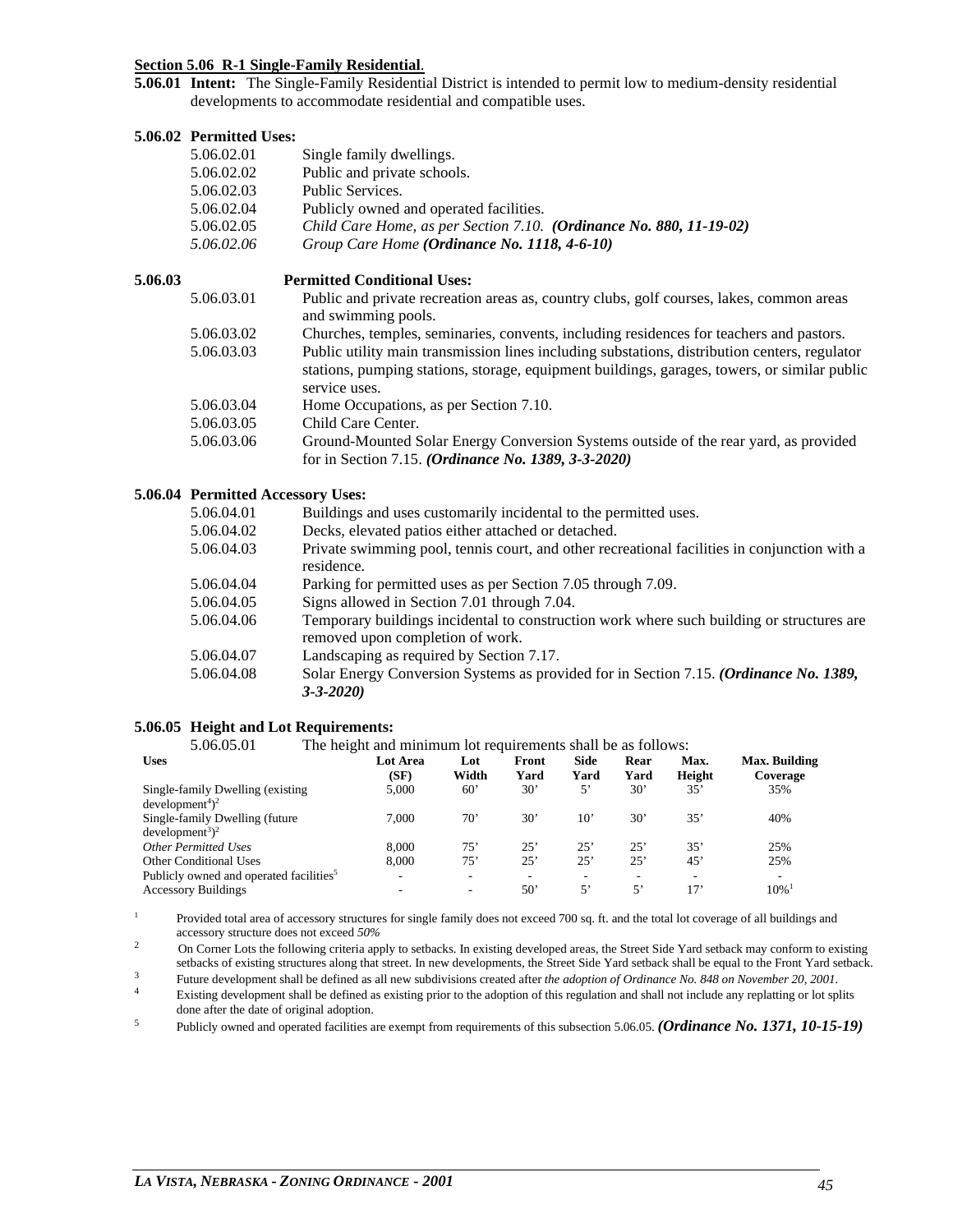### **Section 5.07 R-2 Two-Family Residential**

**5.07.01 Intent:** The purpose of this district is to permit single-family density residential with an increase of density to include duplexes and similar residential development in areas providing all public facilities and supporting facilities to maintain a sound and pleasant environment for the inhabitants.

#### **5.07.02 Permitted Uses:**

| 5.07.02.01 | Single family detached dwellings.                                   |
|------------|---------------------------------------------------------------------|
| 5.07.02.02 | Single family attached.                                             |
| 5.07.02.03 | Two-family, duplex, dwellings.                                      |
| 5.07.02.04 | Public and private schools.                                         |
| 5.07.02.05 | Publicly owned and operated facilities.                             |
| 5.07.02.06 | Public Services.                                                    |
| 5.07.02.07 | Child Care Home, as per Section 7.10. (Ordinance No. 880, 11-19-02) |
| 5.07.02.08 | Group Care Home (Ordinance No. 1118, 4-6-10)                        |

#### **5.07.03 Permitted Conditional Uses:**

5.07.03.01 Bed and Breakfasts.

- 1. Guest rooms shall be within the principal residential building only and not within an accessory building.
- 2. Each room that is designated for guest occupancy must be provided with a smoke detector which is kept in good working order.
- 5.07.03.02 Churches, temples, seminaries, and convents including residences for teachers and pastors. 5.07.03.03 Nursing *care and rehabilitation facilities, or assisted living facilities (Ordinance No. 1118, 4-6-10)* 5.07.03.04 Public utility substations, distribution centers, regulator stations, pumping *stations*, storage, equipment buildings, garages, towers, or similar uses. 5.07.03.05 Home Occupations as per Section 7.10. 5.07.03.06 Child Care Center. 5.07.03.07 Ground-Mounted Solar Energy Conversion Systems outside of the rear yard, as provided for in Section 7.15. *(Ordinance No. 1389, 3-3-2020)*

#### **5.07.04 Permitted Accessory Uses:**

| 5.07.04.01 | Buildings and uses customarily incidental to the permitted uses.                                                               |
|------------|--------------------------------------------------------------------------------------------------------------------------------|
| 5.07.04.02 | Decks, elevated patios either attached or detached.                                                                            |
| 5.07.04.03 | Temporary buildings incidental to construction work where such buildings or structures are<br>removed upon completion of work. |
| 5.07.04.04 | Signs as provided for in Section 7.01 through 7.04.                                                                            |
| 5.07.04.05 | Parking as provided for in Section 7.05 through 7.09.                                                                          |
| 5.07.04.06 | Private swimming pool, tennis court, and other recreational facilities in conjunction with a<br>residence.                     |
| 5.07.04.07 | Landscaping as required by Section 7.17.                                                                                       |
| 5.07.04.08 | Solar Energy Conversion Systems as provided for in Section 7.15. (Ordinance No. 1389,<br>$3 - 3 - 2020$                        |

**5.07.05 Height and Lot Requirements:**

| 5.07.05.01                                                               |                   |                   |                      |                   |              | The height and minimum lot requirements shall be follows: |                          |
|--------------------------------------------------------------------------|-------------------|-------------------|----------------------|-------------------|--------------|-----------------------------------------------------------|--------------------------|
|                                                                          | Lot               | Lot               | Front                | Side              | Rear         | Max.                                                      | Max.                     |
|                                                                          | Area              | Width             | Yard                 | Yard <sup>3</sup> | Yard         | Height                                                    | <b>Building</b>          |
|                                                                          | (SF)              |                   |                      |                   |              |                                                           | Coverage                 |
| Single-family Dwelling (existing development <sup>5</sup> ) <sup>2</sup> | 5.000             | 50'               | 30'                  | 5'                | 30'          | 35'                                                       | 35%                      |
| Single-family Dwelling (future development <sup>4</sup> ) <sup>2</sup>   | 7.000             | 70'               | 30'                  | $10^{\circ}$      | $30^{\circ}$ | 35'                                                       | 40%                      |
| Two-family Dwelling <sup>2</sup>                                         | 10.000            | 100'              | 30'                  | $10^{\circ}$      | $30^{\circ}$ | 35'                                                       | 40%                      |
| Single-family attached                                                   | 4.500<br>per unit | $50'$ per<br>unit | 30'                  | $10^{\circ}$      | $30^{\circ}$ | 35'                                                       | 40%                      |
| <b>Other Permitted Uses</b>                                              | 8.000             | 75'               | 30'                  | $10^{\circ}$      | $30^{\circ}$ | 35'                                                       | 30%                      |
| <b>Other Conditional Uses</b>                                            | 8.000             | 75'               | 30'                  | $10^{\circ}$      | $30^{\circ}$ | 45'                                                       | 30%                      |
| Publicly owned and operated facilities <sup>6</sup>                      |                   | -                 | ۰                    |                   |              |                                                           | -                        |
| <b>Accessory Buildings</b>                                               |                   |                   | $50^{\circ}$         | $\mathbf{5}$      | 5'           | 17'                                                       | $10\%$ <sup>1</sup>      |
|                                                                          |                   |                   | $\sim$ $\sim$ $\sim$ |                   |              |                                                           | <br>$\sim$ $\sim$ $\sim$ |

<sup>1</sup> Provided total area of accessory structures for single family does not exceed 700 sq. ft. and the total lot coverage of all buildings and accessory structure does not exceed 50%.

<sup>2</sup> On Corner Lots the following criteria apply to setbacks. In existing developed areas, the Street Side Yard setback may conform to existing setbacks of existing structures along that street. In new developments, the Street Side Yard setback shall be equal to the Front Yard setback. 3

The side yard along the common wall shall be 0 feet. The common wall shall be along the adjoining lot line.

*4 Future development shall be defined as all new subdivisions created after the adoption of Ordinance No. 848 on November 20, 2001.*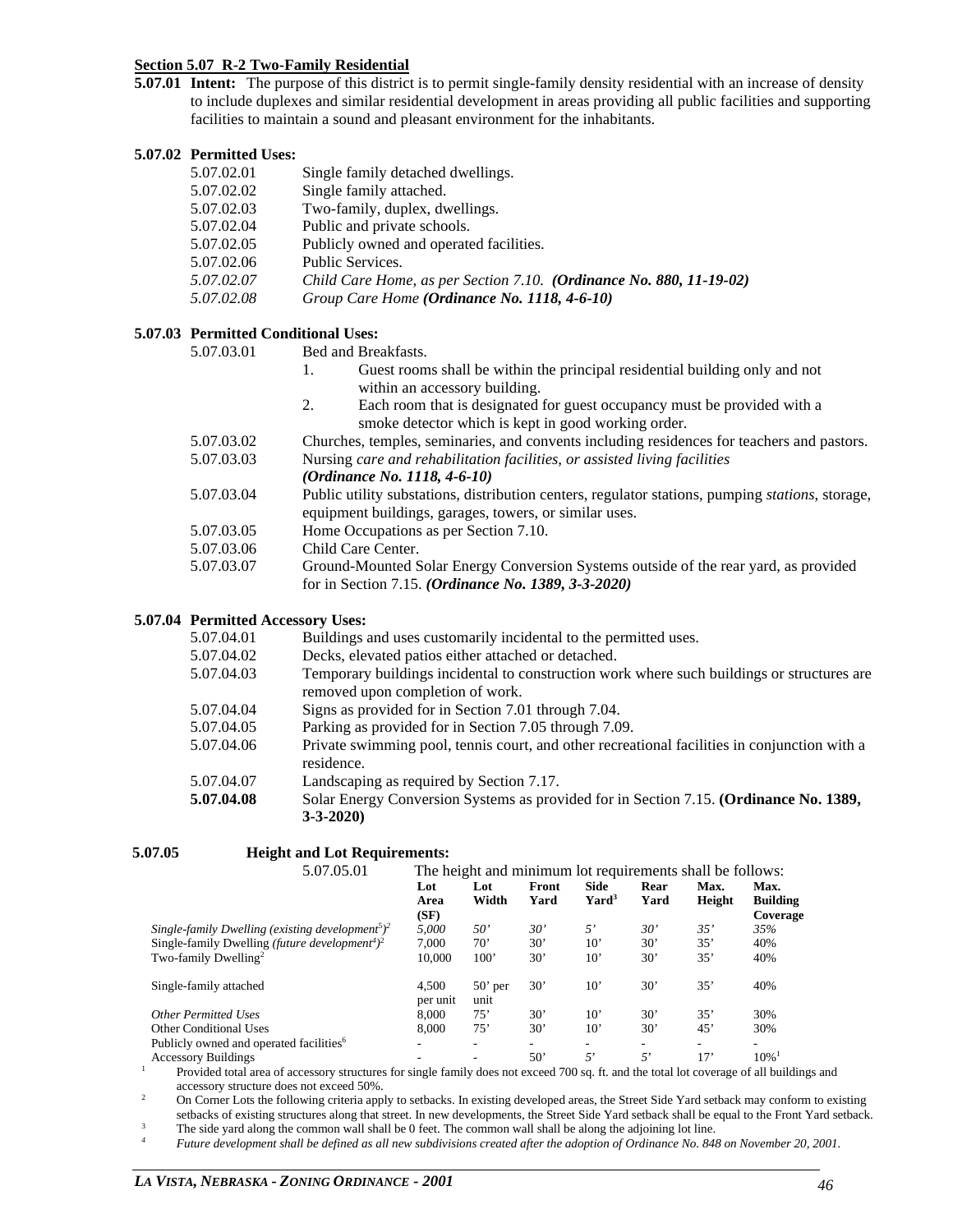- *5 Existing development shall be defined as existing prior to the adoption of Ordinance No. 848 and shall not include any replatting or lot splits done after the adoption of Ordinance No. 848 on November 20, 2001. (Ordinance No. 895, 2-04-03) (Ordinance No. 968, 11-15-05)*
- 6 Publicly owned and operated facilities are exempt from requirements of this subsection 5.07.05. *(Ordinance No. 1371, 10-15-19)*

#### **Section 5.08 R-3 High Density Residential**

**5.08.01 Intent:** The purpose of this district is to permit high density residential in areas providing all public facilities and supporting facilities to maintain a sound and pleasant environment for the inhabitants.

#### **5.08.02 Permitted Uses:**

| 5.08.02.01 | Townhouses and Condominiums.                                                          |
|------------|---------------------------------------------------------------------------------------|
| 5.08.02.02 | Public and private schools.                                                           |
| 5.08.02.03 | Publicly owned and operated facilities.                                               |
| 5.08.02.04 | Public Services.                                                                      |
| 5.08.02.05 | Child Care Home, as per Section 7.10. <i>(Ordinance No. 880, 11-19-02)</i>            |
| 5.08.02.06 | Group Care Home (Ordinance No. 1118, 4-6-10)                                          |
| 5.08.02.07 | Multiple family dwellings constructed prior to November 20, 2001 (Ordinance No. 1132, |
|            | $12 - 7 - 10$                                                                         |

#### **5.08.03 Permitted Conditional Uses:**

| 5.08.03.01 | Multiple family dwellings constructed after November 20, 2001.                                           |  |  |  |  |  |
|------------|----------------------------------------------------------------------------------------------------------|--|--|--|--|--|
| 5.08.03.02 | Bed and Breakfast.                                                                                       |  |  |  |  |  |
|            | Guest rooms shall be within the principal residential building only and not<br>1.                        |  |  |  |  |  |
|            | within an accessory building.                                                                            |  |  |  |  |  |
|            | 2.<br>Each room that is designated for guest occupancy must be provided with a                           |  |  |  |  |  |
|            | smoke detector which is kept in good working order.                                                      |  |  |  |  |  |
| 5.08.03.03 | Public utility substations, distribution centers, regulator stations, pumping <i>stations</i> , storage, |  |  |  |  |  |
|            | equipment buildings, garages, towers, or similar uses.                                                   |  |  |  |  |  |
| 5.08.03.04 | Home Occupations, as per Section 7.10.                                                                   |  |  |  |  |  |
| 5.08.03.05 | Child Care Center.                                                                                       |  |  |  |  |  |
| 5.08.03.06 | Charitable clubs and organizations.                                                                      |  |  |  |  |  |
| 5.08.03.07 | Nursing care and rehabilitation facilities, and assisted living facilities                               |  |  |  |  |  |
|            | (Ordinance No. 1118, 4-6-10)                                                                             |  |  |  |  |  |
| 5.08.03.08 | Congregate housing, senior apartments (age restricted to 55+ years old), or continuing care              |  |  |  |  |  |
|            | retirement community. (Ordinance No. 1118, 4-6-10)                                                       |  |  |  |  |  |
| 5.08.03.09 | Ground-Mounted Solar Energy Conversion Systems outside of the rear yard, as provided                     |  |  |  |  |  |
|            | for in Section 7.15. ( <i>Ordinance No. 1389</i> , 3-3-2020)                                             |  |  |  |  |  |

#### **5.08.04 Permitted Accessory Uses:**

| Buildings and uses customarily incidental to the permitted uses.                                                               |
|--------------------------------------------------------------------------------------------------------------------------------|
| Decks, elevated patios either attached or detached.                                                                            |
| Temporary buildings incidental to construction work where such buildings or structures are<br>removed upon completion of work. |
| Signs as provided for in Section 7.01 through 7.04.                                                                            |
| Parking as provided for in Section 7.05 through 7.09.                                                                          |
| Private swimming pool, tennis court, and other recreational facilities in conjunction with a<br>residence.                     |
| Landscaping as required by Section 7.17.                                                                                       |
| Solar Energy Conversion Systems as provided for in Section 7.15. (Ordinance No. 1389,<br>$3 - 3 - 2020$                        |
|                                                                                                                                |

# **5.08.05 Height and Lot Requirements:**

| 5.08.05.01                         |                                                                                   |                                      |               |              |                                                           |                |                                     |
|------------------------------------|-----------------------------------------------------------------------------------|--------------------------------------|---------------|--------------|-----------------------------------------------------------|----------------|-------------------------------------|
|                                    | Lot Area (SF)                                                                     | Lot Width                            | Front<br>Yard | Side<br>Yard | Rear<br>Yard                                              | Max.<br>Height | Max.<br><b>Building</b><br>Coverage |
|                                    | $2,500$ per unit                                                                  | $25'$ per unit                       | 30'           | $10^{5}$     | 30'                                                       | $35^{\circ}$   | 40%                                 |
| Multi-family Dwelling <sup>3</sup> | 3,000 per unit for<br>the first four, then<br>$1,500$ per each<br>additional unit | 100                                  | 30'           | $^{\rm (1)}$ | 30'                                                       | 45''           | 40%                                 |
| <b>Other Permitted Uses</b>        | 8.500                                                                             | 75'                                  | 30'           | $10^{\circ}$ | 30'                                                       | $35^{\circ}$   | 30%                                 |
| <b>Other Conditional Uses</b>      | 8.500                                                                             | 75'                                  | 30'           | $10^{\circ}$ | 30'                                                       | 45'            | 30%                                 |
|                                    |                                                                                   | Townhouses/Condominiums <sup>4</sup> |               |              | The height and minimum lot requirements shall be follows: |                |                                     |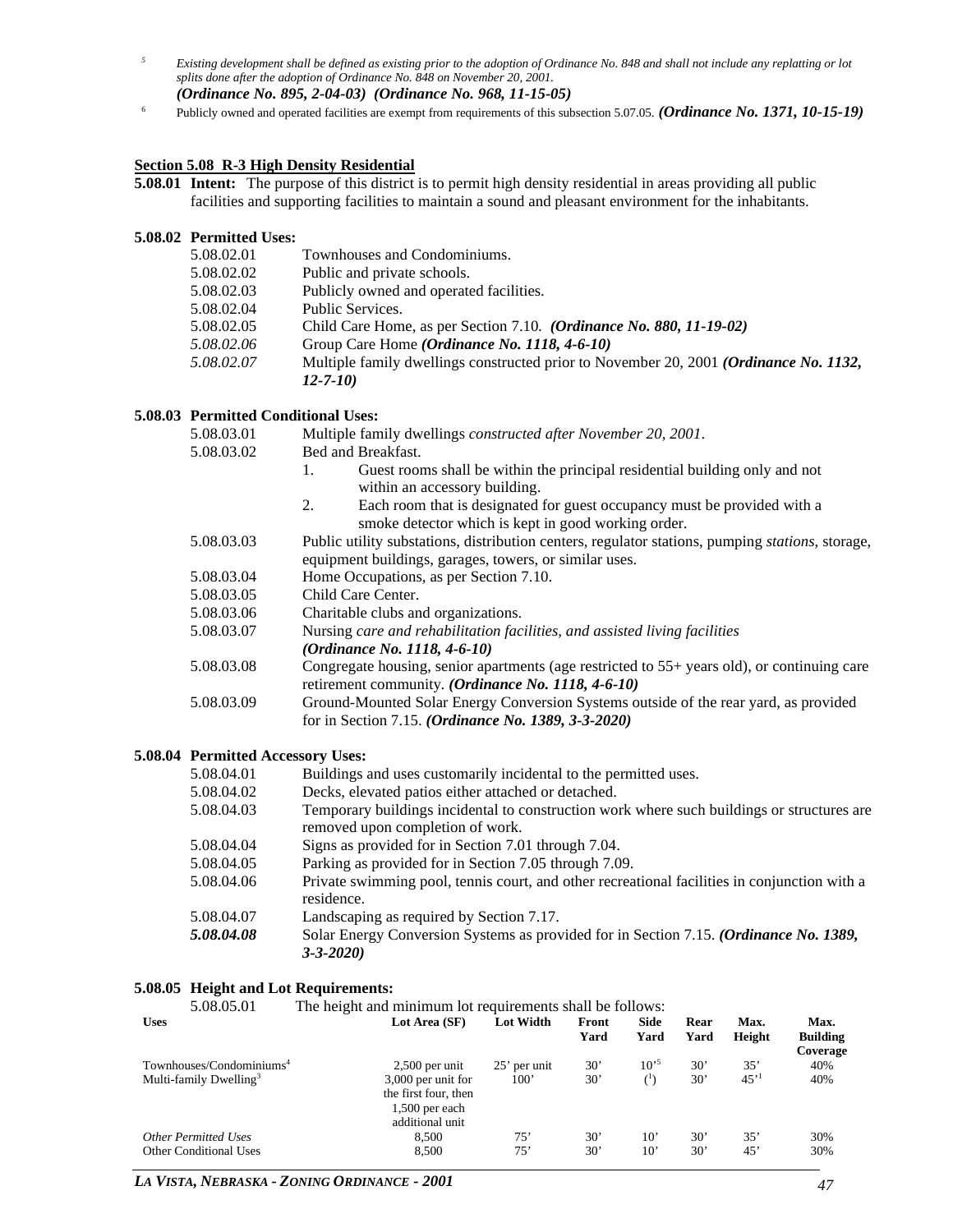| Publicly owned and operated facilities <sup>6</sup> |                       |  |  |          |
|-----------------------------------------------------|-----------------------|--|--|----------|
| <b>Accessory Buildings</b>                          | $50'$ $5'$ $5'$ $17'$ |  |  | $10\%^2$ |

- <sup>1</sup> For Multi-Family units the side yard shall be 10 feet if it is a 3-story structure, and 5 feet additional side yard on each side shall be provided for each story in excess of 3 stories.
- 2 Provide*d* total area of accessory structure*s* for single family does not exceed 700 sq. ft. and the total lot coverage of all buildings and accessory structure does not exceed 50%
- 3 On Corner Lots the following criteria apply to setbacks. In existing developed areas, the Street Side Yard setback may conform to existing setbacks of existing structures along that street. In new developments, the Street Side Yard setback shall be equal to the Front Yard setback.
- 4 This applies to Condominiums and Townhouses where there are three (3) more units connected and where there is a minimum of two (2) common walls; otherwise the criteria for single-family attached or two-family dwelling shall apply depending upon the appropriate condition.
- 5 Where there are three (3) or more units connected the side yard at the ends shall meet this criteria otherwise the side yard setback shall zero (0) at common walls.
- 6 Publicly owned and operated facilities are exempt from the requirements of this subsection 5.08.05. *(Ordinance No. 1371, 10-15-19)*

#### **Section 5.09 R-4 Condominium Residential**

**5.09.01 Intent:** The purpose of this district is to permit high density residential, including condominium dwellings, in areas providing all public facilities and supporting facilities to maintain a sound and pleasant environment for the inhabitants.

# **5.09.02 Permitted Uses:**

| 5.09.02.01 | Townhouses and Condominium dwellings.                                                  |
|------------|----------------------------------------------------------------------------------------|
| 5.09.02.02 | Public and private schools.                                                            |
| 5.09.02.03 | Publicly owned and operated facilities.                                                |
| 5.09.02.04 | Child Care Home, as per Section 7.10. <i>(Ordinance No. 880, 11-19-02)</i>             |
| 5.09.02.05 | Multiple family dwellings constructed prior to November 20, 2001. (Ordinance No. 1132, |
|            | $12 - 07 - 10$                                                                         |

# **5.09.03 Permitted Conditional Uses:**

| - Permitted Conditional Uses: |                                                                                                                    |  |  |  |
|-------------------------------|--------------------------------------------------------------------------------------------------------------------|--|--|--|
| 5.09.03.01                    | Multiple family dwellings <i>constructed after November 20, 2001</i> .                                             |  |  |  |
| 5.09.03.02                    | Bed and Breakfast.                                                                                                 |  |  |  |
|                               | Guest rooms shall be within the principal residential building only and not<br>1.<br>within an accessory building. |  |  |  |
|                               | Each room that is designated for guest occupancy must be provided with a<br>2.                                     |  |  |  |
|                               | smoke detector which is kept in good working order.                                                                |  |  |  |
| 5.09.03.03                    | Churches, temples, seminaries, and convents including residences for teachers and pastors.                         |  |  |  |
| 5.09.03.04                    | Public utility substations, distribution centers, regulator stations, pumping <i>stations</i> , storage,           |  |  |  |
|                               | equipment buildings, garages, towers, or similar uses.                                                             |  |  |  |
| 5.09.03.05                    | Home Occupations, as per Section 7.10.                                                                             |  |  |  |
| 5.09.03.06                    | Child Care Center.                                                                                                 |  |  |  |
| 5.09.03.07                    | Charitable clubs and organizations.                                                                                |  |  |  |
| 5.09.03.08                    | Nursing care and rehabilitation facilities, and assisted living facilities (Ordinance No.                          |  |  |  |
|                               | $1118, 4-6-10$                                                                                                     |  |  |  |
| 5.09.03.09                    | Ground-Mounted Solar Energy Conversion Systems outside of the rear yard, as provided                               |  |  |  |
|                               | for in Section 7.15. (Ordinance No. 1389, 3-3-2020)                                                                |  |  |  |

#### **5.09.04 Permitted Accessory Uses:**

| 5.09.04.01 | Buildings and uses customarily incidental to the permitted uses.                                                               |
|------------|--------------------------------------------------------------------------------------------------------------------------------|
| 5.09.04.02 | Decks, elevated patios either attached or detached.                                                                            |
| 5.09.04.03 | Temporary buildings incidental to construction work where such buildings or structures are<br>removed upon completion of work. |
| 5.09.04.04 | Signs as provided for in Section 7.01 through 7.04.                                                                            |
| 5.09.04.05 | Parking as provided for in Section 7.05 through 7.09.                                                                          |
| 5.09.04.06 | Private swimming pool, tennis court, and other recreational facilities in conjunction with a<br>residence.                     |
| 5.09.04.07 | Landscaping as required by Section 7.17.                                                                                       |
| 5.09.04.08 | Solar Energy Conversion Systems as provided for in Section 7.15. (Ordinance No. 1389,<br>$3 - 3 - 2020$                        |
|            |                                                                                                                                |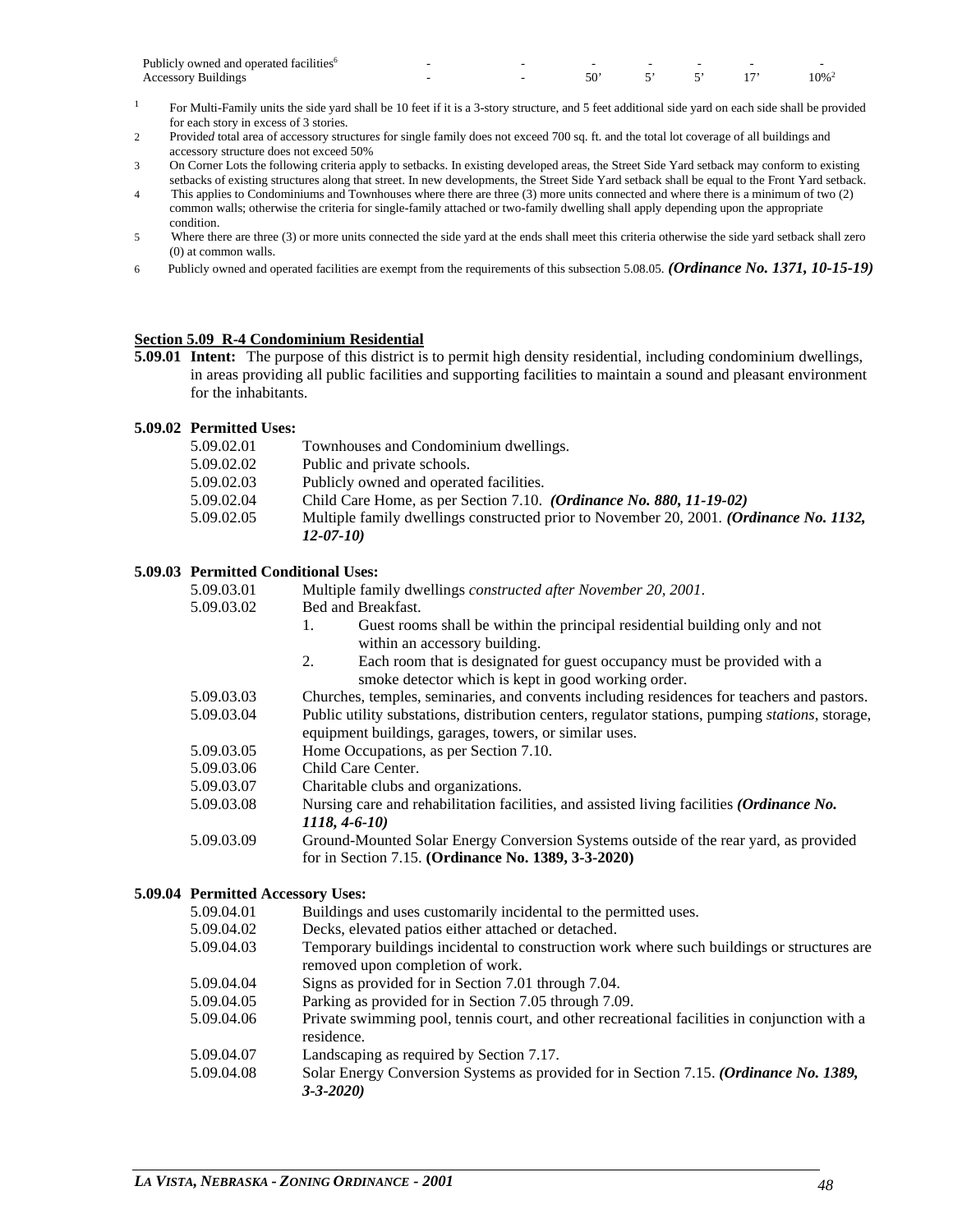# **5.09.05 Height and Lot Requirements:**<br>5.09.05.01 The height and

The height and minimum lot requirements shall be follows:

| <b>Uses</b>                                         | Lot Area (SF)                                                                          | <b>Lot Width</b> | Front<br>Yard            | <b>Side</b><br>Yard | Rear<br>Yard | Max.<br>Height           | Max.<br><b>Building</b><br>Coverage |
|-----------------------------------------------------|----------------------------------------------------------------------------------------|------------------|--------------------------|---------------------|--------------|--------------------------|-------------------------------------|
| Townhouses/Condominiums <sup>4</sup>                | $2,500$ per unit                                                                       | $25'$ per unit   | 30'                      | $10^{5}$            | $30^{\circ}$ | 35'                      | 40%                                 |
| Multi-family Dwelling <sup>3</sup>                  | $3,000$ per unit<br>for the first<br>four, then<br>$1,500$ per each<br>additional unit | 100'             | 30'                      | $^{\rm (1)}$        | 30'          | $45^{11}$                | 40%                                 |
| <b>Other Permitted Uses</b>                         | 8,500                                                                                  | 75'              | 30'                      | $10^{\circ}$        | $30^{\circ}$ | 35'                      | 30%                                 |
| <b>Other Conditional Uses</b>                       | 8.500                                                                                  | 75'              | 30'                      | $10^{\circ}$        | 30'          | 45'                      | 30%                                 |
| Publicly owned and operated facilities <sup>6</sup> | ۰                                                                                      | ۰.               | $\overline{\phantom{a}}$ |                     |              | $\overline{\phantom{a}}$ |                                     |
| <b>Accessory Buildings</b>                          |                                                                                        | ٠                | $50^{\circ}$             | 8'                  | $10^{\circ}$ | 17'                      | $10\%$ <sup>2</sup>                 |

<sup>1</sup> For Multi-Family units the side yard shall be 10 feet if it is a 3-story structure, and 5 feet additional side yard on each side shall be provided for each story in excess of 3 stories.

<sup>2</sup> Provided total area of accessory structures for single family does not exceed 700 sq. ft. and the total lot coverage of all buildings and accessory structure does not exceed 50%

<sup>3</sup> On Corner Lots the following criteria apply to setbacks. In existing developed areas, the Street Side Yard setback may conform to existing setbacks of existing structures along that street. In new developments, the Street Side Yard setback shall be equal to the Front Yard setback.

<sup>4</sup> This applies to Condominiums and Townhouses where there are three (3) or more units connected and where there is a minimum of two (2) common walls; otherwise the criteria for single-family attached or two-family dwelling shall apply depending upon the appropriate condition.

<sup>5</sup> Where there are three (3) or more units connected the side yard at the ends shall meet these criteria otherwise the side yard setback shall zero (0) at common walls. *(Ordinance No. 881, 11-19-02)*

6 Publicly owned and operated facilities are exempt from the requirements of this subsection 5.09.05.*(Ordinance No. 1371, 10-15-19)*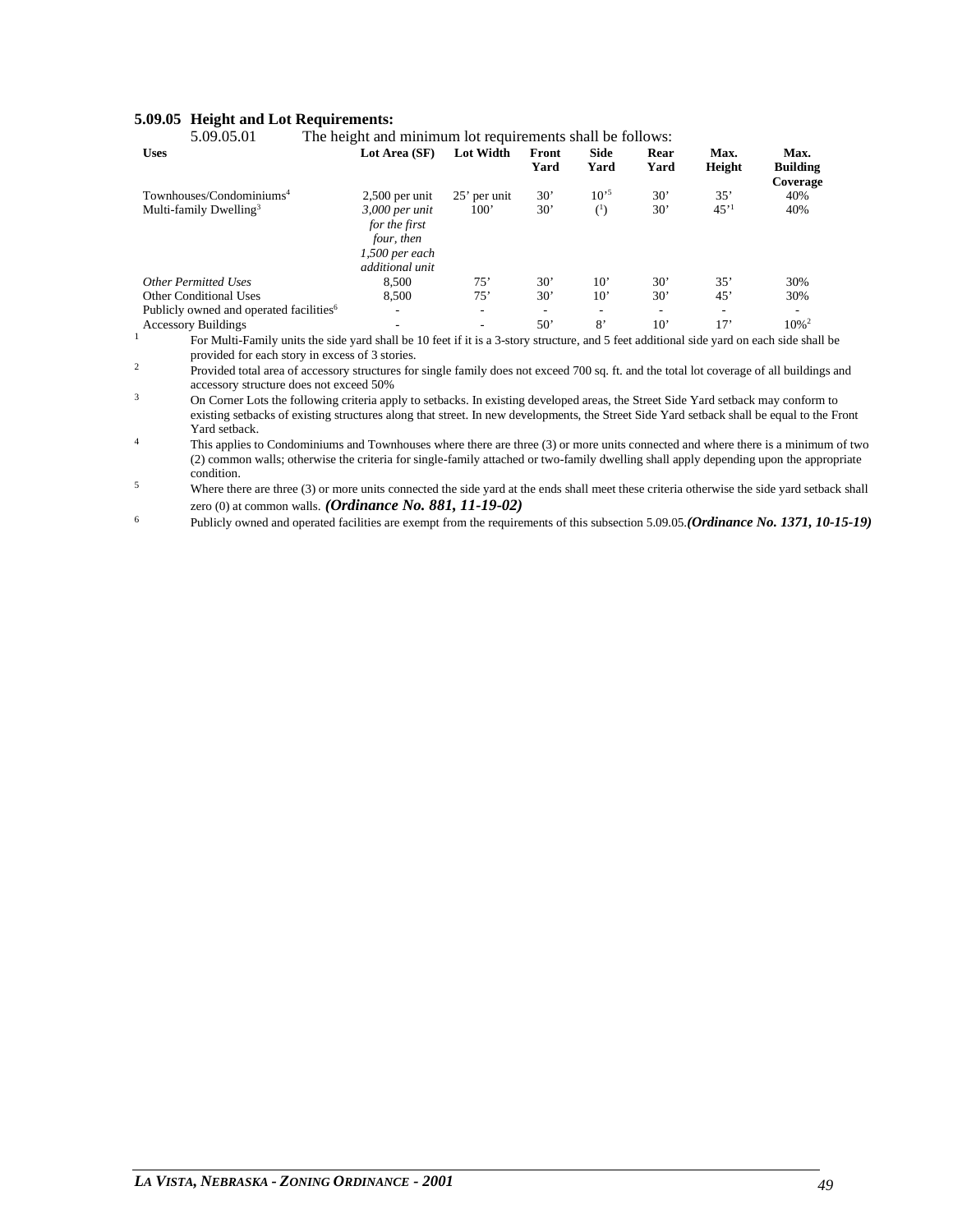# **Section 5.10 C-1 Shopping Center Commercial.**

**5.10.01 Intent:** *The purpose and intent of the City of La Vista in establishing the C-1 Shopping Center Commercial District is to provide convenient local retail shopping and service areas within the city for all residents and to provide for the development of new local commercial districts where so designated. This includes uses such as retail stores, banks, theaters, business offices, restaurants, and taverns.(Ordinance No. 1253, 6-15- 15)*

This district prohibits all exterior storage by a primary use unless a separate Conditional Use Permit is requested for the use and granted by the City.

# **5.10.02 <u>Permitted uses:</u>**<br>5.10.02.01

| 5.10.02.01 |     | Medical/dental offices and business services including: attorneys, banks, insurance, real       |  |  |  |  |  |  |
|------------|-----|-------------------------------------------------------------------------------------------------|--|--|--|--|--|--|
|            |     | estate offices, postal stations, credit services, security brokers, dealers and exchange, title |  |  |  |  |  |  |
|            |     | abstracting, finance services and investment services; but not including uses defined in        |  |  |  |  |  |  |
|            |     | Adult Establishment. (Ordinance No. 950, 3-1-05)                                                |  |  |  |  |  |  |
| 5.10.02.02 |     | Child care center.                                                                              |  |  |  |  |  |  |
| 5.10.02.03 |     | Dance studio, not including uses defined in Adult Establishment.                                |  |  |  |  |  |  |
| 5.10.02.04 |     | Meeting hall, not including uses defined in Adult Establishment.                                |  |  |  |  |  |  |
| 5.10.02.05 |     | Museum, art gallery.                                                                            |  |  |  |  |  |  |
| 5.10.02.06 |     | Retail business or service establishment supplying commodities or performing services,          |  |  |  |  |  |  |
|            |     | such as, or in compatibility with and including the following:                                  |  |  |  |  |  |  |
|            | 1.  | Apparel shop.                                                                                   |  |  |  |  |  |  |
|            | 2.  | Appliance store.                                                                                |  |  |  |  |  |  |
|            | 3.  | Antique store.                                                                                  |  |  |  |  |  |  |
|            | 4.  | Automobile parts and supply store.                                                              |  |  |  |  |  |  |
|            | 5.  | Bakery shop (retail).                                                                           |  |  |  |  |  |  |
|            | 6.  | Barber and Beauty shop.                                                                         |  |  |  |  |  |  |
|            | 7.  | Bicycle shop.                                                                                   |  |  |  |  |  |  |
|            | 8.  | Book store, not including uses defined in Adult Establishment.                                  |  |  |  |  |  |  |
|            | 9.  | Brew-on premises store.                                                                         |  |  |  |  |  |  |
|            | 10. | Camera store.                                                                                   |  |  |  |  |  |  |
|            | 11. | Communication services.                                                                         |  |  |  |  |  |  |
|            | 12. | Computer store.                                                                                 |  |  |  |  |  |  |
|            | 13. | Confectionery.                                                                                  |  |  |  |  |  |  |
|            | 14. | Dairy products sales.                                                                           |  |  |  |  |  |  |
|            | 15. | Drug store.                                                                                     |  |  |  |  |  |  |
|            | 16. | Dry cleaning and laundry pickup.                                                                |  |  |  |  |  |  |
|            | 17. | Exercise, fitness and tanning spa, not including uses defined in Adult                          |  |  |  |  |  |  |
|            |     | Establishment.                                                                                  |  |  |  |  |  |  |
|            | 18. | Food Sales (Limited).                                                                           |  |  |  |  |  |  |
|            | 19. | Food Sales (General).                                                                           |  |  |  |  |  |  |
|            | 20. | Floral shop.                                                                                    |  |  |  |  |  |  |
|            | 21. | Mortuary.                                                                                       |  |  |  |  |  |  |
|            | 22. | Furniture store or showroom.                                                                    |  |  |  |  |  |  |
|            | 23. | Gift and curio shop.                                                                            |  |  |  |  |  |  |
|            | 24. | Gunsmith.                                                                                       |  |  |  |  |  |  |
|            | 25. | Hardware store.                                                                                 |  |  |  |  |  |  |
|            | 26. | Hobby, craft, toy store.                                                                        |  |  |  |  |  |  |
|            | 27. | Jewelry store.                                                                                  |  |  |  |  |  |  |
|            | 28. | Liquor store in conformance with Section 5.10.07.                                               |  |  |  |  |  |  |
|            | 29. | Locksmith.                                                                                      |  |  |  |  |  |  |
|            | 30. | Meat market, retail.                                                                            |  |  |  |  |  |  |
|            | 31. | Music retail store.                                                                             |  |  |  |  |  |  |
|            | 32. | Newsstands, not including uses defined in Adult Establishment.                                  |  |  |  |  |  |  |
|            | 33. | Paint store.                                                                                    |  |  |  |  |  |  |
|            | 34. | Photographer.                                                                                   |  |  |  |  |  |  |
|            | 35. | Picture framing shop.                                                                           |  |  |  |  |  |  |
|            | 36. | Reservation center.                                                                             |  |  |  |  |  |  |
|            | 37. | Restaurants: Sit-Down, Fast Casual, and Fast Food.                                              |  |  |  |  |  |  |
|            |     |                                                                                                 |  |  |  |  |  |  |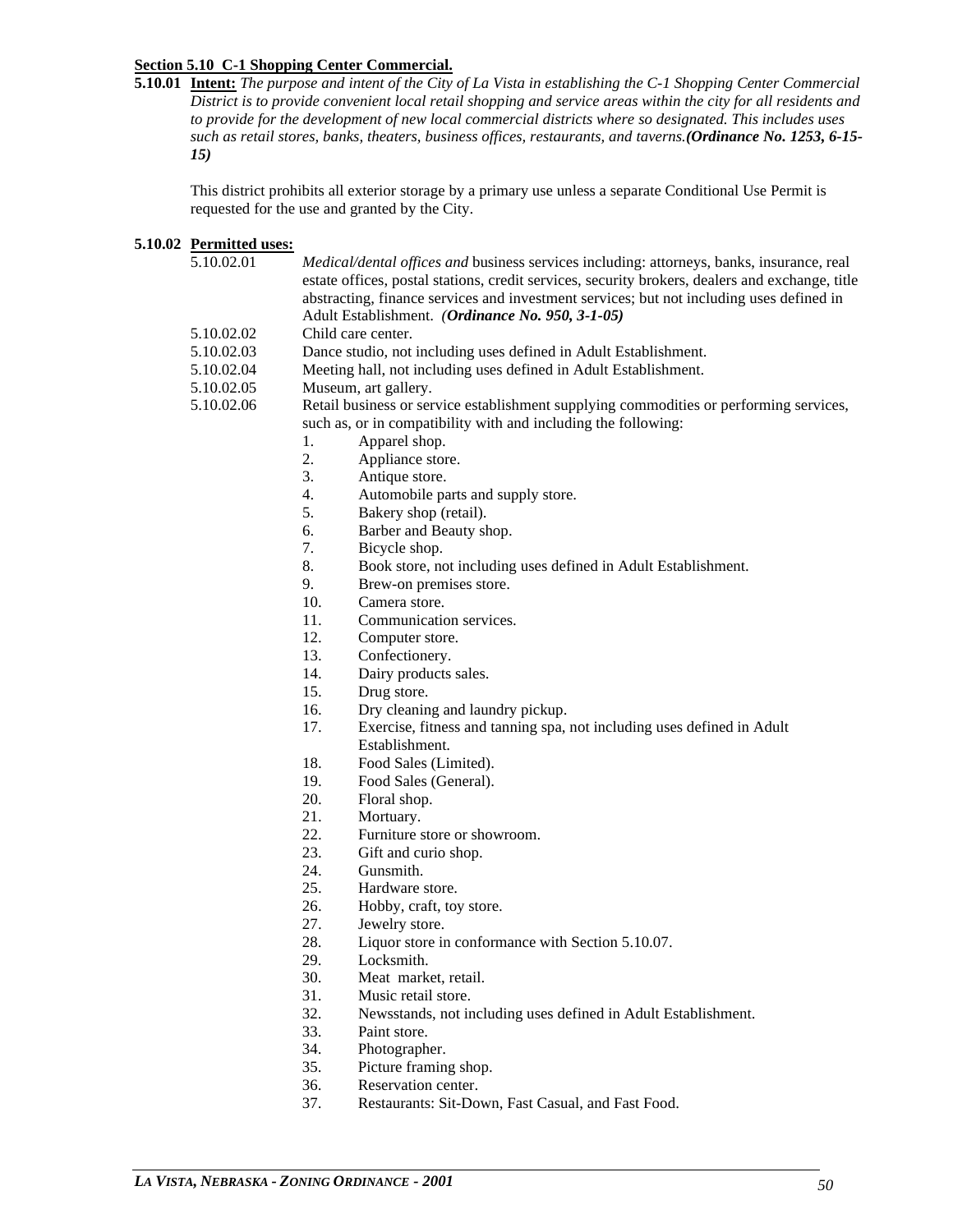- 38. Second hand stores.
- 39. Shoe store.
- 40. Smoke shop and tobacco store in conformance with Section 5.10.07. *(Ordinance No. 1433, 12-7-21)*
- 41. Sporting goods.
- 42. Stamp and coin stores.
- 43. Tailors and dressmakers.
- 44. Tanning salon.
- 45. Travel agencies.
- 46. Video store, not including uses defined in Adult Establishment.
- 47. Social club and fraternal organizations, not including uses defined in Adult Establishment.
- 48. Telephone exchange.
- 49. Telephone answering service.
- 50. Public overhead and underground local distribution utilities.<br>51. Publicly owned and operated facilities. (**Ordinance No. 950**
- 51. *Publicly owned and operated facilities. (Ordinance No. 950, 3-1-05)*
- 52. *Adult Day Care Services (Ordinance No. 1328, 9-18-18)*
- 53. *Tutoring and Exam Preparation Services (Ordinance No. 1341, 2-5-19)*
- *54. Personal Services*, *not including uses defined in Adult Entertainment Establishment. (Ordinance No. 1369, 10-1-19)*

#### **5.10.03 Permitted Conditional Uses:**

- 5.10.03.01 Recreational establishments.
- 5.10.03.02 Department Store.
- 5.10.03.03 Variety store, not including uses defined in Adult Establishment.
- 5.10.03.04 Amusement arcades.
- 5.10.03.05 Brew Pubs.
- 5.10.03.06 Coffee Kiosks.
- 5.10.03.07 Microbreweries when in conjunction with a restaurant.
- 5.10.03.08 Automated Teller Machines when not within the interior of a primary use.
- 5.10.03.09 Theater, indoor, not including uses defined in Adult Establishment.
- 5.10.03.10 Bowling center.
- 5.10.03.11 Business or trade school.
- 5.10.03.12 Commercial greenhouse.
- 5.10.03.13 Mail order services.
- 5.10.03.14 Pinball or video games business.
- 5.10.03.15 Tavern and cocktail lounge, not including uses defined in Adult Establishment.
- 5.10.03.16 Totally enclosed, automated and conveyor-style car washes.
- 5.10.03.17 Convenience store with limited fuel sales.
- 5.10.03.18 Garden supply and retail garden center.
- 5.10.03.19 Outdoor storage in conjunction with another primary use.
- 5.10.03.20 Pet Health Services, provided the following:
	- 1. Said use is totally enclosed within a building.
	- 2. Said services shall be provided for dogs, cats, birds, fish, and similar small animals customarily used as household pets.
	- 3. Typical uses include animal veterinary clinics with overnight boarding, only if medically necessary, not exceeding 48 hours.
	- 4. Grooming shall only be associated with medical appointment.
	- 5. This excludes uses for livestock and other large animals and uses for general grooming, dog bathing and clipping salons.

# *5.10.03.21 Self-storage units, provided:*

- *1. Storage unit is an extension of an existing self-storage unit or facility.*
- *2. The topography and access of the property will limit the development of identified commercial uses.*
- *3. No outdoor storage.*
- *4. Unit or facility provides perimeter fencing in accordance with this ordinance and a vegetative screen of at least six (6) feet in height and twenty (20) feet in width to any adjacent residential zoned property.*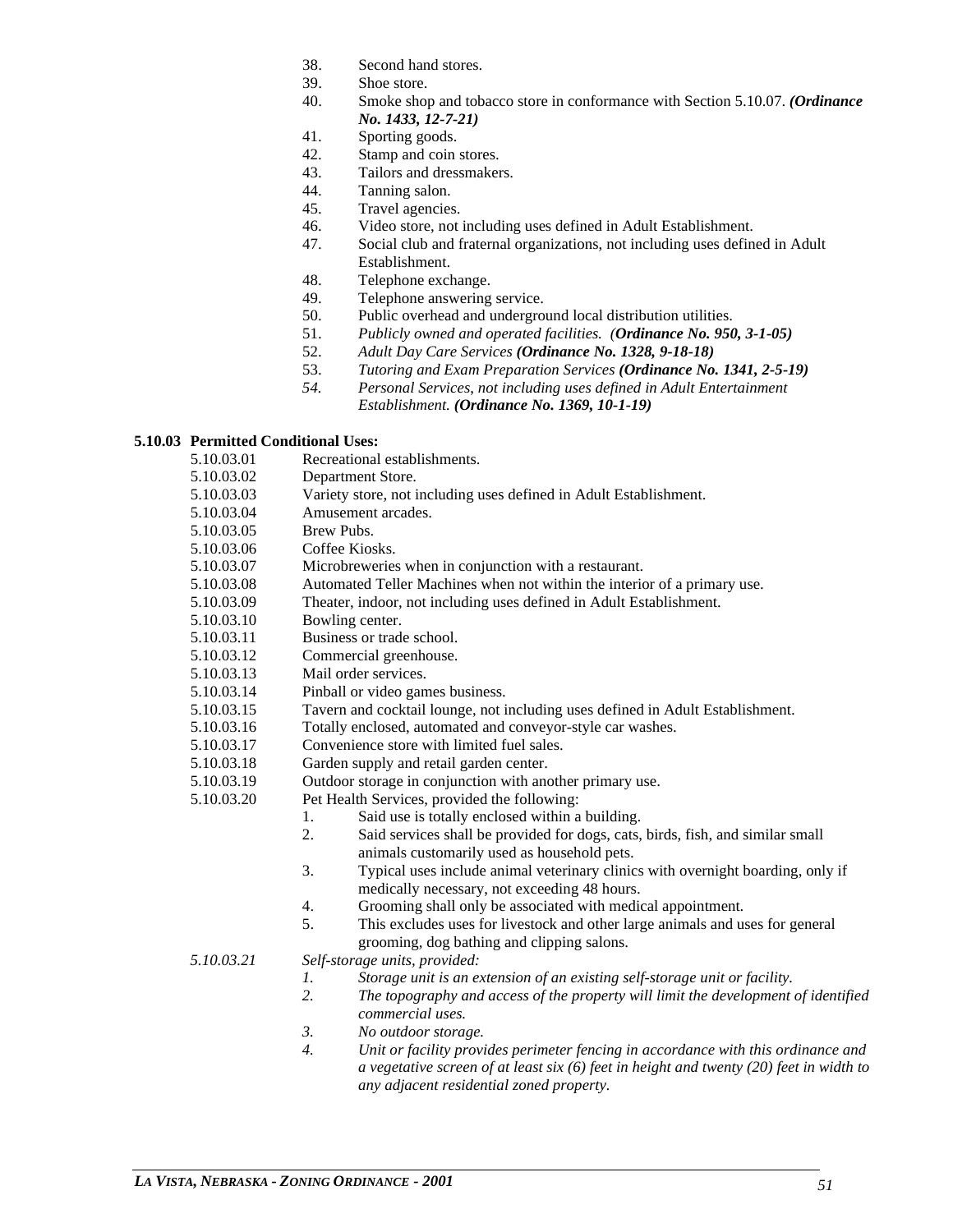- *5. Lighting on site shall not be directed at or allowed to shine on any residential zoned property.*
- *6. Applications for self-storage units under the terms of this Section shall be accompanied by evidence concerning the feasibility of the proposed request and its affect on surrounding property and shall include a site plan defining the areas to be developed with buildings and/or structures, the areas to be developed for parking, driveways and points of ingress and egress, the location and height of walls and fences, the location and type of landscaping, and the location, size and number of signs.*
- *7. Such use shall not be located adjacent to the intersection of two or more arterial streets.*
- *8. The property shall have at least one boundary line that is adjacent to other property that is zoned I-1 Light Industrial or I-2 Heavy Industrial.*
- *9. Such use shall not include storage of explosives or hazardous materials and shall be in accordance with the intent, purpose and spirit of this ordinance and the Comprehensive Development Plan of La Vista, Nebraska.*

# *(Ordinance No. 954, 7-5-05)*

- *5.10.03.22 Event center, provided:*
	- *1. A conditional use permit would need to include specifics to the design and operation of the proposed center and individual activities, including, but not limited to, a detailed site plan and floor plan, a complete list of appointed or designated managers for each event at the center, and a complete description and duration of each event submitted to the city prior to each event.*
	- *2. Lighting on site shall not be directed at or allowed to shine on any residential zoned property.*
	- *3. Buildings utilized as event centers shall be accompanied by evidence concerning the feasibility of the proposed request and its affect on surrounding property and shall include a site plan defining the areas to be developed with buildings and/or structures, the areas to be developed for parking, driveways and points of ingress and egress, the location and height of walls and fences, the location and type of landscaping, and the location, size and number of signs.*
	- *4. All signage shall comply with the City's established regulations.*
	- *(Ordinance No. 955, 7-19-05)*
- *5.10.03.23 Animal Specialty Services with or without overnight boarding of animals and outdoor exercise areas. (Ordinance No. 1253, 6-16-15)*
- *5.10.03.24 Pet Shop. (Ordinance No. 1253, 6-16-15)*

# **5.10.04 Permitted Accessory Uses:**

- Buildings and uses customarily incidental to the permitted uses.
- 5.10.04.02 Parking as allowed in Section 7.05 through 7.09.
- 5.10.04.03 Signs allowed in Section 7.01 through 7.04.
- 5.10.04.04 Landscaping as required by Section 7.17.
- 5.10.04.05 Solar Energy Conversion Systems as provided for in Section 7.15. *(Ordinance No. 1389, 3-3-2020)*

# **5.10.05 Permitted Temporary Uses**

Temporary Uses require a permit from the City of La Vista and shall be valid only for a specific amount of time as indicated on said permit. *All platted lots or tracts of land may have a maximum number of four (4) temporary uses per calendar year. Such uses shall not last more than two (2) weeks per use, except as provided for hereafter. (Ordinance No. 998, 7-18-06)*

- 5.10.05.01 Temporary greenhouses.
- 5.10.05.02 Temporary structures as needed for sidewalk and other outdoor sales events.
- 5.10.05.03 Fireworks stands, provided the criteria are met as established by the City through separate Ordinances.
- 5.10.05.04 Buildings and uses incidental to construction work *are permitted to remain until completion or abandonment of the construction work, at which time they shall be removed. (Ordinance No. 998, 7-18-06)*
- 5.10.05.05 Temporary structure for festivals or commercial events.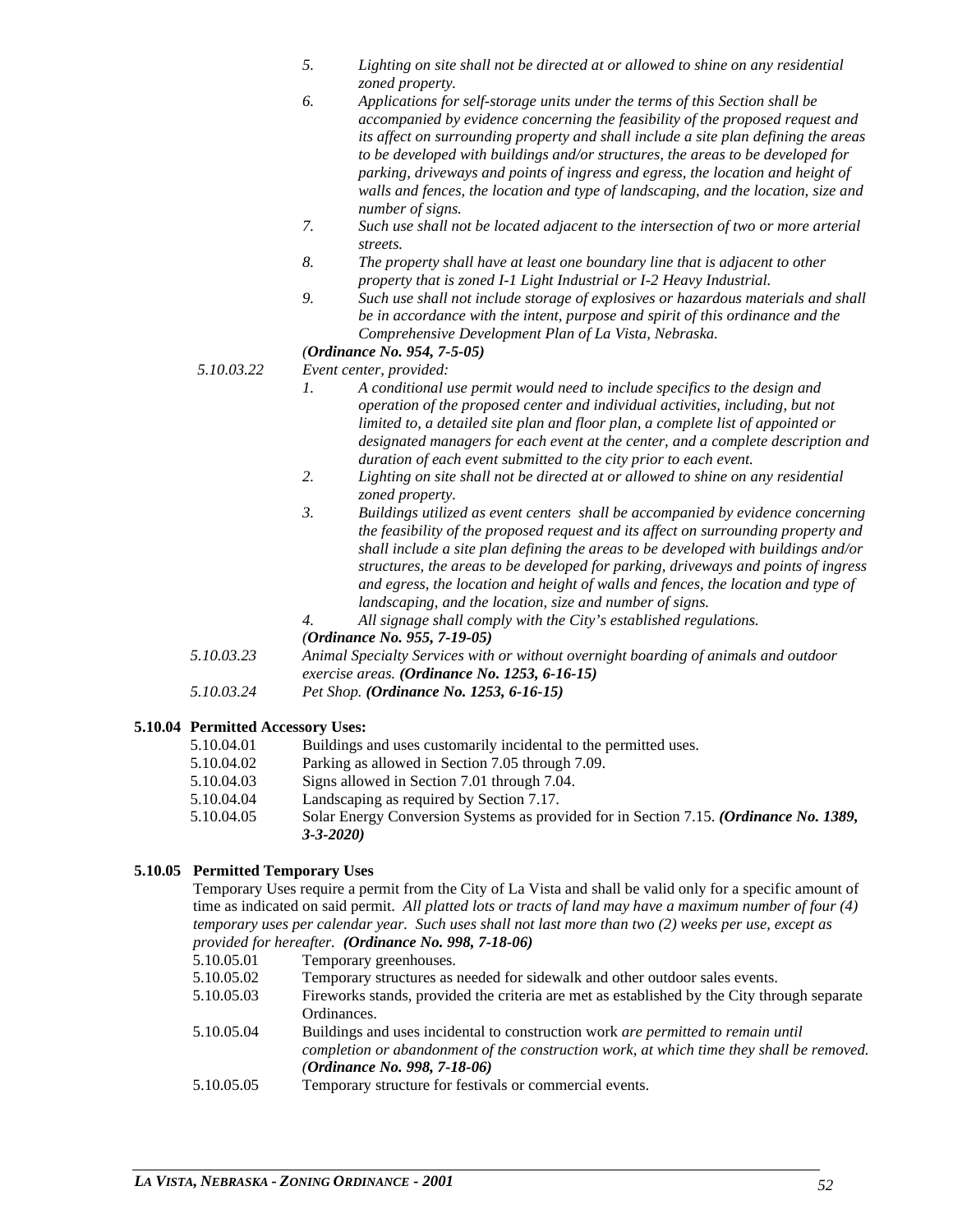# **5.10.06 Height and Lot Requirements:**<br>5.10.06.01 The height and

The height and minimum lot requirements shall be as follows:

| <b>Uses</b>                       | Lot Area<br>(SF) | Lot<br>Width | Front<br>Yard | <b>Side</b><br>Yard | Rear<br>Yard | Max.<br>Height | <b>Max.</b> Lot<br>Coverage                                                                                                      |
|-----------------------------------|------------------|--------------|---------------|---------------------|--------------|----------------|----------------------------------------------------------------------------------------------------------------------------------|
| Permitted Uses                    | $\sim$           | 150'         | $25^{11}$     | 10'                 |              | 45'            | 60%                                                                                                                              |
| <b>Permitted Conditional Uses</b> | $\sim$           | 150'         | $25^{11}$     | $10^{\circ}$        |              | 45'            | 60%                                                                                                                              |
|                                   |                  |              |               |                     |              |                | Art forms and anti-official material in the collection of an ancient to the forms and Africated to the collect the forms and the |

<sup>1.</sup> 25' front yard setback required only when no parking is present in the front yard. If parking is located in the front yard then front yard setback is a minimum of fifty (50) feet.

### **5.10.07 Use Limitations:**

| 5.10.07.01 | When adjacent to residentially zoned land, no parking, drives or signs shall be                                                                                                                                                                                                                                                                                                                                                                                 |
|------------|-----------------------------------------------------------------------------------------------------------------------------------------------------------------------------------------------------------------------------------------------------------------------------------------------------------------------------------------------------------------------------------------------------------------------------------------------------------------|
|            | allowed in any required yard within fifteen (15) feet of such district.                                                                                                                                                                                                                                                                                                                                                                                         |
| 5.10.07.02 | Furthermore, permanent screening shall be provided in this area in order to minimize                                                                                                                                                                                                                                                                                                                                                                            |
|            | impacts on residentially zoned property, as per Section 7.17.04.                                                                                                                                                                                                                                                                                                                                                                                                |
| 5.10.07.03 | Exterior lighting fixtures shall be shaded so that no direct light is cast upon any residential                                                                                                                                                                                                                                                                                                                                                                 |
|            | property and so that no glare is visible to any traffic on any public street.                                                                                                                                                                                                                                                                                                                                                                                   |
| 5.10.07.04 | Zoning and land use standards for smoke shops, tobacco stores, and liquor stores shall be                                                                                                                                                                                                                                                                                                                                                                       |
|            | as follows:                                                                                                                                                                                                                                                                                                                                                                                                                                                     |
|            | The grouping of age sensitive uses (such as smoke shops, tobacco stores, and<br>liquor stores) shall be discouraged, and such uses shall be compatible with<br>surrounding uses.                                                                                                                                                                                                                                                                                |
|            | Smoke shops, tobacco stores, and liquor stores shall not be located within three<br>hundred (300) feet, measured property line to property line, from a school (public<br>or private), family day care home, child care facility, youth center, community<br>center, recreational facility or any other facility where children regularly gather or<br>are present, or any park, church, religious institution, hospital, or other similar<br>facility or uses. |
|            | Smoke shops, tobacco stores, and liquor stores shall not be located within one<br>thousand $(1,000)$ feet, measured from property line to property line, from another                                                                                                                                                                                                                                                                                           |

smoke shop, tobacco store, or liquor store in the same zoning district.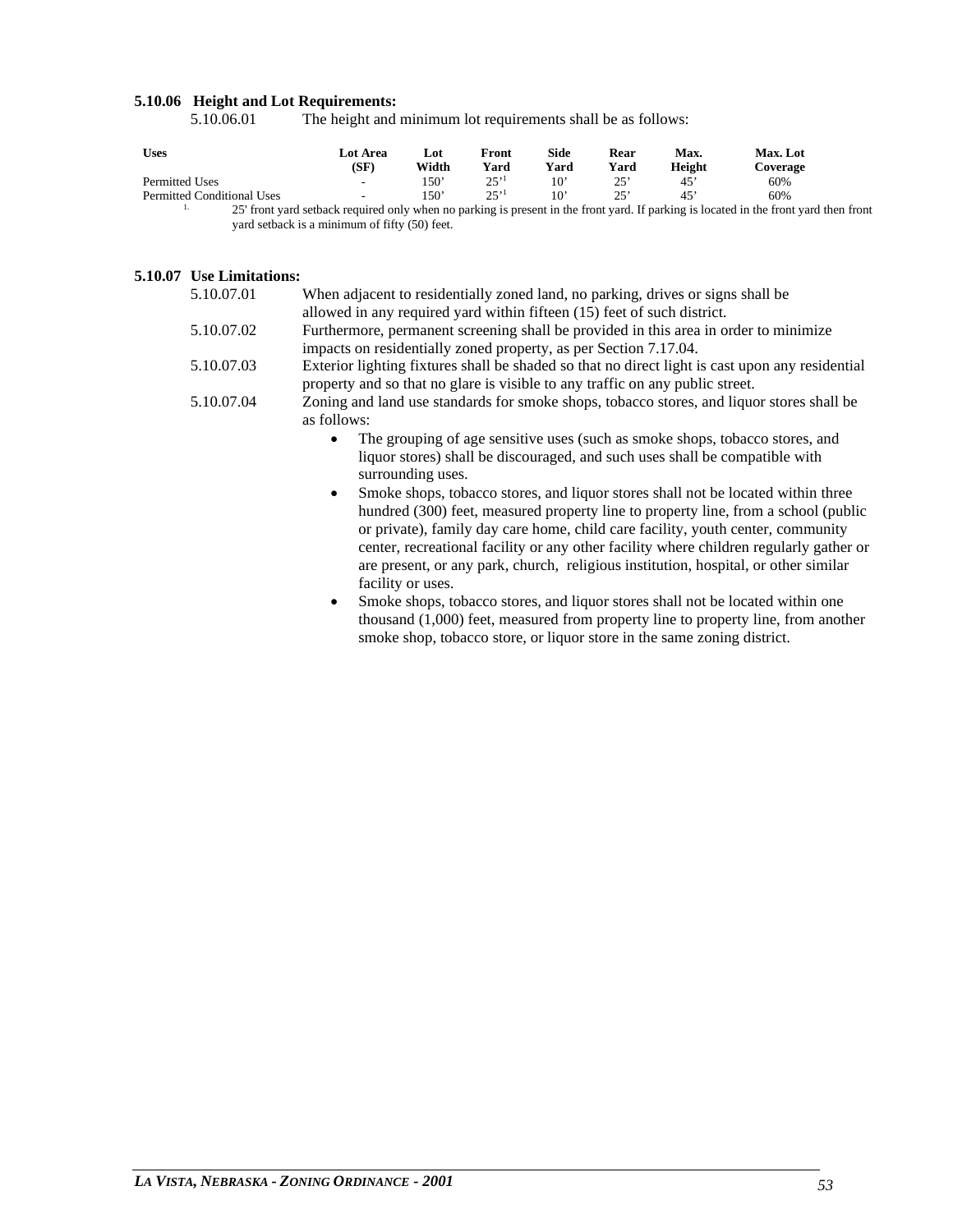#### **Section 5.11 C-2 General Commercial District**

**5.11.01 Intent:** The General Commercial District is intended to establish standards that will foster and maintain an area within the district boundaries that will benefit the retail trade, business, cultural, and social activities of the entire community. In addition, this district prohibits all exterior storage by a primary use unless a separate Conditional Use Permit is requested for the use and granted by the City.

#### **5.11.02 Permitted Uses:**

- 5.11.02.01 *Medical/dental offices and* business services including: attorneys, banks, insurance, real estate offices, postal stations, printing, credit services, security brokers, dealers and exchange, title abstracting, finance services and investment services; but not including uses defined in Adult Establishment. *(Ordinance No. 950, 3-1-05)*
- 5.11.02.02 Child care center.
- 5.11.02.03 Dance studio, not including uses defined in Adult Establishment.
- 5.11.02.04 Meeting hall, not including uses defined in Adult Establishment.
- 5.11.02.05 Museum, art gallery.<br>5.11.02.06 Retail business or ser
- Retail business or service establishment supplying commodities or performing services, such as, or in compatibility with and including the following:
	- 1. Apparel shop.
	- 2. Appliance store.
	- 3. Antique store.
	- 4. Automobile parts and supply store.
	- 5. Bakery shop (retail).
	- 6. Barber and Beauty shop.
	- 7. Bicycle shop.
	- 8. Book store, not including uses defined in Adult Establishment.
	- 9. Brew-on premises store.
	- 10. Camera store.
	- 11. Communication services.
	- 12. Computer store.
	- 13. Confectionery.
	- 14. Dairy products sales.
	- 15. Drug store.
	- 16. Dry cleaning and laundry pickup.
	- 17. Exercise, fitness and tanning spa, not including uses defined in Adult Establishment.
	- 18. Floral shop.
	- 19. Mortuary.
	- 20. Food Sales (Limited).
	- 21. Food Sales (General).
	- 22. Furniture store or showroom.
	- 23. Gift and curio shop.
	- 24. Gunsmith.
	- 25. Hardware store.
	- 26. Hobby, craft, toy store.
	- 27. Jewelry store.
	- 28. Liquor store in conformance with Section 5.11.07.03.
	- 29. Locksmith.<br>30. Meat mark
	- Meat market, retail.
	- 31. Music retail store.
	- 32. Music studio.
	- 33. Newsstands, not including uses defined in Adult Establishment.
	- 34. Paint store.
	- 35. Photographer.
	- 36. Picture framing shop.
	- 37. Reservation center.
	- 38. Restaurants: Sit-Down, Fast Casual, and Fast Food.
	- 39. Second hand stores.
	- 40. Shoe store.
	- 41. Sporting goods.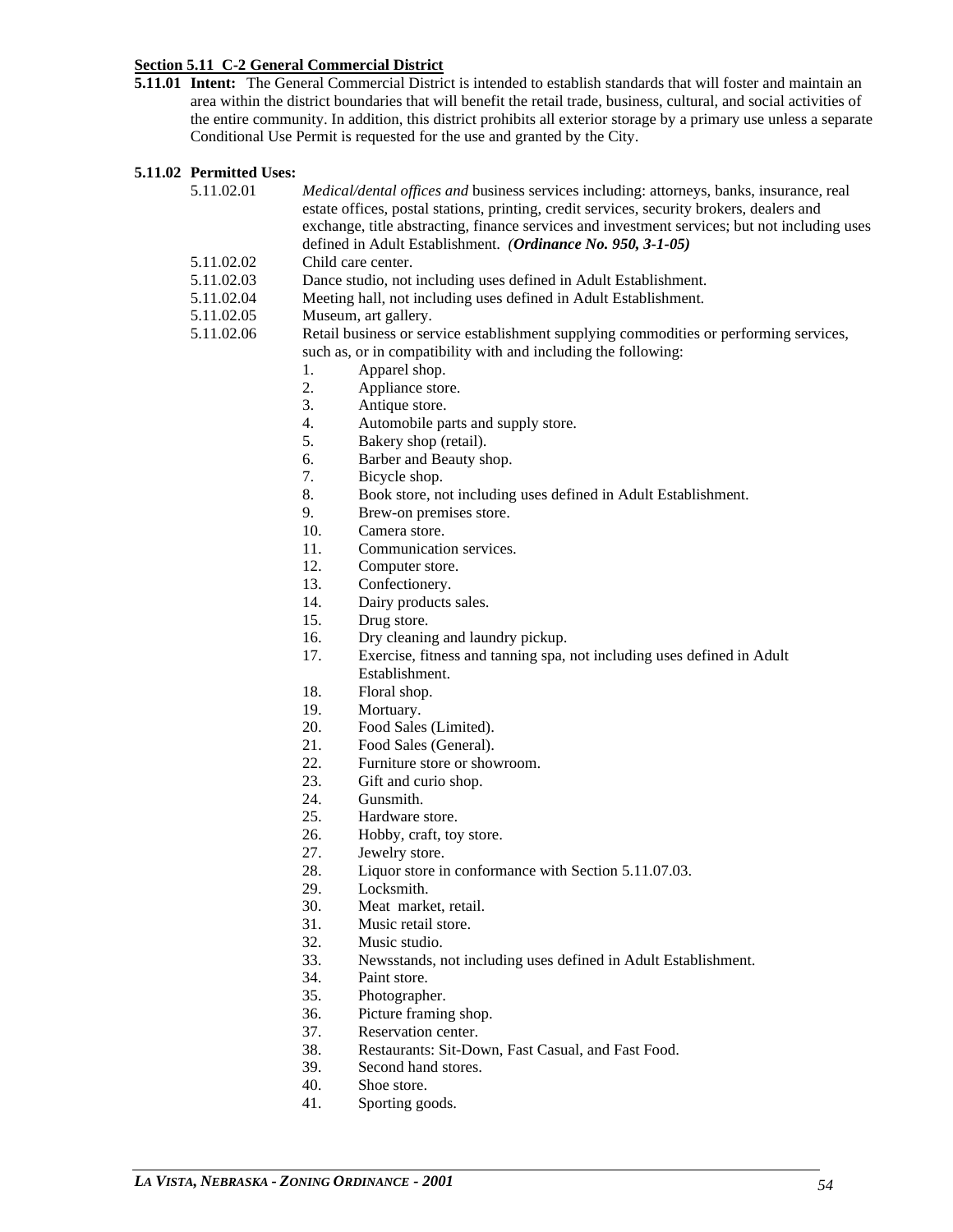- 42. Stamp and coin stores.
- 43. Tailors and dressmakers.
- 44. Tanning salon.
- 45. Travel agencies.
- 46. Video store, not including uses defined in Adult Establishment.
- 47. Social club and fraternal organizations, not including uses defined in Adult Establishment.
- 48. Telephone exchange.
- 49. Telephone answering service.
- 50. Theater, indoor, not including uses defined in Adult Establishment.
- 51. Public overhead and underground local distribution utilities.
- 52. *Publicly owned and operated facilities. (Ordinance No. 950, 3-1-05)*
- 53. *Tutoring and Exam Preparation Services (Ordinance No. 1341, 2-5-19)*
- 54. *Personal Services*, *not including uses defined in Adult Entertainment Establishment. (Ordinance No. 1369, 10-1-19)*

#### **5.11.03 Permitted Conditional Uses:**

- 5.11.03.01 Recreational establishments.
- 5.11.03.02 Variety store, not including uses defined in Adult Establishment<br>5.11.03.03 Amusement arcades.
- Amusement arcades.
- 5.11.03.04 Bowling center.
- 5.11.03.05 Brew Pubs.
- 5.11.03.06 Microbreweries when in conjunction with a restaurant.
- 5.11.03.07 Coffee Kiosks.
- 5.11.03.08 Automated Teller Machines when not within the interior of a primary use.
- 5.11.03.09 Business or trade school.
- 5.11.03.10 Garden supply and retail garden center.
- 5.11.03.11 Commercial greenhouse.
- 5.11.03.12 Mail order services.
- 5.11.03.13 Pinball or video games business.
- 5.11.03.14 Tavern and cocktail lounge, not including uses defined in Adult Establishment.
- 5.11.03.15 Totally enclosed, automated and conveyor-style car washes.
- 5.11.03.16 Convenience store with limited fuel sales.
- 5.11.03.17 Residences in conjunction with the principal use when located above the ground floor.
- 5.11.03.18 Churches, temples, seminaries, and convents including residences for teachers and pastors.
- 5.11.03.19 Car wash.
- 5.11.03.20 Retail building material sales; provided that the following minimum standards are present:
	- 1. All lumber shall be enclosed with the primary structure.
	- 2. All year round landscaping materials shall be enclosed within the primary structure.
	- 3. All outdoor storage shall be temporary and shall comply with the provisions for Temporary Uses, as per this Ordinance.
- 5.11.03.21 Service station with minor automobile repair services.
- 5.11.03.22 Tire store and minor automobile repair service.
- *5.11.03.23 Animal Specialty Services with or without overnight boarding of animals and outdoor exercise areas. (Ordinance No. 1254, 6-16-15)*
- *5.11.03.24 Pet Shop. (Ordinance No. 1254, 6-16-15)*

# **5.11.04 Permitted Temporary Uses**

Temporary Uses require a permit from the City of La Vista and shall be valid only for a specific amount of time as indicated on said permit. *All platted lots or tracts of land may have a maximum number of four (4) temporary uses per calendar year. Such uses shall not last more than two (2) weeks per use, except as provided for hereafter. (Ordinance No. 998, 7-18-06)*

- 5.11.04.01 Temporary greenhouses.
- 5.11.04.02 Temporary structures as needed for sidewalk and other outdoor sales events.
- 5.11.04.03 Fireworks stands, provided the criteria are met as established by the City through separate Ordinances.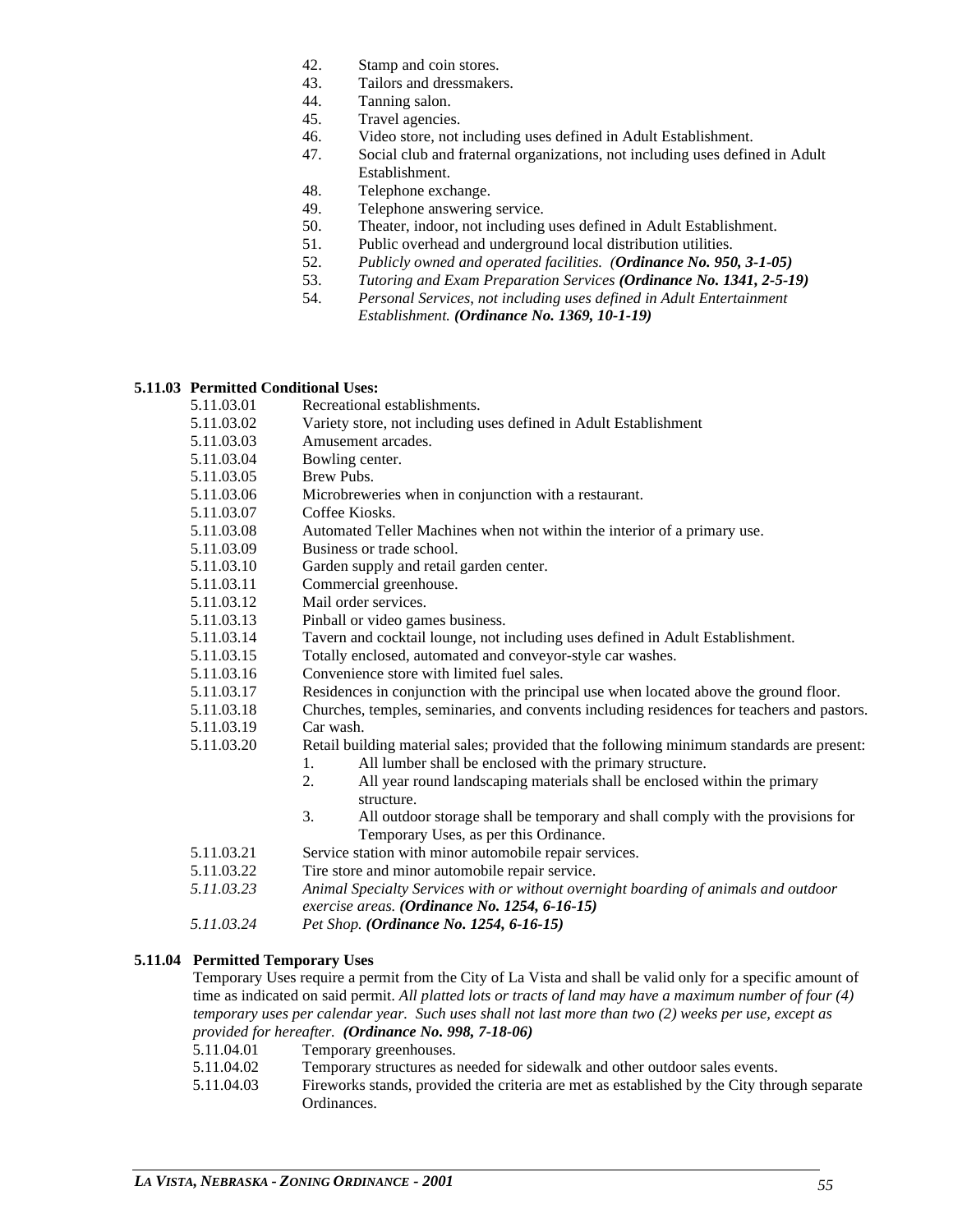| 5.11.04.04 | Buildings and uses incidental to construction work are permitted to remain until         |
|------------|------------------------------------------------------------------------------------------|
|            | completion or abandonment of the construction work, at which time they shall be removed. |
|            | ( <i>Ordinance No.</i> 998, $7-18-06$ )                                                  |
|            |                                                                                          |

5.11.04.05 Temporary structure for festivals or commercial events.

### **5.11.05 Permitted Accessory Uses**

- 5.11.05.01 Buildings and uses customarily incidental to the permitted uses.<br>5.11.05.02 Parking as permitted in Section 7.05 through 7.09.
	- Parking as permitted in Section 7.05 through 7.09.
- 5.11.05.03 Signs allowed in Section 7.01 through 7.04.
- 5.11.05.04 Landscaping as required by Section 7.17.
- 5.11.05.05 Solar Energy Conversion Systems as provided for in Section 7.15 *(Ordinance No. 1389, 3- 3-2020)*

#### **5.11.06 Height and Lot Requirements:**

5.11.06.01 The height and minimum lot requirements shall be as follows:

| <b>Uses</b>                | Lot Area<br>(SF) | Lot<br>Width             | Front<br>Yard | Side<br>Yard | Rear<br>Yard | <b>Max.</b><br>Height | <b>Max.</b> Lot<br>Coverage                                                                                                         |  |
|----------------------------|------------------|--------------------------|---------------|--------------|--------------|-----------------------|-------------------------------------------------------------------------------------------------------------------------------------|--|
| Permitted Uses             | 10.000           | $\sim$                   | $25^{1}$      | 15'          | 15'          | $45^\circ$            | 60%                                                                                                                                 |  |
| Permitted Conditional Uses | 10.000           | $\overline{\phantom{a}}$ | つくい           | 15'          |              | 45'                   | 60%                                                                                                                                 |  |
|                            |                  |                          |               |              |              |                       | 25' front vard setback required only when no parking is present in the front yard. If parking is located in the front yard then fro |  |

1. 25' front yard setback required only when no parking is present in the front yard. If parking is located in the front yard then front yard setback is a minimum of fifty (50) feet.

#### **5.11.07 Use Limitations:**

| 5.11.07.01 | When adjacent to residentially zoned land, no parking, drives or signs shall be allowed in<br>any required yard within fifteen (15) feet of such district. Furthermore, permanent |
|------------|-----------------------------------------------------------------------------------------------------------------------------------------------------------------------------------|
|            | screening shall be provided in this area in order to minimize impacts on residentially zoned<br>property, as per Section 7.14.04.                                                 |
| 5.11.07.02 | Exterior lighting fixtures shall be shaded so that no direct light is cast upon any residential<br>property and so that no glare is visible to any traffic on any public street.  |
| 5.11.07.03 | Zoning and land use standards for liquor stores shall be as follows:                                                                                                              |
|            | Liquor stores shall not be located within three hundred (300) feet, measured<br>$\bullet$                                                                                         |
|            | property line to property line, from a school (public or private), family day care                                                                                                |
|            | home, child care facility, youth center, community center, recreational facility or                                                                                               |
|            | any other facility where children regularly gather or are present, or any park,                                                                                                   |

church, religious institution, hospital, or other similar facility or uses. • Liquor stores shall not be located within one thousand (1,000) feet, measured from property line to property line, from another liquor store in the same zoning district.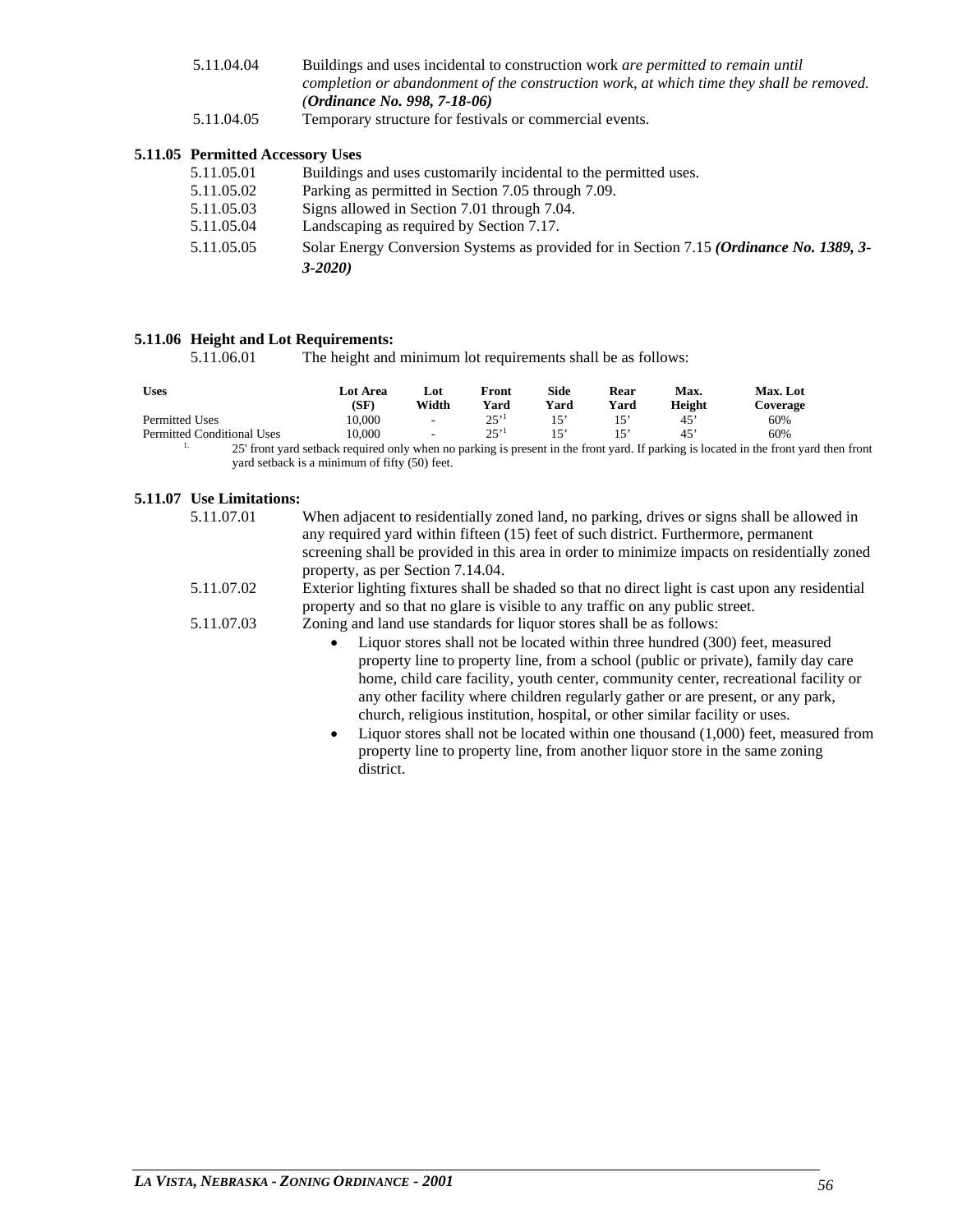# **Section 5.12 C-3 Highway Commercial / Office Park District**

**5.12.01 Intent:** The Highway Commercial / Office Park District is intended for large scale commercial and office park development that serve as a regional draw, with new-to-market commercial businesses and office tenants, creating a distinctively unique commercial district. In addition, this district prohibits all exterior storage by a primary use unless a separate Conditional Use Permit is requested for the use and granted by the City.

# **5.12.02 Permitted Uses:**

| 5.12.02.01                          | General office use types, including: medical/dental offices, architectural, engineering, and<br>consulting services, and business services including: attorneys, banks, insurance, real estate<br>offices, postal stations, credit services, security brokers, dealers and exchange, title<br>abstracting, finance services and investment services; but not including uses defined in<br>Adult Establishment. (Ordinance No. 950, 3-1-05) |
|-------------------------------------|--------------------------------------------------------------------------------------------------------------------------------------------------------------------------------------------------------------------------------------------------------------------------------------------------------------------------------------------------------------------------------------------------------------------------------------------|
| 5.12.02.02                          | Museum, art gallery, aquarium, or planetarium.                                                                                                                                                                                                                                                                                                                                                                                             |
| 5.12.02.03                          | Entertainment Venue, indoor, not including uses defined in Adult Establishment.                                                                                                                                                                                                                                                                                                                                                            |
|                                     | (Ordinance No. 1219, 7-15-14)                                                                                                                                                                                                                                                                                                                                                                                                              |
| 5.12.02.04                          | Retail business or service establishment supplying commodities or performing services,                                                                                                                                                                                                                                                                                                                                                     |
|                                     | such as, or in compatibility with and including the following:                                                                                                                                                                                                                                                                                                                                                                             |
|                                     | 1.<br>Book store, not including uses defined in Adult Establishment.                                                                                                                                                                                                                                                                                                                                                                       |
|                                     | 2.<br>Brew-on premises store.                                                                                                                                                                                                                                                                                                                                                                                                              |
|                                     | 3.<br>Dry cleaning and laundry pickup.                                                                                                                                                                                                                                                                                                                                                                                                     |
|                                     | 4.<br>Floral shop.                                                                                                                                                                                                                                                                                                                                                                                                                         |
|                                     | 5.<br>Gift and curio shop.                                                                                                                                                                                                                                                                                                                                                                                                                 |
|                                     | 6.<br>Jewelry store.                                                                                                                                                                                                                                                                                                                                                                                                                       |
|                                     | 7.<br>Travel agencies and reservation centers.                                                                                                                                                                                                                                                                                                                                                                                             |
|                                     | 8.<br>Restaurants: Sit-Down, Fast Casual, and Fast Food.                                                                                                                                                                                                                                                                                                                                                                                   |
|                                     | 9.<br>Amusement, Commercial Indoor, not including uses defined in Adult<br>Establishment. (Ordinance No. 1433, 12-7-21)                                                                                                                                                                                                                                                                                                                    |
|                                     | 10.<br>Office Park developments.                                                                                                                                                                                                                                                                                                                                                                                                           |
|                                     | Drug Store. (Ordinance No. 1433, 12-7-21)<br>11.                                                                                                                                                                                                                                                                                                                                                                                           |
|                                     | 12.<br>Meeting Halls not including Adult Establishments.                                                                                                                                                                                                                                                                                                                                                                                   |
|                                     | 13.<br>Theater, indoor, not including uses defined in Adult Establishment. (Ordinance<br>No. 1219, 7-15-14)                                                                                                                                                                                                                                                                                                                                |
|                                     | 14.<br>Coffee kiosks. (Ordinance No. 1219, 7-15-14)                                                                                                                                                                                                                                                                                                                                                                                        |
|                                     | 15.<br>Department stores. (Ordinance No. 1219, 7-15-14)                                                                                                                                                                                                                                                                                                                                                                                    |
|                                     | 16.<br>Retail trade centers. (Ordinance No. 1219, 7-15-14)                                                                                                                                                                                                                                                                                                                                                                                 |
|                                     | 17.<br>Shopping centers. (Ordinance No. 1219, 7-15-14)                                                                                                                                                                                                                                                                                                                                                                                     |
|                                     | 18.<br>Commercial strip shopping center. (Ordinance No. 1219, 7-15-14)                                                                                                                                                                                                                                                                                                                                                                     |
|                                     | 19.<br>Tutoring and Exam Preparation Services (Ordinance No. 1341, 2-5-19)                                                                                                                                                                                                                                                                                                                                                                 |
|                                     | 20.<br>Personal Services, not including uses defined in Adult Entertainment                                                                                                                                                                                                                                                                                                                                                                |
|                                     | Establishment. (Ordinance No. 1369, 10-1-19)                                                                                                                                                                                                                                                                                                                                                                                               |
|                                     | Specialty Food Store. (Ordinance No. 1433, 12-7-21)<br>21.                                                                                                                                                                                                                                                                                                                                                                                 |
| 5.12.02.05                          | Publicly owned and operated facilities. (Ordinance No. 950, 3-1-05)                                                                                                                                                                                                                                                                                                                                                                        |
| 5.12.02.06                          | Mixed Use, Commercial (Office Units over Storefronts) (Ordinance No. 1433, 12-7-21)                                                                                                                                                                                                                                                                                                                                                        |
| 5.12.03 Permitted Conditional Uses: |                                                                                                                                                                                                                                                                                                                                                                                                                                            |
| 5.12.03.01                          | Automobile display, sales, service, and repair.                                                                                                                                                                                                                                                                                                                                                                                            |
| 5.12.03.02                          | Brew Pubs.                                                                                                                                                                                                                                                                                                                                                                                                                                 |
| 5.12.03.03                          | Microbreweries when in conjunction with a restaurant.                                                                                                                                                                                                                                                                                                                                                                                      |
| 5.12.03.04                          | Entertainment Venue, indoor, but which may include outdoor events, not including uses                                                                                                                                                                                                                                                                                                                                                      |
|                                     | defined in Adult Establishment. (Ordinance No. 1219, 7-15-14)                                                                                                                                                                                                                                                                                                                                                                              |
| 5.12.03.05                          | Automated Teller Machines when not within the interior of a primary use.                                                                                                                                                                                                                                                                                                                                                                   |
| 5.12.03.06                          | Tavern, nightclub, and cocktail lounge, not including uses defined in Adult Establishment.                                                                                                                                                                                                                                                                                                                                                 |
| 5.12.03.07                          | Convenience store with limited fuel sales.                                                                                                                                                                                                                                                                                                                                                                                                 |
| 5.12.03.08                          | Churches and temples.                                                                                                                                                                                                                                                                                                                                                                                                                      |
| 5 12 03 09                          | Hotals, including restaurants, convention and meeting facilities and other related uses, not                                                                                                                                                                                                                                                                                                                                               |

5.12.03.09 Hotels, including restaurants, convention and meeting facilities and other related uses, not including uses defined in Adult Establishment.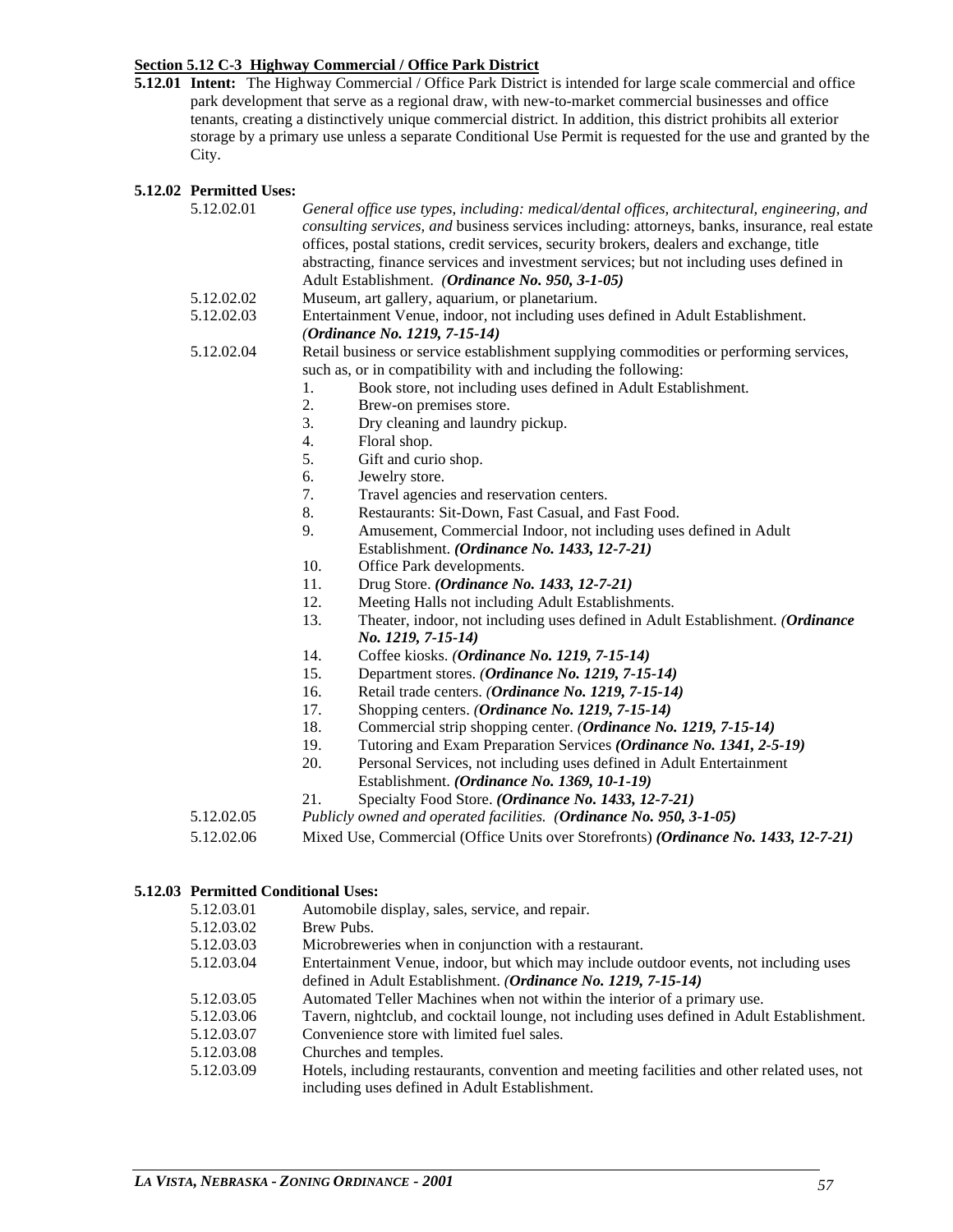- 5.12.03.10 Outlet Shopping Center.
- 5.12.03.11 Health Clubs and tanning salon, not including uses defined in Adult Establishment.
- 5.12.03.12 Recreation Facilities, not including uses defined in Adult Establishment.
- *5.12.03.13 Child Care Center. (Ordinance No. 1041, 7-17-07)*
- 5.12.03.14 *Colleges and Universities. (Ordinance No. 1169, 3-6-12)*

#### **5.12.04 Permitted Temporary Uses**

Temporary Uses require a permit from the City of La Vista and shall be valid only for a specific amount of time as indicated on said permit. *All platted lots or tracts of land may have a maximum number of four (4) temporary uses per calendar year. Such uses shall not last more than two (2) weeks per use, except as provided for hereafter. (Ordinance No. 998, 7-18-06)*

5.12.04.01 Temporary greenhouses. 5.12.04.02 Temporary structures as needed for sidewalk and other outdoor sales events. 5.12.04.03 Fireworks stands, provided the criteria are met as established by the City through separate Ordinances. 5.12.04.04 Buildings and uses incidental to construction work *are permitted to remain until completion or abandonment of the construction work, at which time they shall be removed. (Ordinance No. 998, 7-18-06)* 5.12.04.05 Temporary structure for festivals or commercial events.

#### **5.12.05 Permitted Accessory Uses**

| 5.12.05.01 | Buildings and uses customarily incidental to the permitted uses.                      |
|------------|---------------------------------------------------------------------------------------|
| 5.12.05.02 | Parking as permitted in Section 7.05 through 7.09.                                    |
| 5.12.05.03 | Signs allowed in Section 7.01 through 7.04.                                           |
| 5.12.05.04 | Landscaping as required by Section 7.17.                                              |
| 5.12.05.05 | Solar Energy Conversion Systems as provided for in Section 7.15. (Ordinance No. 1389, |
|            | $3 - 3 - 2020$                                                                        |

# **5.12.06 Height and Lot Requirements:**

5.12.06.01 The height and minimum lot requirements shall be as follows:

| <b>Uses</b>                       | Lot Area | Lot                      | Front | Side | Rear  | Max.             | Max. Lot |
|-----------------------------------|----------|--------------------------|-------|------|-------|------------------|----------|
|                                   | (SF)     | Width                    | Yard  | Yard | Yard  | Height           | Coverage |
| <b>Permitted Uses</b>             | 10.000   | $\sim$                   | 25'   | 15'  | ' 5 ' | $90^{2}$         | 60%      |
| <b>Permitted Conditional Uses</b> | 10.000   | $\overline{\phantom{a}}$ | 25''  | 15'  | 151   | 90' <sup>2</sup> | 60%      |

<sup>1.</sup> 25' front yard setback required only when no parking is present in the front yard. If parking is located in the front yard then front yard setback is a minimum of fifty (50) feet.

<sup>2</sup> Any building within 100 feet of a residentially zoned district shall not exceed 45 feet in height. (Ordinance No. 1082, 11-18-08)

#### **5.12.07 Use Limitations:**

| 5.12.07.01 | When adjacent to residentially zoned land, no parking, drives or signs shall be allowed in<br>any required yard within fifteen (15) feet of such district. Furthermore, permanent |
|------------|-----------------------------------------------------------------------------------------------------------------------------------------------------------------------------------|
|            | screening shall be provided in this area in order to minimize impacts on residentially zoned                                                                                      |
|            | property, as per Section 7.14.04.                                                                                                                                                 |
| 5.12.07.02 | Exterior lighting fixtures shall be shaded so that no direct light is cast upon any residential                                                                                   |
|            | property and so that no glare is visible to any traffic on any public street.                                                                                                     |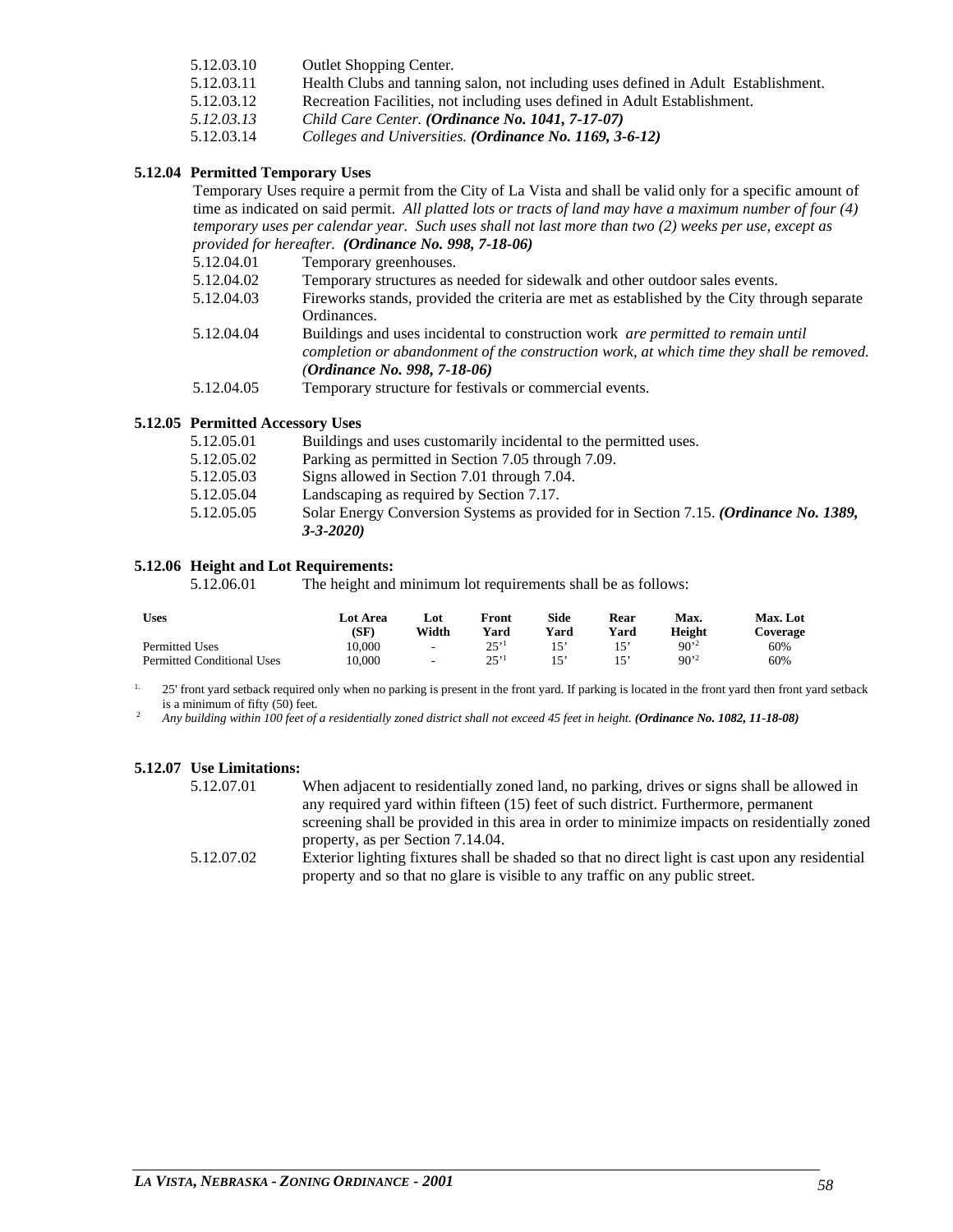### **Section 5.13 I-1 Light Industrial.**

*5.13.01* **Intent:** *It is the intent of the Light Industrial District Regulations to provide for limited industrial uses and services, including some retail businesses, wholesaling, and storage activities; to preserve land for the expansion of basic economic activities; to avoid incompatible land uses, to serve these areas with adequate transportation facilities, and to prevent or mitigate hazards to adjacent properties. (Ordinance No. 1053, 1- 15-08)*

#### **5.13.02 Permitted Uses:** *(Revisions by Ordinance No. 1053, 1-15-08, unless otherwise noted)*

| 5.13.02.01 | <b>Light Manufacturing</b>                                                                             |
|------------|--------------------------------------------------------------------------------------------------------|
| 5.13.02.02 | Automotive services, except repair, towing and wrecking                                                |
| 5.13.02.03 | <b>Business services</b>                                                                               |
| 5.13.02.04 | Facilities for building construction contractors                                                       |
| 5.13.02.05 | Landscape and horticultural services                                                                   |
| 5.13.02.06 | Medical and dental laboratories                                                                        |
| 5.13.02.07 | Assembly of electrical and electronic appliances                                                       |
| 5.13.02.08 | Miscellaneous repair services, not including automotive                                                |
| 5.13.02.09 | Printing, publishing, and allied industries                                                            |
| 5.13.02.10 | Electric, gas and sanitary services, not including collection and disposal of solid waste or           |
|            | hazardous waste                                                                                        |
| 5.13.02.11 | General warehousing                                                                                    |
| 5.13.02.12 | <b>Testing laboratories</b>                                                                            |
| 5.13.02.13 | Publicly owned and operated facilities (Ordinance No. 950, 3-1-05)                                     |
| 5.13.02.14 | Special and vocational training facilities (Ordinance No. 950, 3-1-05)                                 |
| 5.13.02.15 | Wholesale trade of goods                                                                               |
| 5.13.02.16 | Microbreweries and microdistilleries without on-site sales (Ordinance No. 1292, 9-6-16)                |
| 5.13.02.17 | Artist Studio Space( <i>Ordinance No. 1433</i> , 12-7-21)                                              |
|            | 5.13.03 Permitted Conditional Uses: (Revisions by Ordinance No. 1053, 1-15-08, unless otherwise noted) |
| 5.13.03.01 | Animal specialty services with or without overnight boarding of animals and outdoor                    |
|            |                                                                                                        |

- exercise areas
- 5.13.03.02 Heavy equipment rental
- 5.13.03.03 Household furniture, furnishings, and equipment store
- 5.13.03.04 Hardware, lawn and garden supply store
- 5.13.03.05 Lumber and other building materials dealer
- 5.13.03.06 Outdoor display of merchandise
- 5.13.03.07 Radio, television and communication towers and transmitters, as per Section 7.11
- 5.13.03.08 Utility substations, terminal facilities, and reservoirs
- 5.13.03.09 Farm-implement sales and service
- 5.13.03.10 Cabinetry millwork
- 5.13.03.11 Gasoline service stations
- 5.13.03.12 Automotive repair services
- 5.13.03.13 Sale of recreational vehicles, including boats and jet skis
- 5.13.03.14 Indoor recreational facility *(Ordinance No. 918, 10-6-03)*
- 5.13.03.15 Veterinary Services, not including livestock
- 5.13.03.16 Self-service storage facility *(Ordinance No. 1069, 8-19-08)*
- 5.13.03.17 Industrial Condominiums *(Ordinance No. 1246, 4-21-15)*
- 5.13.03.18 Microbreweries and microdistilleries with on-site sales *(Ordinance No. 1292, 9-6-16)*
- 5.13.03.19 Ground-Mounted Solar Energy Conversion Systems outside of the rear yard, as provided

for in Section 7.15. *(Ordinance No. 1389, 3-3-2020)*

### **5.13.04 Permitted Accessory Uses**

| 5.13.04.01 | Buildings and uses customarily incidental to the permitted uses                        |
|------------|----------------------------------------------------------------------------------------|
| 5.13.04.02 | Parking as permitted in Section 7.05 through 7.09                                      |
| 5.13.04.03 | Signs allowed in Section 7.01 through 7.04                                             |
| 5.13.04.04 | Temporary buildings and uses incidental to construction work that will be removed upon |
|            | completion or abandonment of the construction work                                     |
| 5.13.04.05 | Landscaping as required by Section 7.17                                                |
| 5.13.04.06 | Solar Energy Conversion Systems as provided for in Section 7.15. (Ordinance No. 1389,  |
|            | $3 - 3 - 2020$                                                                         |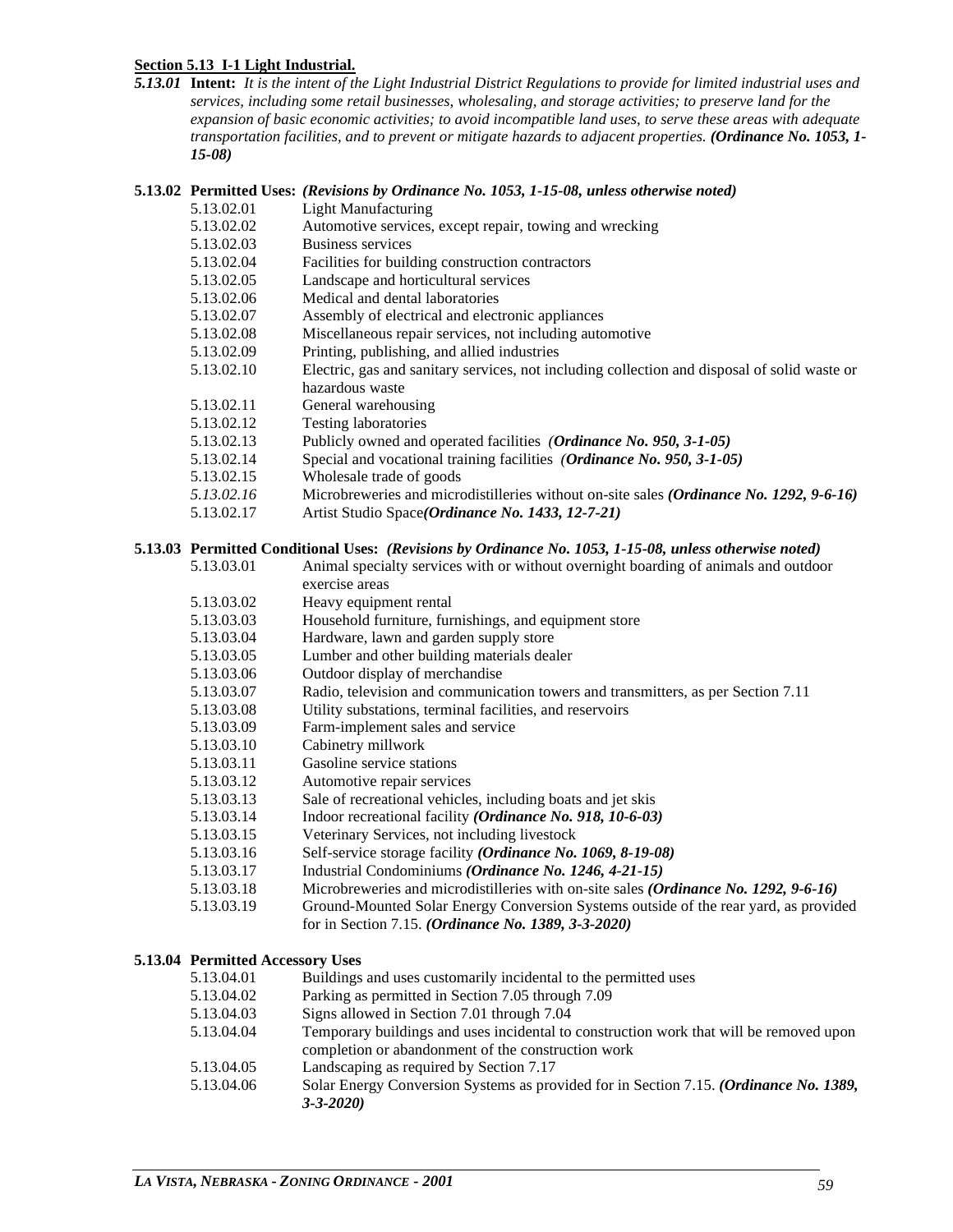# **5.13.05 Height and Lot Requirements:**<br>5.13.05.01 The height and

The height and minimum lot requirements shall be as follows:

| .                                 | THE WALKER WAS HALLMADED TO LEAD WAS STRUCKED DIRECT OF WALLOTI HIDI |                           |                    |              |              |                       |                             |  |
|-----------------------------------|----------------------------------------------------------------------|---------------------------|--------------------|--------------|--------------|-----------------------|-----------------------------|--|
| <b>Use</b>                        | Lot Area<br>$(SF)^2$                                                 | Lot<br>Width <sup>2</sup> | Front<br>Yard      | Side<br>Yard | Rear<br>Yard | <b>Max.</b><br>Height | <b>Max. Lot</b><br>Coverage |  |
| Permitted Uses                    | 10.000                                                               | 100                       | $35'$ <sup>1</sup> | 30'          | 25'          | 45'                   | 65%                         |  |
| <b>Permitted Conditional Uses</b> | 10.000                                                               | 100                       | $35'$ <sup>1</sup> | 30'          | 25'          | $45^{\circ}$          | 65%                         |  |
| <b>Accessory Buildings</b>        | ۰                                                                    | $\overline{\phantom{0}}$  | $70^{\circ}$       | ın'          | $10^{\circ}$ | 25"                   | 20%                         |  |

<sup>1</sup> 35' front yard setback required only when no parking is present in the front yard. If parking is located in the front yard then front yard setback is a minimum of sixty (60) feet.

*<sup>2</sup> Lots created before January 1, 2008 may have a minimum Lot Area of 10,000 square feet and may have less than the minimum 100 feet lot width. (Ordinance No. 1053, 1-15-08)*

#### **5.13.06 Use Limitations:**

| 5.13.06.01 | When adjacent to residentially zoned land, no parking, drives or signs shall be allowed in<br>any required yard within <i>thirty</i> $(30)$ feet of such district. Furthermore, permanent screening<br>shall be provided in this area in order to minimize impacts on residentially zoned property,                                                                                                                             |
|------------|---------------------------------------------------------------------------------------------------------------------------------------------------------------------------------------------------------------------------------------------------------------------------------------------------------------------------------------------------------------------------------------------------------------------------------|
|            | as per Section 7.17.04. (Ordinance No. 1053, 1-15-08)                                                                                                                                                                                                                                                                                                                                                                           |
| 5.13.06.02 | No outdoor storage, except the display of merchandise for sale to the public, shall be<br>permitted.                                                                                                                                                                                                                                                                                                                            |
| 5.13.06.03 | Exterior lighting fixtures shall be shaded so that no direct light is cast upon any residential<br>property and so that no glare is visible to any traffic on any public street.                                                                                                                                                                                                                                                |
| 5.13.06.04 | No use shall produce a nuisance or hazard from fire, explosion, toxic or corrosive fumes,<br>gas, smoke, odors, obnoxious dust or vapor, harmful radioactivity, offensive noise or<br>vibration, flashes, objectionable effluent, or electrical interference which may affect or<br>impair the normal use and peaceful enjoyment of any surrounding property, structure, or<br>dwelling. ( <b>Ordinance No. 1053, 1-15-08</b> ) |

#### **5.13.07 Performance Standards:**

See Section 7.16 of the Supplemental Regulations.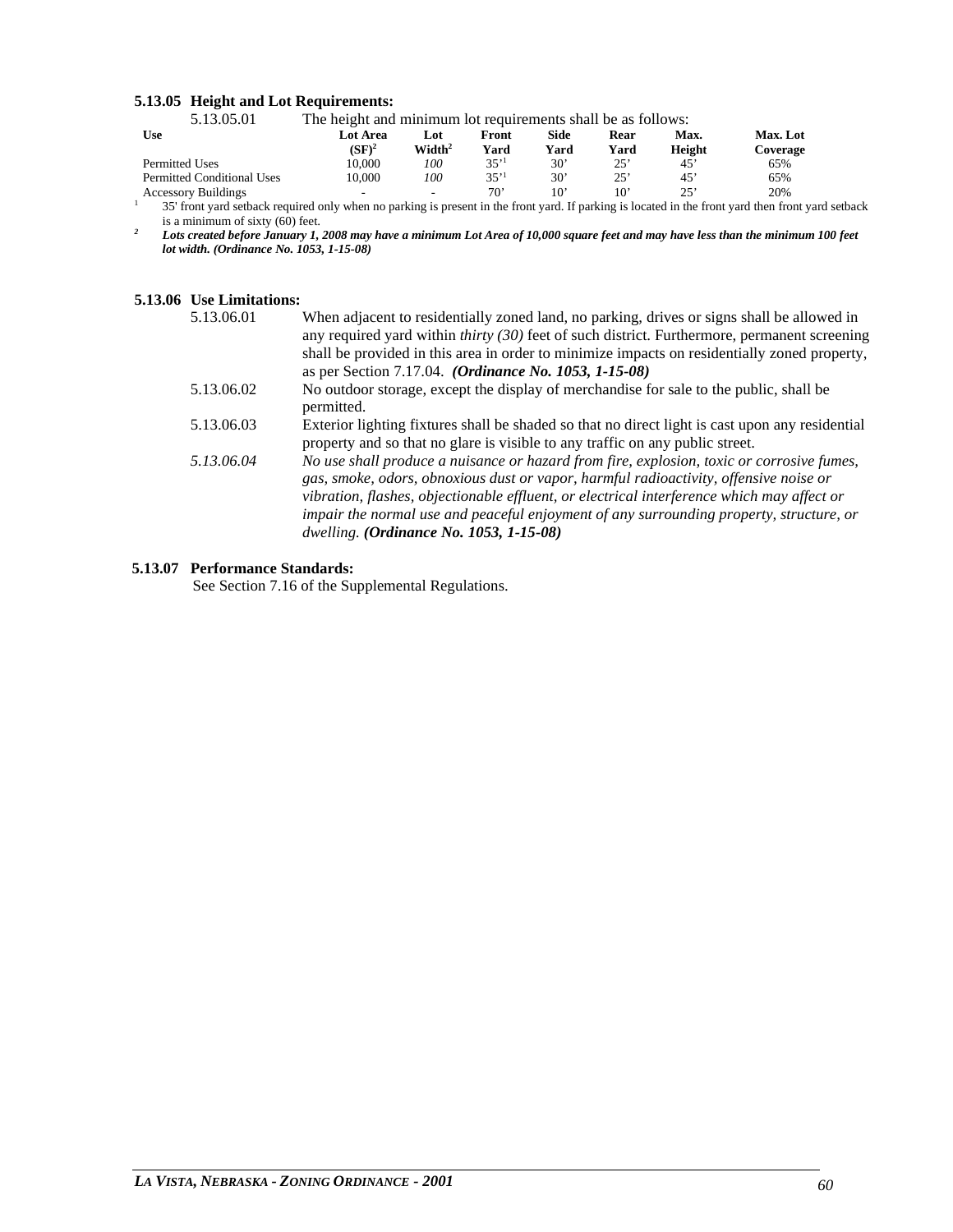#### Section 5.14 I-2 Heavy Industrial

**5.14.01 Intent:** *It is the intent of the Heavy Industrial District Regulations to provide for industrial uses and services, including some manufacturing, wholesaling and storage activities; to preserve land for the expansion of the basic economic activities; to avoid incompatible land uses; to serve these areas with adequate transportation facilities; and to prevent or mitigate hazards to adjacent properties*. *(Ordinance No. 1053, 1-15-08)*

Adult Entertainment Facilities are included in this Zoning District. The intent of the La Vista Zoning Ordinance is not to prohibit these uses but to regulate the secondary effects of these uses within the community.

#### **5.14.02 Permitted Uses:** *(Revisions by Ordinance No. 1053, 1-15-08, unless otherwise noted)*

|            | 5.14.02 Permitted Uses: (Revisions by Ordinance No. 1053, 1-15-08, unless otherwise noted)                                              |
|------------|-----------------------------------------------------------------------------------------------------------------------------------------|
| 5.14.02.01 | Assembly, fabrication, packaging, and processing of products inside an enclosed building,                                               |
|            | except hazardous or toxic materials                                                                                                     |
| 5.14.02.02 | Automotive services, except repair, towing and wrecking                                                                                 |
| 5.14.02.03 | <b>Business services</b>                                                                                                                |
| 5.14.02.04 | Data Center (Ordinance No. 1433, 12-7-21)                                                                                               |
| 5.14.02.05 | Facilities for building construction contractors                                                                                        |
| 5.14.02.06 | Landscape and horticultural services                                                                                                    |
| 5.14.02.07 | Medical and dental laboratories                                                                                                         |
| 5.14.02.08 | Miscellaneous repair services, not including automotive                                                                                 |
| 5.14.02.09 | Printing, publishing, and allied industries                                                                                             |
| 5.14.02.10 | Electric, gas and sanitary services, not including collection and disposal of solid waste or<br>hazardous waste                         |
| 5.14.02.11 | General warehousing                                                                                                                     |
| 5.14.02.12 | <b>Testing laboratories</b>                                                                                                             |
| 5.14.02.13 | Facilities for heavy construction contractors                                                                                           |
| 5.14.02.14 | Manufacturing of apparel, textile mill products, furniture and fixtures, transportation                                                 |
|            | equipment, and assembly of electrical and electronic equipment and components                                                           |
| 5.14.02.15 | Manufacture of light sheet metal products including heating and ventilation equipment.                                                  |
| 5.14.02.16 | Manufacturing of food and kindred products, limited to bakery items, dairy products, sugar<br>and confectionary products, and beverages |
| 5.14.02.17 | Manufacturing stone, clay, glass and concrete products                                                                                  |
| 5.14.02.18 | Millwork; veneer, plywood and structural wood products manufacturing.                                                                   |
| 5.14.02.19 | Publicly owned and operated facilities. (Ordinance No. 950, 3-1-05)                                                                     |
| 5.14.02.20 | Special and vocational educational and training facilities. (Ordinance No. 950, 3-1-05)                                                 |
| 5.14.02.21 | Transportation services                                                                                                                 |
| 5.14.02.22 | Trucking and courier services, except air                                                                                               |
| 5.14.02.23 | Veterinary Services, including livestock                                                                                                |
| 5.14.02.24 | Wholesale trade of goods                                                                                                                |
| 5.14.02.25 | Microbreweries and microdistilleries without on-site sales (Ordinance No. 1292, 9-6-16)                                                 |
|            | 5.14.03 Permitted Conditional Uses: (Revisions by Ordinance No. 1053, 1-15-08, unless otherwise noted)                                  |
| 5.14.03.01 | Automotive rental / leasing and other heavy equipment rental                                                                            |
| 5.14.03.02 | Manufacturing of food and kindred products, except bakery items, dairy products, sugar<br>and confectionary products, and beverages     |
| 5.14.03.03 | Lumber and other building materials dealer                                                                                              |
| 5.14.03.04 | Outdoor storage or display of merchandise                                                                                               |
| 5.14.03.05 | Radio, television and communication towers and transmitters, as per Section 7.11                                                        |
| 5.14.03.06 | Utility substations, terminal facilities, and reservoirs                                                                                |
| 5.14.03.07 | Farm-implement sales and service                                                                                                        |

- 5.14.03.08 Temporary Batch plant for concrete, asphalt, or paving material, not to exceed 24 months of operations
- 5.14.03.09 Cabinetry millwork
- 5.14.03.10 Recycling center for computers, televisions and household items
- 5.14.03.11 Storage of bulk petroleum products
- 5.14.03.12 The manufacturing, compounding, processing, extruding, painting, coating and assembly of steel, metal, vinyl, plastic, paper and similar products and related outdoor and indoor storage activities. *(Ordinance No. 855, 3-5-02)*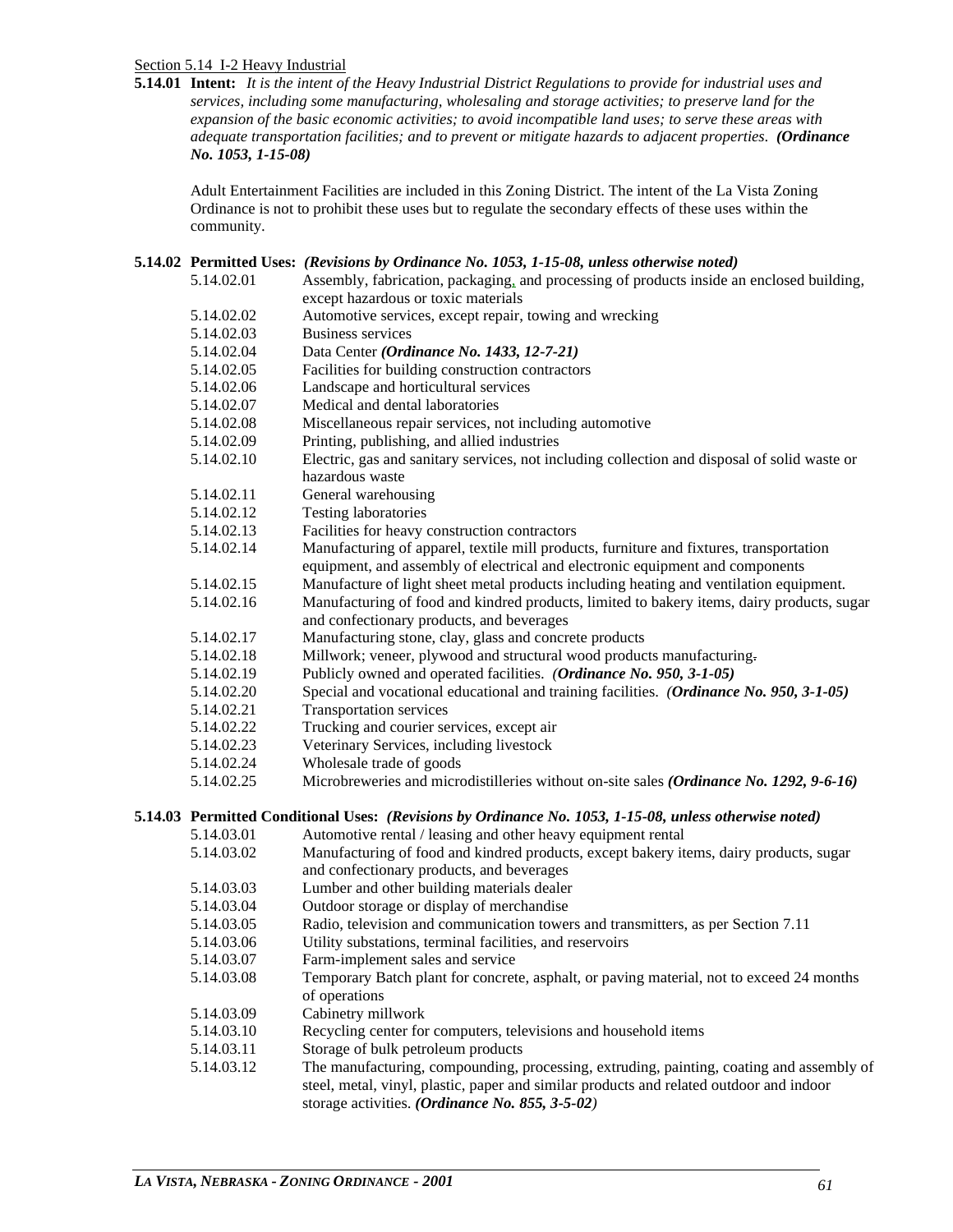- 5.14.03.13 Gasoline service stations
- 5.14.03.14 Automotive repair services
- 5.14.03.15 Sale of recreational vehicles, including boats and jet skis
- 5.14.03.16 Indoor recreational facility *(Ordinance No. 918, 10-6-03)*
- 5.14.03.17 Self-service storage facility *(Ordinance No. 1069, 8-19-08)*
- 5.14.03.18 Adult Entertainment establishments
	- 1. No Adult business shall be closer than 500 feet to any similar use and no closer than 500feet to a residential district / use, religious uses, educational uses and recreational uses. Measurements shall be made in a straight line, without regard to intervening structures or objects, from the main entrance of such adult business to the point on the property line of such other adult business, residential district / use, religious use, educational uses and recreational use. In addition, no Adult establishment shall be located within the Gateway Corridor Overlay or within 500 feet of said Overlay Corridor.
	- 2. Said businesses shall be screened along adjoining property lines as to prevent any direct visual contact of the adult business at the perimeter.
	- 3. Doors, curtains and any other means of obstruction to the opening of all booths and other preview areas, including but not limited to Adult Novelty Businesses, Adult Motion Picture Arcades, Adult Mini-Motion Picture Theaters, and Adult Motion Picture Theaters shall be removed and kept off at all times during the execution of this Permit. Failure to comply with this condition shall result in revocation of the Conditional Use Permit.
	- 4. No adult business shall be open for business between the hours of one am and six a.m.
	- 5. The proposed location, design, construction and operation of the particular use adequately safeguards the health, safety, and general welfare of persons residing or working in adjoining or surrounding property.
	- 6. Such use shall not impair an adequate supply of light and air to surrounding property.
	- 7. Such use shall not unduly increase congestion in the streets or public danger of fire and safety.
	- 8. Any explicit signs shall not be seen from any point off-premises.
	- 9. Such use shall not diminish or impair established property values in adjoining or surrounding property.
	- 10. Such use shall be in accord with the intent, purpose and spirit of this Ordinance and the Comprehensive Development Plan of La Vista, Nebraska.
	- 11. Applications for adult businesses under the terms of this Section shall be accompanied by evidence concerning the feasibility of the proposed request and its effect on surrounding property and shall include a site plan defining the areas to be developed for buildings and structure, the areas to be developed for parking, driveways and points of ingress and egress, the location and height of walls, the location and type of landscaping, and the location, size and number of signs.
	- 12. An adult business shall post a sign at the entrance of the premises which shall state the nature of the business and shall state that no one under the age of eighteen (18) years of age is allowed on the premises. This Section shall not be construed to prohibit the owner from establishing an older age limitation for coming on the premises.
	- 13. Prohibited Activities of Adult Businesses
		- A. No adult business shall employ any person less than eighteen (18) years of age.
		- B. No adult business shall furnish any merchandise or services to any person who is under eighteen (18) years of age.
		- C. No adult business shall be conducted in any manner that permits the observation of any model or any material depicting, describing or relating to specified sexual activities or specified anatomical areas by display, decoration, sign, show window or other opening from any public way or from any property not licensed as an adult use. No operator of an adult business or any officer, associate, member, representative, agent, owner, or employee of such business shall engage in any activity or conduct in or about the premises which is prohibited by this Ordinance or any other laws of the State.
		- D. No part of the interior of the adult business shall be visible from the pedestrian sidewalk, walkway, street, or other public or semi-public area.
- 
- 5.14.03.19 Industrial Condominiums *(Ordinance No. 1247, 4-21-15)*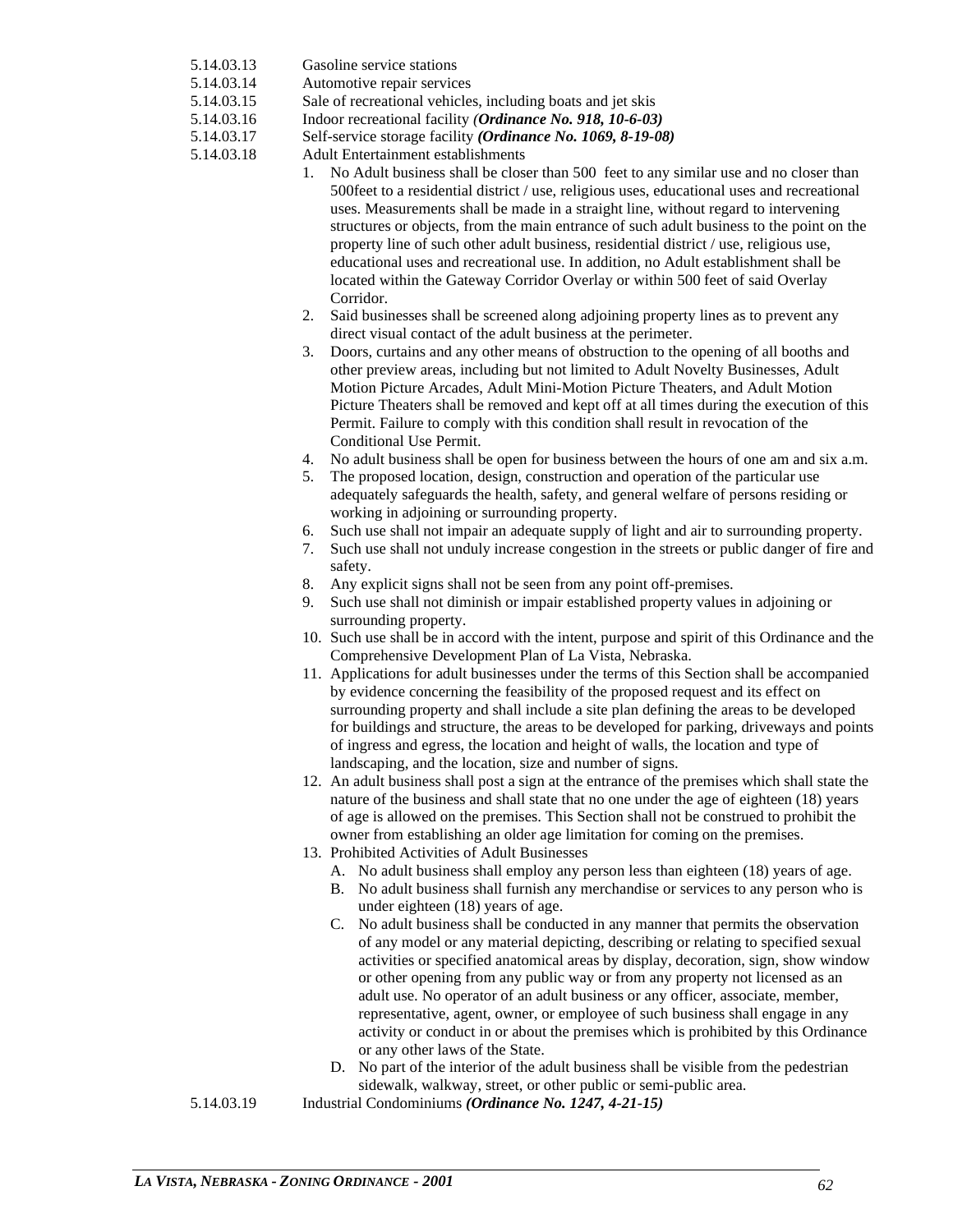| 5.14.03.20 | Microbreweries and microdistilleries with on-site sales (Ordinance No. 1292, 9-6-16) |
|------------|--------------------------------------------------------------------------------------|
| 5.14.03.21 | Concrete Batch Plants ( <i>Ordinance No. 1329</i> , 9-19-18)                         |
| 5.14.03.22 | Ground-Mounted Solar Energy Conversion Systems outside of the rear yard, as provided |
|            | for in Section 7.15. ( <i>Ordinance No. 1389, 3-3-2020</i> )                         |

#### **5.14.04 Permitted Accessory Uses:**

| 5.14.04.01 | Buildings and uses customarily incidental to the permitted uses                         |
|------------|-----------------------------------------------------------------------------------------|
| 5.14.04.02 | Parking as permitted in Section 7.05 through 7.09                                       |
| 5.14.04.03 | Signs allowed in Section 7.01 through 7.04                                              |
| 5.14.04.04 | Temporary buildings and uses incidental to construction work which will be removed upon |
|            | completion or abandonment of the construction work                                      |
| 5.14.04.05 | Live-in quarters used by live-in watchman or custodians during periods of construction  |
| 5.14.04.06 | Landscaping as required by Section 7.17                                                 |
| 5.14.04.07 | Solar Energy Conversion Systems as provided for in Section 7.15. (Ordinance No. 1389,   |
|            | $3 - 3 - 2020$                                                                          |
|            |                                                                                         |

# **5.14.05 Height and Lot Requirements:**

5.14.05.01 The height and minimum lot requirements shall be as follows:

| <b>Use</b>                        | Lot Area<br>$(SF)^2$ | Lot<br>Width <sup>2</sup> | Front<br>Yard | Side<br>Yard | Rear<br>Yard | Max.<br>Height | Max. Lot<br>Coverage |
|-----------------------------------|----------------------|---------------------------|---------------|--------------|--------------|----------------|----------------------|
| <b>Permitted Uses</b>             | 10.000               | 100                       | 35'           | $30^{\circ}$ | $25^{\circ}$ | 45'            | 75%                  |
| <b>Permitted Conditional Uses</b> | 10.000               | 100                       | 35'           | 30'          | 25'          | 45'            | 75%                  |
| <b>Accessory Buildings</b>        | ۰                    | $\overline{\phantom{0}}$  | $70^{\circ}$  | $10^{\circ}$ | $10^{\circ}$ | 25             | 20%                  |

<sup>1</sup> 35' front yard setback required only when no parking is present in the front yard. If parking is located in the front yard then front yard setback is a minimum of sixty (60) feet.

<sup>2</sup> Lots created before January 1, 2008 may have a minimum Lot Area of 10,000 square feet and may have less than the minimum *100 feet lot width. (Ordinance No. 1053, 1-15-08)*

#### **5.14.06 Use Limitations:**

| When adjacent to residentially zoned land, no parking, drives or signs shall be allowed in            |
|-------------------------------------------------------------------------------------------------------|
| any required yard within <i>thirty</i> $(30)$ feet of such district. Furthermore, permanent screening |
| shall be provided in this area in order to minimize impacts on residentially zoned property,          |
| as per Section 7.17.04. ( <i>Ordinance No. 1053</i> , 1-15-08)                                        |
| Exterior lighting fixtures shall be shaded so that no direct light is cast upon any residential       |
| property and so that no glare is visible to any traffic on any public street.                         |
| No use shall produce a nuisance or hazard from fire, explosion, toxic or corrosive fumes,             |
| gas, smoke, odors, obnoxious dust or vapor, harmful radioactivity, offensive noise or                 |
| vibration, flashes, objectionable effluent, or electrical interference which may affect or            |
| impair the normal use and peaceful enjoyment of any surrounding property, structure, or               |
| <i>dwelling.</i> ( <i>Ordinance No. 1053, 1-15-08</i> )                                               |
|                                                                                                       |

#### **5.14.07 Performance Standards:**

See Section 7.16 of the Supplemental Regulations.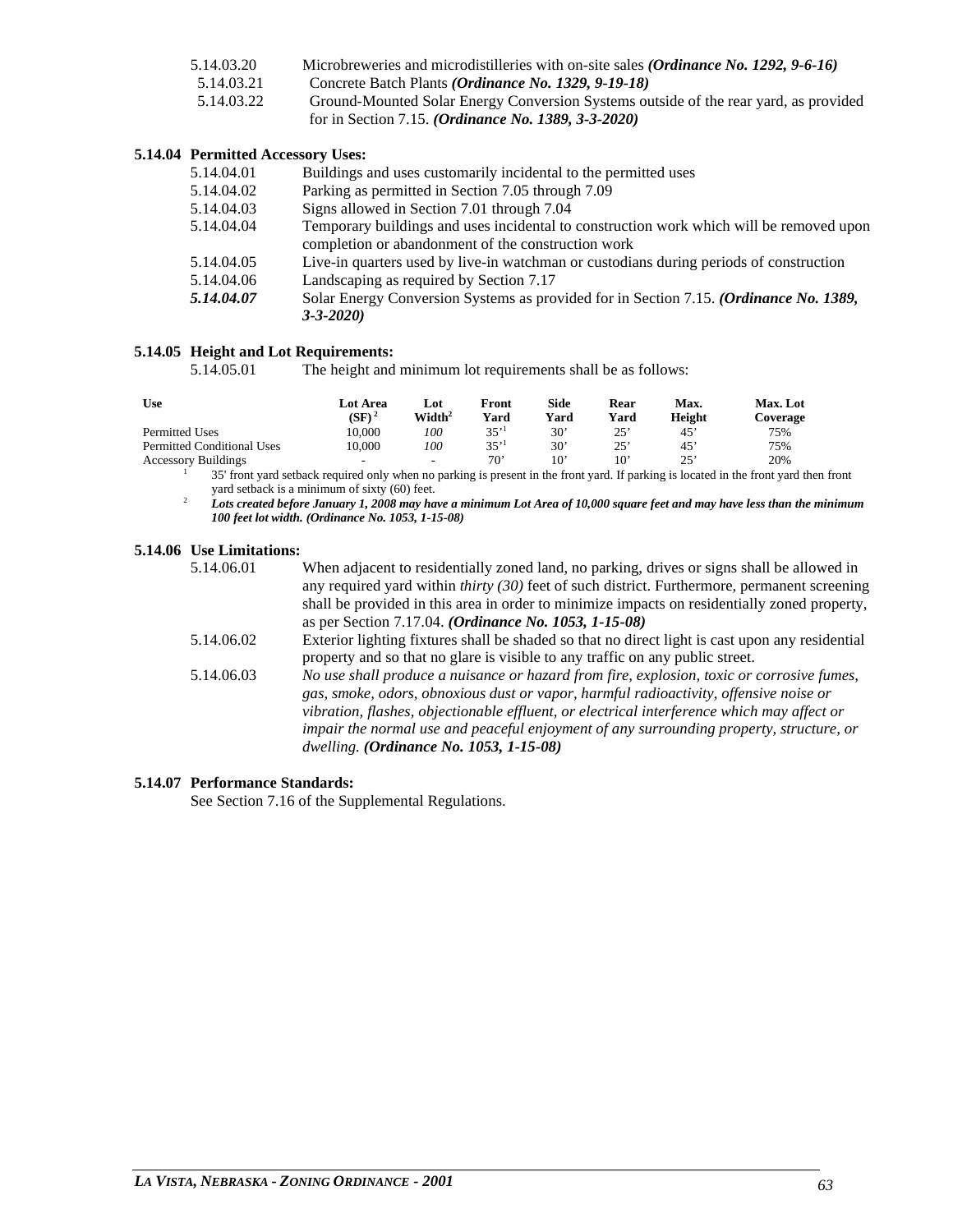### **Section 5.15 PUD PLANNED UNIT DEVELOPMENT DISTRICT (Overlay District)**

**5.15.01 Intent:** The intent of the PUD District is to encourage creative design in buildings, open space, and their inter-relationship while protecting the health, safety, and general welfare of existing and future residents of surrounding neighborhoods.

The PUD District is an overlay zone. Although the specific conditions within this district are predetermined, the location of a proposed district must be carefully reviewed to assure that these conditions can be met. A specific PUD site plan shall be submitted by each applicant for "PUD" zoning in accordance with the provisions and conditions that follow.

# **5.15.02 Recommendation, findings of fact and development sizes**

The planning commission, in its minutes, shall set forth its reasons for recommendation of approval or denial of the application for a PUD District, along with specific evidence and facts showing that the proposal meets or does not meet the following conditions.

- 5.15.02.01 Said planned unit development shall be in general conformity with the provisions of the La Vista Comprehensive Plan.
- 5.15.02.02 Said planned unit development shall not have a substantially adverse effect on the development of the neighboring area.
- 5.15.02.03 The minimum size allowed for a PUD District shall be 3 acres.
- 5.15.02.04 Permitted uses, lot sizes, height limits, bulk, density, parking, and setback requirements may be varied so as to promote an efficient and creative PUD District.

# **5.15.03 Use regulations.**

All uses in the underlying zoning district may be permitted or conditionally permitted, unless certain uses are limited by City Council. Additionally, other uses (outside the underlying zoning district) may be allowed by City Council to promote mixed-use development.

# **5.15.04 Standards and conditions for development.**

A planned unit development shall be consistent with the following general standards for use of land, and the use, type, bulk, and location of buildings, the density or intensity of use, open space, and public facilities.

| 5.15.04.01   | The applicant shall submit a schedule of construction. The proposed construction shall<br>begin within a period of twelve (12) months following the approval of the application by<br>the City Council. Upon request, the Community Development Department may grant an |
|--------------|-------------------------------------------------------------------------------------------------------------------------------------------------------------------------------------------------------------------------------------------------------------------------|
|              | additional twelve (12) month extension for the start of construction provided:                                                                                                                                                                                          |
| 5.15.04.01.1 | The character (including uses, parking conditions, traffic, and others) of the area in<br>which the development as approved has not changed significantly;                                                                                                              |
| 5.15.04.01.2 | The applicant has made some effort to follow through with said construction or there                                                                                                                                                                                    |
|              | were circumstances that slowed the applicants' progress; and                                                                                                                                                                                                            |
| 5.15.04.01.3 | If the administrative extension of the second twelve $(12)$ month period has lapsed                                                                                                                                                                                     |
|              | without the construction of such development; or, if staff deems the character of the                                                                                                                                                                                   |
|              | area has changed within the initial twelve (12) month period, the applicant shall be                                                                                                                                                                                    |
|              | required to reapply to both the Planning Commission and City Council for further                                                                                                                                                                                        |
|              | $approd(s)$ .                                                                                                                                                                                                                                                           |
| 5.15.04.02   | A minimum of fifty (50) percent of the total planned construction shown on the final plan<br>shall be completed within a period of five (5) years following such approval or the PUD                                                                                    |
|              | plan shall expire. The period of time established for the completion of the development                                                                                                                                                                                 |
|              | may be modified from time to time by the City Council upon review and recommendation                                                                                                                                                                                    |
|              | by the Planning Commission upon the showing of good cause by the developer.                                                                                                                                                                                             |
| 5.15.04.03   | The developer shall provide and record easements and covenants, shall make such other                                                                                                                                                                                   |
|              | arrangements, and shall furnish such performance bonds, escrow deposit, or other financial                                                                                                                                                                              |
|              | guarantees for public improvements as may be determined by the City Council to be                                                                                                                                                                                       |
|              | reasonably required to assure performance in accordance with the development plan and to                                                                                                                                                                                |
|              | protect the public interest in the event of abandonment of said plan before completion.                                                                                                                                                                                 |
| 5.15.04.04   | The site shall be accessible from public roads and/or private roads that are adequate to                                                                                                                                                                                |
|              | carry the traffic that will be imposed upon them by the proposed development. The streets                                                                                                                                                                               |
|              | and driveways on the site of the proposed development shall be adequate to serve the                                                                                                                                                                                    |
|              | residents or occupants of the proposed development.                                                                                                                                                                                                                     |
|              |                                                                                                                                                                                                                                                                         |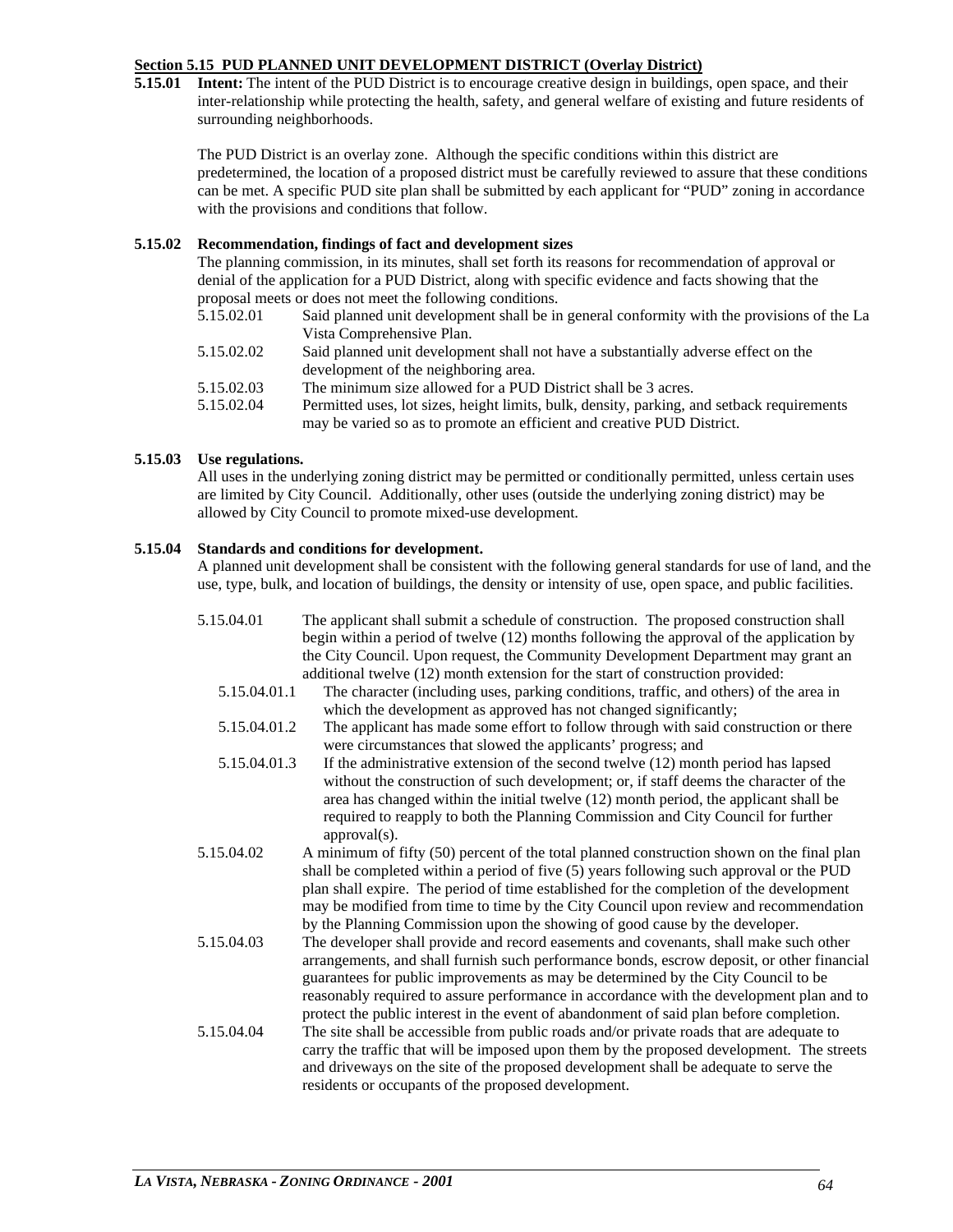- 5.15.04.05 The development shall not impose an undue burden on public services and facilities, such as fire and police protection.
- 5.15.04.06 The entire tract or parcel of land to be occupied by the planned unit development shall be held in single ownership or control, or if there are two (2) or more owners, the application for such planned unit development shall be filed jointly by all owners.
- 5.15.04.07 The location and arrangement of structures, parking areas, walks, lighting, and appurtenant facilities shall be compatible with the surrounding land uses, and any part of a planned unit development not used for structures, parking and loading areas, or access ways shall be landscaped or left as common open space.
- 5.15.04.08 Adequate parking shall be provided for each building and use as per the regulations of the underlying zoning district. Planned Unit Development (PUD) plans may reduce the minimum parking requirements, in Section 7.06, if parking is shared by more than one land use or business.
- 5.15.04.09 PUD Districts shall abide by Section 7.17 (Landscaping Requirements) of this ordinance to ensure suitable screening between developments is maintained.
- 5.15.04.10 Except for the MU-CC district, all residential, commercial, and industrial buildings shall set back not less than twenty-five (25) feet from the right-of-way of any street and ten (10) feet from any district boundary lines that do not abut a street right-of-way. *PUD's within the MU-CC district shall abide by the setbacks of that district.* Additional setback from a heavily traveled thoroughfare may be required, when found reasonable by the Planning Commission and City Council for the protection of health, safety, and general welfare.
- 5.15.04.11 Except for the MU-CC district, building coverage shall not exceed the following percentages of the net developable area of each individual parcel of the total development for each type of planned unit development: Residential, forty (40) percent maximum.

Commercial, *sixty (60)* percent maximum. *(Ordinance No. 882, 11-19-02) Industrial, sixty-five (65) percent maximum. (Ordinance No. 882, 11-19-02) Uses within the MU-CC District, no requirement.*

- 5.15.04.12 Except for the MU-CC district, a minimum of thirty (30) percent of the net area of that part of a planned unit development reserved for residential use shall be provided for open space as defined by these regulations under Section 5.1*5*.04.16 below. Common open space for the leisure and recreation shall be maintained, through a homeowner's association or other approved entity. *(Ordinance No. 950, 3-1-05)* Open space as defined under this zoning district shall mean land area of the site not covered by buildings, parking, structures, or accessory structures, except recreational structures. Common open space as defined under this zoning district shall mean open space which is accessible and available to all occupants or their guests.
- 5.15.04.13 The PUD District shall include such provisions for the ownership and maintenance of the common open spaces as are reasonably necessary to insure its continuity, care, conservation, and maintenance, and to insure that remedial measures will be available to the City Council if the common open space is permitted to deteriorate, or is not maintained in a condition consistent with the best interests of the planned unit development or of the entire community.
- 5.15.04.14 No single family residential lot shall have direct access onto an arterial street.
- 5.15.04.15 All commercial areas must have access via a collector or arterial street; however, no individual commercial use may have direct access onto collector or arterial streets, unless the access is shared among more than one lot or building.
- 5.15.04.16 Sidewalks shall be built to City specifications along all public and private streets; however, an alternative pedestrian and sidewalk plan may be required which provides pedestrian access between each building or use in the planned unit development.
- 5.15.04.17 When a developer intends to design a new concept development, the Planning Commission and City Council may grant lesser front, side, and rear yard setbacks, including zero (0) lot line setbacks.
- 5.15.04.18 Architectural design and style are not restricted; however architectural style should be consistent throughout the PUD District. See Gateway Corridor District Design Guideline Booklet for examples of developments considered meeting this concept. Evaluation of the appearance of a project shall be based on the quality of its design and relationship to surroundings.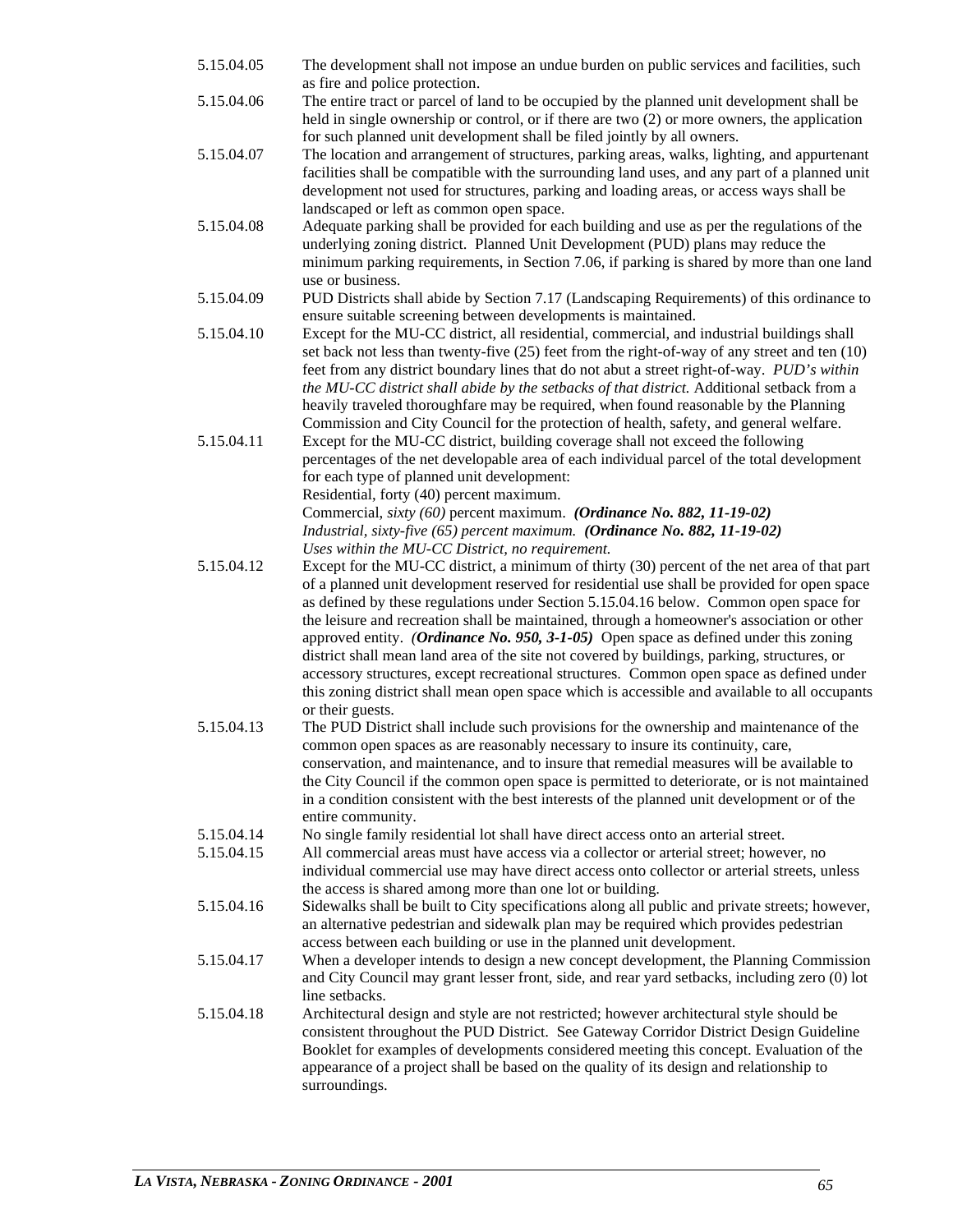- 5.15.04.19 Building materials shall be selected for suitability to the type of buildings and the design in which they are used. Buildings shall have the same materials, or those that are architecturally harmonious, used for all building walls and other exterior building components wholly or partly visible from public ways. 5.15.04.20 All building within the PUD District shall use harmonious colors and shall use only compatible accents. 5.15.04.21 Monotony of design in single or multiple building projects shall be avoided. Variation of detail, form, and siting shall be used to provide visual interest. In multiple building projects, variable siting of individual buildings may be used to prevent a monotonous appearance. 5.15.04.22 Exterior lighting, when used, shall enhance the building design and the adjoining landscape. Building fixtures shall be of a design and size compatible with the building and adjacent areas. Lighting shall be directed downward and excessive brightness avoided. Lighting shall be designed to a standard that does not impact adjoining properties, especially residential areas (i.e. Dark Sky compliant.)
- 5.15.04.23 Developments within the MU-CC District are exempt from Sections 5.15.04.17 through 5.15.04.21 of this ordinance.

# **5.15.05 Application for approval of PUD plan.**

| 5.15.05.01 |     | An application for a PUD shall be handled in the same manner prescribed for amending      |  |  |  |
|------------|-----|-------------------------------------------------------------------------------------------|--|--|--|
|            |     | this Ordinance. The same requirements for notice, advertisement of public hearing,        |  |  |  |
|            |     | protests, and adoption shall be required as zoning changes.                               |  |  |  |
| 5.15.05.02 |     | The applicant shall prepare the PUD plan for review and approval by the planning          |  |  |  |
|            |     | commission. Said PUD plan shall include a site plan showing:                              |  |  |  |
|            | 1.  | Contours at intervals of two (2) feet or spot elevations on a one hundred (100) foot      |  |  |  |
|            |     | grid shall be required on flat land;                                                      |  |  |  |
|            | 2.  | Location, size, height, and use of all proposed structures in conformance with the        |  |  |  |
|            |     | yard requirements;                                                                        |  |  |  |
|            | 3.  | All points of ingress and egress, driveways, circulation aisles, parking lots,            |  |  |  |
|            |     | parking spaces, and service areas;                                                        |  |  |  |
|            | 4.  | All pedestrian sidewalks and walkways for internal circulation among buildings            |  |  |  |
|            |     | within the PUD as well as existing and proposed perimeter sidewalks.                      |  |  |  |
|            | 5.  | All streets adjoining subject property and the width of the existing right-of-way;        |  |  |  |
|            | 6.  | Areas set aside for public and private open space with the type of recreational           |  |  |  |
|            |     | facilities planned for each;                                                              |  |  |  |
|            | 7.  | Designation of individual parcels if the proposed development is to be set up in          |  |  |  |
|            |     | separate construction phases;                                                             |  |  |  |
|            | 8.  | Designation of individual lots if such lots are proposed to be sold to individual         |  |  |  |
|            |     | owners:                                                                                   |  |  |  |
|            | 9.  | Location of required screening;                                                           |  |  |  |
|            | 10. | Location of natural features such as ponds, tree clusters, and drainageways;              |  |  |  |
|            | 11. | Existing development on adjacent properties within two hundred (200) feet.                |  |  |  |
| 5.15.05.03 |     | The above-described site plan shall also include a section designated as "general         |  |  |  |
|            |     | provisions," and said section shall include the following when said items are applicable: |  |  |  |
|            | 1.  | Net area in square feet or acres. (Note: Net area does not include land dedicated         |  |  |  |
|            |     | or necessary to be dedicated for public street right-of-way. If more than one             |  |  |  |
|            |     | parcel is proposed, designate net area by parcel as well as total net area.)              |  |  |  |
|            | 2.  | Density of dwelling units per acre of the total dwelling units for the entire plan.       |  |  |  |
|            | 3.  | Building coverage of the net area of the planned unit development by individual           |  |  |  |
|            |     | parcel or total development.                                                              |  |  |  |
|            | 4.  | The percentage of the development plan provided for common open space as                  |  |  |  |
|            |     | defined by this regulation.                                                               |  |  |  |
|            | 5.  | If more than one parcel is proposed, a statement relating to the sequence of              |  |  |  |
|            |     | development shall be included.                                                            |  |  |  |
|            | 6.  | Required number of off-street parking spaces.                                             |  |  |  |
|            | 7.  | Gross floor area proposed for commercial buildings.                                       |  |  |  |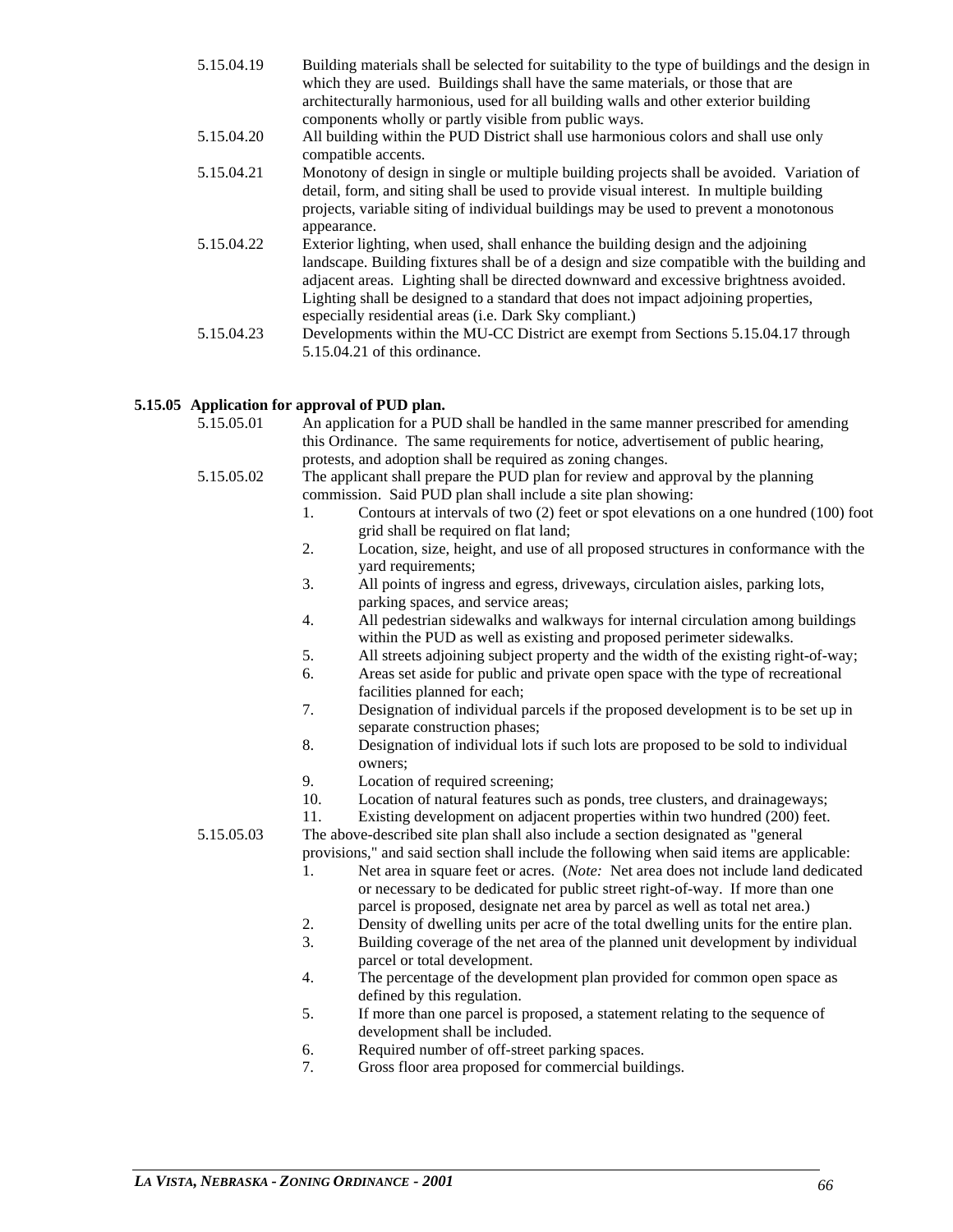| 5.15.05.04 | A statement or adequate drawings shall be included describing the manner for the                                                                                                                                                                                                                                                                                                                                                             |
|------------|----------------------------------------------------------------------------------------------------------------------------------------------------------------------------------------------------------------------------------------------------------------------------------------------------------------------------------------------------------------------------------------------------------------------------------------------|
|            | disposition of sanitary waste and storm water.                                                                                                                                                                                                                                                                                                                                                                                               |
| 5.15.05.05 | The full legal description of the parcels of the property or properties shall be included in<br>the planned unit development.                                                                                                                                                                                                                                                                                                                |
| 5.15.05.06 | A vicinity map, shall be included, showing the general arrangement of streets within an<br>area of one thousand (1,000) feet from the boundaries of the proposed planned unit<br>development.                                                                                                                                                                                                                                                |
| 5.15.05.07 | A rendering or drawing of the general characteristics of the proposed buildings shall be<br>submitted.                                                                                                                                                                                                                                                                                                                                       |
| 5.15.05.08 | When a planned unit development includes provisions for common space, or recreational<br>facilities, a statement describing the provision that is to be made for the care and<br>maintenance for such open space be owned and/or maintained by any entity other than a<br>governmental authority, copies of the proposed articles of incorporation and bylaws of such<br>entity shall be submitted.                                          |
| 5.15.05.09 | Copies of any restrictive covenants that are to be recorded with respect to property included<br>in the planned development district.                                                                                                                                                                                                                                                                                                        |
| 5.15.05.10 | The Planning Commission shall hold a Public Hearing on the PUD after the PUD has been<br>reviewed by City of La Vista staff after giving notice as required by Statute for hearings.                                                                                                                                                                                                                                                         |
| 5.15.05.11 | Said public hearing may be adjourned from time to time and, within a reasonable period of<br>time after the conclusion of said public hearing, the Planning Commission shall prepare<br>and transmit to the City Council and the applicant specific findings of fact with respect to<br>the extent which the PUD plan complies with those regulations, together with its<br>recommendations in respect to the action to be taken on the PUD. |
| 5.15.05.12 | The City Council may or may not approve the PUD plan.                                                                                                                                                                                                                                                                                                                                                                                        |
| 5.15.05.13 | Substantial or significant changes in the PUD shall only be made after rehearing and re-<br>approval.                                                                                                                                                                                                                                                                                                                                        |
| 5.15.05.14 | After approval of a plan by the City Council, the applicant may apply for a building permit.<br>The building permit shall include the same information as the plan.                                                                                                                                                                                                                                                                          |
| 5.15.05.15 | The Community Development Department shall review the building permit for compliance<br>with the approved plan.                                                                                                                                                                                                                                                                                                                              |
| 5.15.05.16 | In the event that the building permit submitted contains substantial changes from the<br>approved development plan, the applicant shall resubmit the original plan. This<br>development plan shall be modified in the same manner prescribed in this division as for<br>original approval.                                                                                                                                                   |

### **5.15.06 Enforcement**

The approved PUD site plan is binding and shall be a restriction on development which runs with the land. Any unauthorized deviation therefrom shall be punishable and enforceable as a violation of this title.

# **5.15.09 Amendments.**

The PUD District ordinance or an approved PUD plan may be amended in the same manner prescribed in this section for approval of a PUD plan. Application for amendment may be made by the homeowner's association or fifty-one (51) percent of the owners of the property within the PUD District.

#### **5.15.11 Fees.**

For the following applications the indicated fee shall be paid to the City:

1. PUD; as set in the Master Fee Schedule.

The fee does not include any Preliminary and Final Plat Fees required by the City of La Vista. *(Ordinance No. 882, 11-19-02)*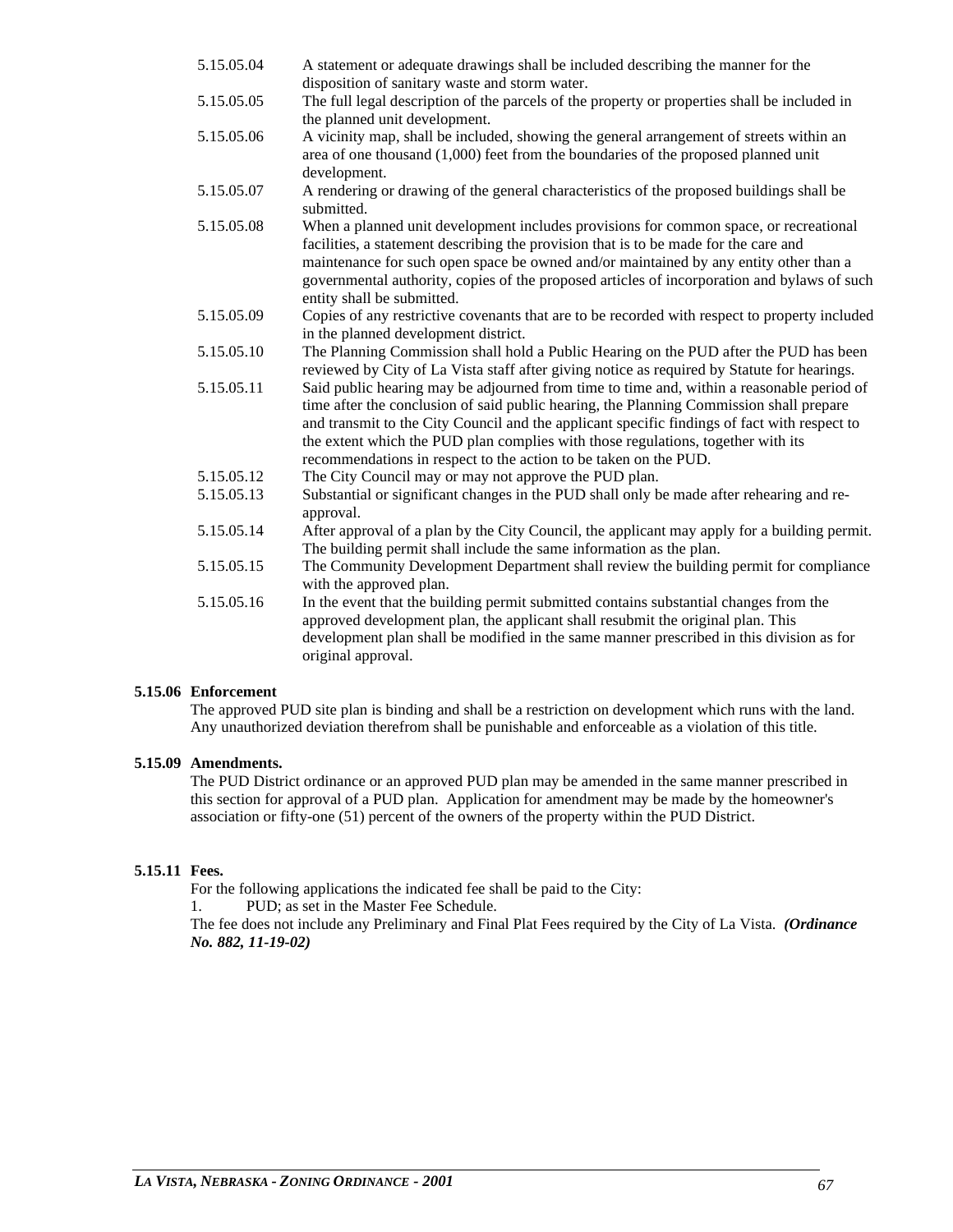#### **Section 5.16 R-M Mobile Home Residential - District**

**5.16.01 Intent:** The intent of the Mobile Home Residential District shall be to provide for mobile home dwellings on leased or owned property in areas where a mobile home park is appropriate, where such development is recognized as being in the best interests of the citizens and taxpayers of La Vista.

#### **5.16.02 Permitted Uses**

|            | The following uses are permitted in the R-M Mobile Home Residential District. |
|------------|-------------------------------------------------------------------------------|
| 5.16.02.01 | Single family dwelling.                                                       |
| 5.16.02.02 | Mobile Home Dwellings.                                                        |
| 5.16.02.03 | Public School.                                                                |
| 5.16.02.04 | Private and public park, playground and recreational facilities.              |
| 5.16.02.05 | Church, educational facilities and parish house.                              |
| 5.16.02.06 | Multi-unit dwellings provided such use is part of a Planned Unit Development- |
|            | Residential.                                                                  |
| 5.16.02.07 | Public buildings.                                                             |
| 5.16.02.08 | Child Care Homes.                                                             |
|            |                                                                               |

### **5.16.03 Permitted Conditional Uses**

| 5.16.03.01 | Home occupation, subject to Section 7.10                                                                                                                                                                                  |
|------------|---------------------------------------------------------------------------------------------------------------------------------------------------------------------------------------------------------------------------|
| 5.16.03.02 | Child Care Center                                                                                                                                                                                                         |
| 5.16.03.03 | Utility installations such as electric substations, sewer lift stations, telephone<br>exchanges, gas regulators and major transmission lines (not including utility office,<br>repair, storage or production facilities). |
| 5.16.03.04 | Sewage disposal and water supply and treatment facilities.                                                                                                                                                                |
| 5.16.03.05 | Campgrounds.                                                                                                                                                                                                              |
| 5.16.03.06 | Ground-Mounted Solar Energy Conversion Systems outside of the rear yard, as<br>provided for in Section 7.15. (Ordinance No. 1389, 3-3-2020)                                                                               |

#### **5.16.04 Permitted Accessory Uses.**

| 5.16.04.01 | Buildings and uses customarily incidental to the permitted uses.                |
|------------|---------------------------------------------------------------------------------|
| 5.16.04.02 | Parking as provided for in Section 7.05 through 7.09.                           |
| 5.16.04.03 | Signs as provided for in Section 7.01 through 7.04.                             |
| 5.16.04.04 | Solar Energy Conversion Systems as provided for in Section 7.15. (Ordinance No. |
|            | $1389, 3 - 3 - 2020$                                                            |

### **5.16.05 Area and Lot Requirements**

| 5.16.05.01 | A mobile home park shall have an area of not less than five (5) acres. No mobile          |
|------------|-------------------------------------------------------------------------------------------|
|            | homes or other structures shall be located less than eighty-three (83) feet from the road |
|            | centerline when contiguous to or having frontage to a County road or state highway.       |
|            | The setback on all other court property lines shall be twenty-five (25) feet. These areas |
|            | shall be landscaped. The minimum lot width for a mobile home park shall be two            |
|            | hundred (200) feet.                                                                       |

#### 5.16.05.02 Each lot provided for occupancy of a single mobile home shall have an area of not less than five thousand (5,000) square feet, excluding road R.O.W., and a width of not less than fifty (50) feet for an interior lot, eighty (80) feet for a corner lot, or forty-five (45) feet when facing a cul-de-sac turnaround or curve on a minor loop street. Each individual lot shall have:

- 1. Side yards shall not be less than ten (10) feet on one side and not less than ten (10) feet on the other side, except that on corner lots, the setback for all buildings shall be a minimum of thirty (30) feet on the side abutting a street/road.
- 2. Front yard of not less than thirty (30) feet.
- 3. A rear yard of not less than twenty-five (25) feet.
- 5.16.05.03 There shall be a minimum livable floor area of five hundred (500) square feet in each mobile home, when mobile home is owned and leased by the mobile home park owner.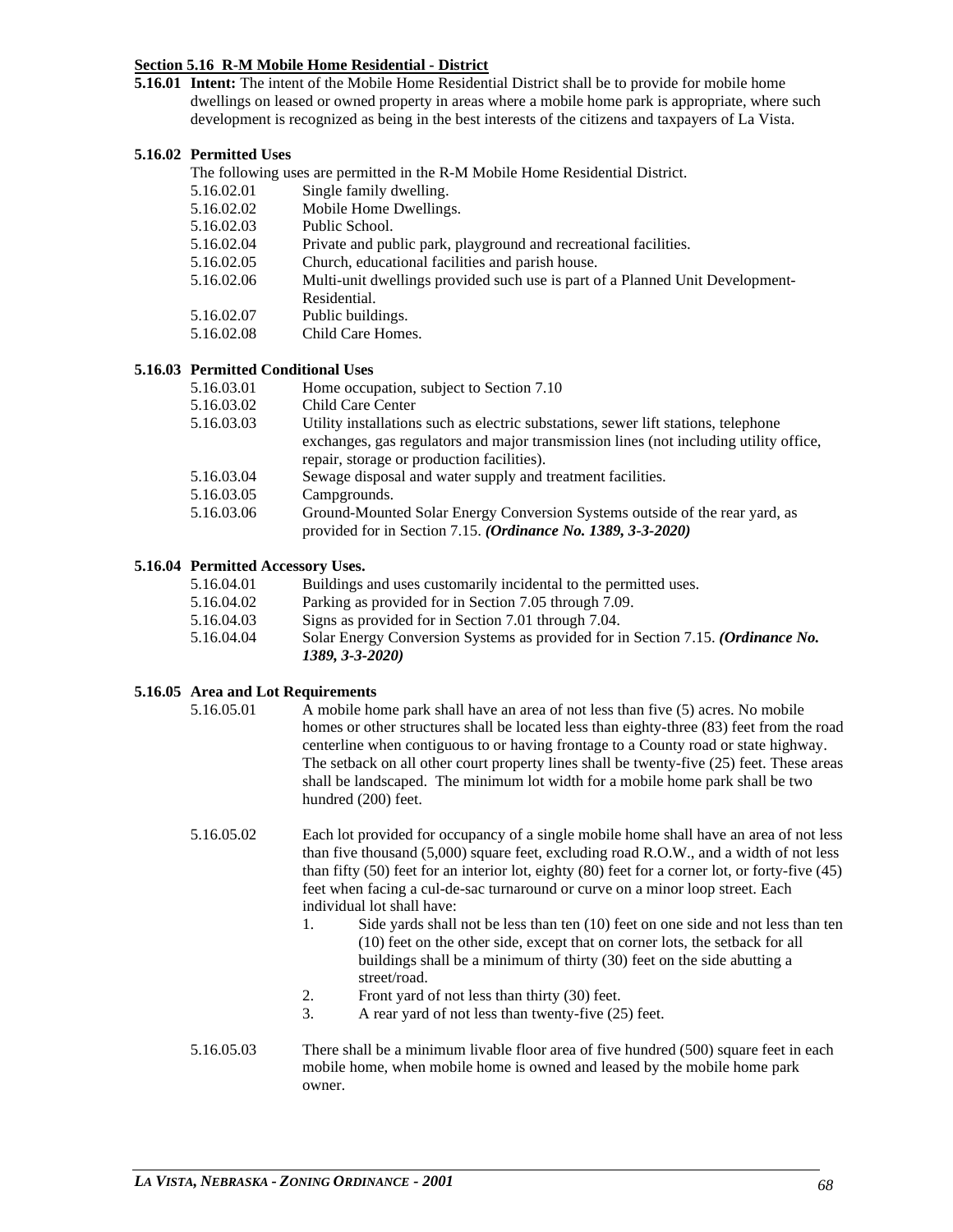| 5.16.05.04 | Height of Buildings.<br>Maximum height for principal uses: thirty-five (35) feet.<br>1.<br>2.<br>Maximum height for accessory uses: twenty (20) feet.                                          |
|------------|------------------------------------------------------------------------------------------------------------------------------------------------------------------------------------------------|
| 5.16.05.05 | Each lot shall have access to a hard surfaced drive not less than twenty-two (22) feet in<br>width excluding parking                                                                           |
| 5.16.05.06 | City water and sewage disposal facilities shall be provided with connections to each<br>lot. The water supply shall be sufficient for domestic use and for fire protection.                    |
| 5.16.05.07 | Tie downs shall meet all manufacturers' recommendations.                                                                                                                                       |
| 5.16.05.08 | Service buildings including adequate laundry and drying facilities, and toilet facilities<br>for mobile homes which do not have these facilities within each unit.                             |
| 5.16.05.09 | Not less than 8% of the total court area shall be designated and used for park,<br>playground and recreational purposes.                                                                       |
| 5.16.05.10 | Limitations on Lot Coverage shall be no more than 45%.                                                                                                                                         |
| 5.16.05.11 | Storm shelters shall be required and shall meet the following criteria:                                                                                                                        |
|            | Shelter space equivalent to two (2) persons per mobile home lot,<br>1.                                                                                                                         |
|            | Designed in conformance with "National Performance Criteria for Tornado<br>2.                                                                                                                  |
|            | Shelters" by the Federal Emergency Management Agency (FEMA) and any other<br>referenced material by FEMA,                                                                                      |
|            | Shelters shall be sited in order to provide maximum protection to park occupants<br>3.<br>and so that residents may reach a shelter within the maximum safe time frame as<br>directed by FEMA. |
| 5.16.05.12 | All mobile home pad locations shall be hard surfaced with properly reinforced Poured<br>in Place Concrete.                                                                                     |
| 5.16.05.13 | All mobile homes shall have skirting which is in good repair, meets manufacturer<br>standards, and is in conformance with the color scheme of the trailer.                                     |
| 5.16.05.14 | All off-street parking shall be hard surfaced.                                                                                                                                                 |
| 5.16.05.15 | All Mobile homes shall comply with all other City Ordinances.                                                                                                                                  |
|            |                                                                                                                                                                                                |

#### **5.16.06 Plan Requirements**

5.16.06.01 A complete plan of the mobile home court shall be submitted showing:

- 1. A development plan and grading plan of the court.
- 2. The area and dimensions of the tract of land.<br>3. The number, location, and size of all mobile 1
- The number, location, and size of all mobile home spaces.
- 4. The number, location, and size of all hard surfaced pads shall be shown.
- 5. The area and dimensions of the park, playground and recreation areas.
- 6. The location and width of roadways and walkways.
- 7. The location of service buildings and any other proposed structures.<br>8. The location of water and sewer lines and sewage disposal facilities.
- The location of water and sewer lines and sewage disposal facilities.
- 9. Plans and specifications of all buildings and other improvements constructed or to be constructed within the mobile home court.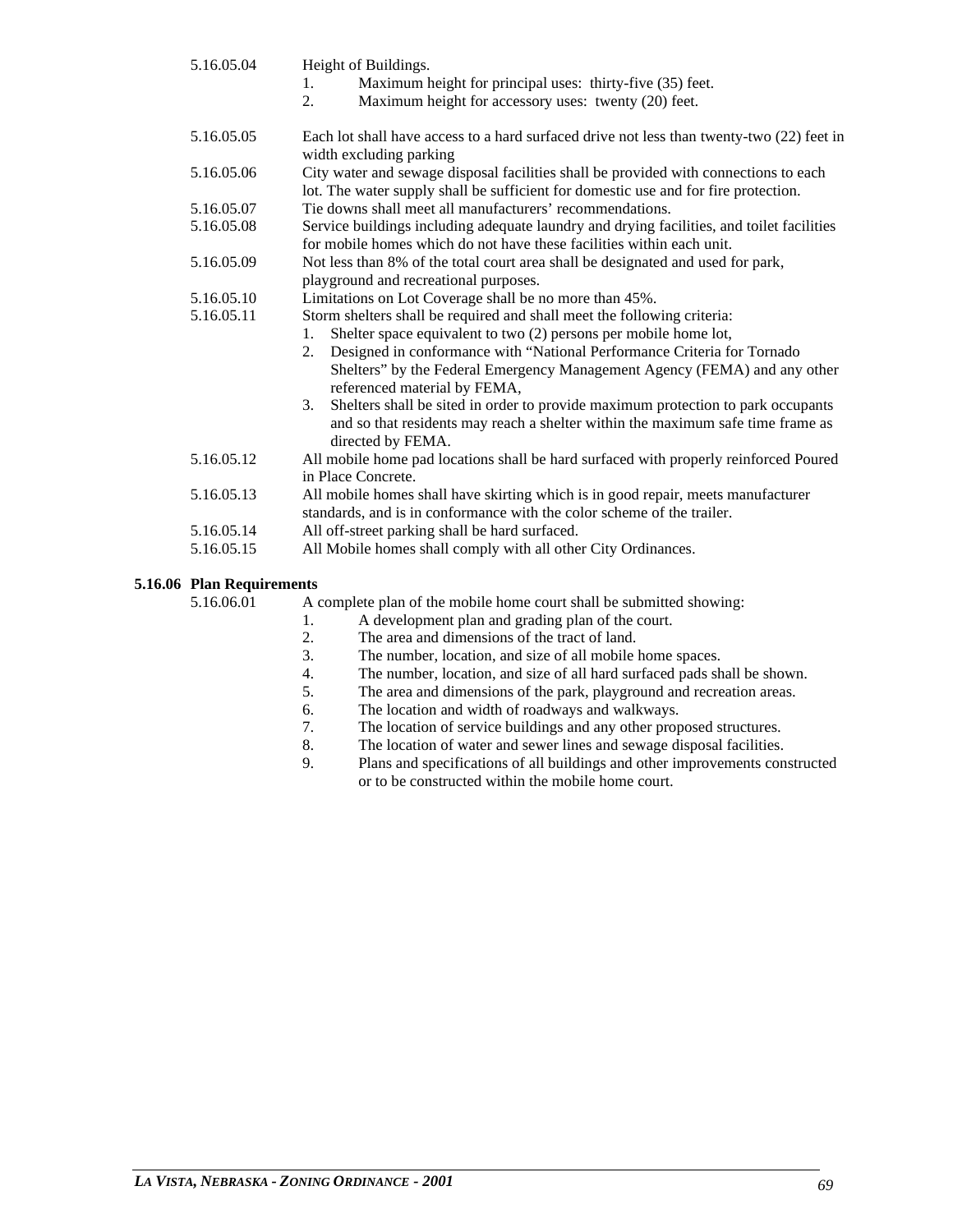# **5.17.01 Intent:**

The City of La Vista has established basic site and building development criteria to be implemented within the boundaries of this overlay district *for all multi-family, industrial, and commercial building projects*. The Gateway Corridor District has been established in order to implement the policies developed in the Future Land Use Plan portion of the Comprehensive Development Plan. These criteria include, but are not limited to the following: landscaping, building material selection, lighting, and interior street development. The purpose for regulating these issues is to provide for cohesive and properly developed entrances into the City corridor. Guiding development in this manner promotes the general health, safety and welfare of the residents within the zoning jurisdiction of the City, by providing quality design and construction which will also aid in the protection of past and future investment in the corridor. *(Ordinance No. 1172, 3-20-12)*

Within the Gateway Corridor Overlay District there is a sub-area secondary overlay centered on the intersection of 96th and Giles Road (see Official Zoning map). The purpose of this secondary overlay evolves around a partnership between the City of La Vista and Metropolitan Community College which have made a significant investment in the community with the new La Vista Public Library / MCC Sarpy Center. The City's desire is that this district be the standard of quality for all *multi-family, industrial, and commercial building* projects within this *geographically defined area*. See Section 5.17.06 for special design criteria for this sub-area. *(Ordinance No. 1048, 10-2-07)*

# **5.17.02 Purpose:**

The purpose of these criteria is to establish a checklist of those items that affect the physical aspect of La Vista's environment. Pertinent to appearance is the design of the site, building and structures, planting, signs, street hardware, and miscellaneous other objects that are observed by the public.

The criteria contained herein are not intended to restrict imagination, innovation or variety, but rather to assist in focusing on design principles that can result in creative solutions that will develop a satisfactory visual appearance within the city, preserve taxable values, and promote the public health, safety and welfare.

# **5.17.03 Geographic Area:**

For a geographically defined area of the Gateway Corridor Overlay District, see the Official Zoning Map. If a site is partially covered by said overlay district, then the entire site is to be covered by these regulations. *(Ordinance No. 1048, 10-2-07) (Ordinance No. 1172, 3-20-12)*

The sub-area secondary overlay -area occurs within all developments that front on the 96th Street and Giles Road corridors including:

- Giles Road Corridor from 90th Street to 108th Street.
- 96th Street Corridor from Harrison Street to *Portal* Road

If a site is partially covered by said sub-area secondary overlay district, then the entire portion of the site facing  $96<sup>th</sup>$  and/or Giles Road is to be covered by these regulations. See Section 5.17.06 for special design criteria for this geographic area. *For a geographically defined area, see the Official Zoning Map. (Ordinance No. 1048, 10-2-07)*

# **5.17.04 Criteria for Application:**

- 5.17.04.01 New construction and modification of existing buildings, including the structure and the surrounding property, are required to have compliance reviewed through the design review process.
- 5.17.04.02 Exceptions: Conformance to this Building Criteria shall not apply if the project consists of one of the following:
	- 1. Construction or modification of a single-family residence or duplex.
	- 2. Structural Modification which will not be visible from outside the structure.

# **5.17.05 Criteria for Appearance**

5.17.05.01 Relationship of Buildings to Site.

The site shall be planned to accomplish a desirable transition with the streetscape and to provide for adequate planting, safe pedestrian movement, and parking areas.

1. Site planning is encouraged to provide an interesting relationship between buildings.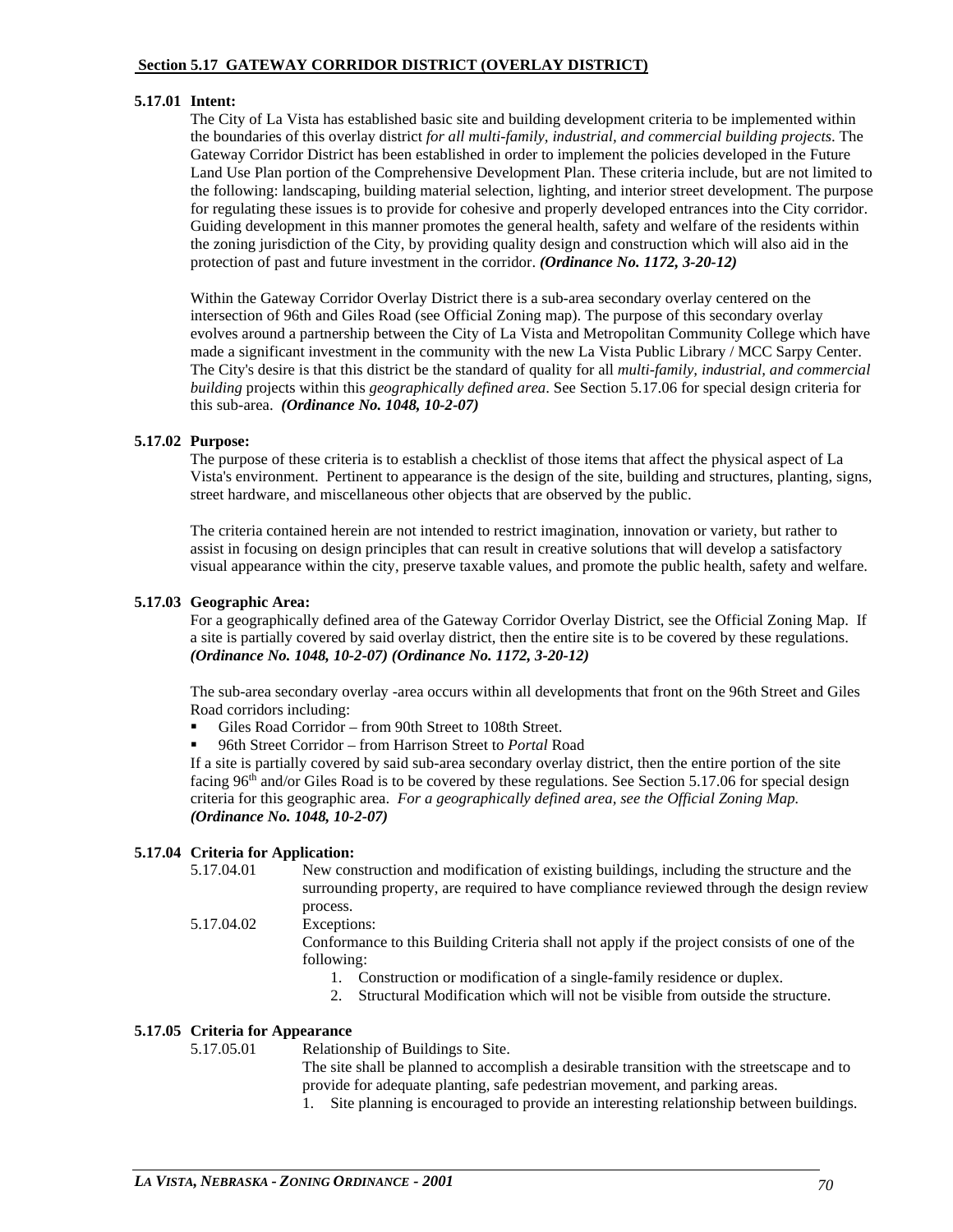- 2. Building and site designs shall relate to and promote pedestrian scale.
- 3. Parking areas shall be treated with decorative elements, building wall extensions, plantings, berms, or other innovative means so as to screen parking areas from view from public ways and adjacent properties.
- 4. Without restricting the permissible limits of the applicable zoning district, the height and scale of each building shall be compatible with its site and existing (or anticipated) adjoining buildings. Multi-story facades shall be divided providing pedestrian scale.
- 5. Newly installed utility services, and service revisions necessitated by exterior alterations, shall be underground.

5.17.05.02 Relationship of Buildings and Site to Adjoining Area (Outside Of Subdivision).

- 1. Adjacent buildings of different architectural styles shall be made compatible by such means as screens, sight breaks, and materials.
- 2. Attractive landscape transitions shall be designed to be compatible to adjoining properties.
- 3. Harmony in texture, lines, and masses is required. Monotony shall be avoided.

#### 5.17.05.03 Landscape and Site Treatment.

Landscape elements included in these criteria consist of all forms of planting and vegetation, ground forms, rock groupings, water patterns, and all visible construction except buildings and utilitarian structures.

- 1. Where natural or existing topographic patterns contribute to beauty and utility of a development, they shall be preserved and developed. Modification to topography will be permitted where it contributes to good site design and development. All modifications to topography shall be designed to provide varied and more natural grading practices. Consistent, even topography that provides an engineered feel is not acceptable.
- 2. Grades of walks, parking spaces, terraces, and other paved areas shall provide an inviting and stable appearance for walking and, if seating is provided, for sitting.
- 3. Landscape treatments shall be provided to enhance architectural features, strengthen vistas and important axis, and provide shade. Spectacular effects shall be reserved for special locations only.
- 4. Unity of design shall be achieved by repetition of certain plant varieties and other materials and by correlation with adjacent developments. All projects need to use a minimum of the following listed plant varieties of the plants listed in Appendix A of the Gateway Corridor District Design Guideline Booklet.
	- A minimum of two species listed under the deciduous tree category
	- A minimum of one species listed under the coniferous tree category
	- A minimum of one species listed under the deciduous shrubs category
	- A minimum of one species listed under the coniferous shrubs category
- 5. Plant material shall be selected for interest in its structure, texture, and color and for its ultimate growth. Plants that are indigenous to the area and others that will be hardy, harmonious to the design, and of good appearance shall be used.
- 6. The landscape plan shall be designed to provide natural undulating landscape forms. Avoid consistent strait line pairings.
- 7. Irrigation of all landscape elements as defined above and turf area is required. Provide specification or information showing compliance in the design submittal.
- 8. Parking areas and traffic ways shall be enhanced with landscaped spaces containing trees or tree groupings.
- 9. Screening of service yards and other places that tend to be unsightly shall be accomplished by use of walls, fencing, planting, or combinations of those. Screening shall be equally effective in winter and summer.
- 10. Exterior lighting, when used, shall enhance the building design and the adjoining landscape. Lighting standards and fixtures for the parking areas and drives within the building area shall be similar in appearance and quality level as the light fixtures identified in Appendix B of the Gateway Corridor District Design Guideline Booklet. Building fixtures shall be of a design and size compatible with the building and adjacent areas. Lighting shall be restrained in design and excessive brightness avoided. Wall Pack lighting and exterior lighting with visible lamps is not permitted.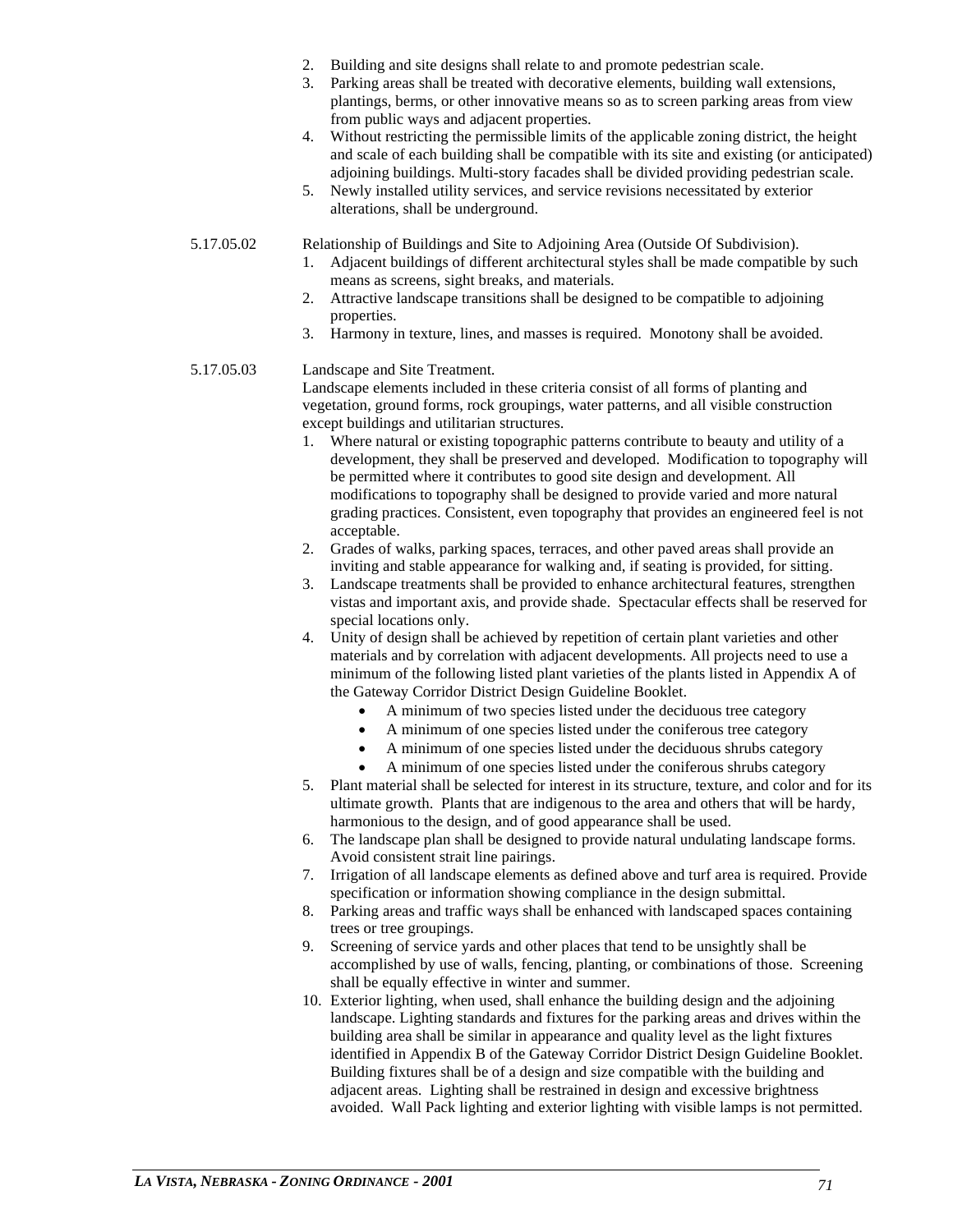Lighting shall be Dark Sky compliant and limit wash onto abutting properties. Exceptions to Dark Sky compliance may be made for specific emergency lighting situations. Fixture, poles, and/or other support cut sheets are required in the design submittal for all exterior lighting fixtures to be utilized.

- 11. Storm water management shall be integrated into the design of the site and landscaping. Storm water management criteria are found in the following reference materials:
	- Papillion Creek Watershed Partnership Storm Water Management Policies
	- Storm Water Management Regulations, Chapter 154 of the City of La Vista Municipal Code
	- City of La Vista Subdivision Regulations, 2003 edition and latest amendments.
	- Omaha Regional Storm Water Design Manual, Draft Revision of Chapter 8 dated June 2012, or latest edition.
	- Nebraska Bioretention and Rain Garden Plants Guide, 2010 or latest edition as published by the UNL Extension Office

Plant selection shall take into consideration the depth and duration of storm water ponding in water quality detention areas and shall take into consideration long term operation and maintenance requirements to remove accumulated pollutants and/or to replace amended soils.

# 5.17.05.04 Building Design.

- 1. Architectural style is not restricted: however, architectural style should be consistent throughout the subdivision. See Gateway Corridor District Design Guideline Booklet for examples of developments considered meeting this concept. **Evaluation of the appearance of a project shall be based on the quality of its design and relationship to surroundings and provide a comfortable pedestrian experience**.
- 2. Buildings shall have good scale and be in harmonious conformance with permanent neighboring development.
- 3. All buildings are to be designed from a four-sided (360 degree) structure perspective, thus requiring the same caliber of finishes and design attention on all facades of the building. Large areas of blank exterior are to be avoided and are grounds for noncompliance.
- 4. Building Materials: (i)The primary building material of all portions of the building shall be brick (clay or stone) with its color selected for harmony of the building with adjoining buildings within its subdivision. The La Vista staff and design review architect may allow other primary building material of good architectural character, such as integral colored split faced concrete block for industrial buildings or portions of the building not visible from public view (i.e. facades that back up to the landscape buffer between commercial and residential buildings). Other secondary building materials shall have good architectural character and shall be selected for harmony of the building with adjoining buildings. Prefinished metal is acceptable for upper levels of multi-story buildings. (ii) Materials shall be selected for suitability to the type of buildings and the design in which they are used. Buildings shall have the same materials, or those that are architecturally harmonious, used for all building walls and other exterior building components wholly or partly visible from public ways. (iii) Materials shall be of durable quality such as prefinished or integral color for long life with minimal maintenance. Any material requiring a field-applied finish shall have long life, i.e. coatings such as "TNEMEC" or equal. Product data shall be submitted for review. (iv) In any design in which the structural frame is exposed to view, the structural materials shall be compatible within themselves and harmonious with their surroundings..
- 5. Building components, such as windows, doors, eaves and parapets, shall have good proportions and relationships to one another.
- 6. Colors shall be harmonious and shall include only compatible accents.
- 7. Portions of low slope roofs of less than 1/12 may be allowed. They may be either adhered or ballasted. If adhered, the membrane shall be in the lighter color ranges,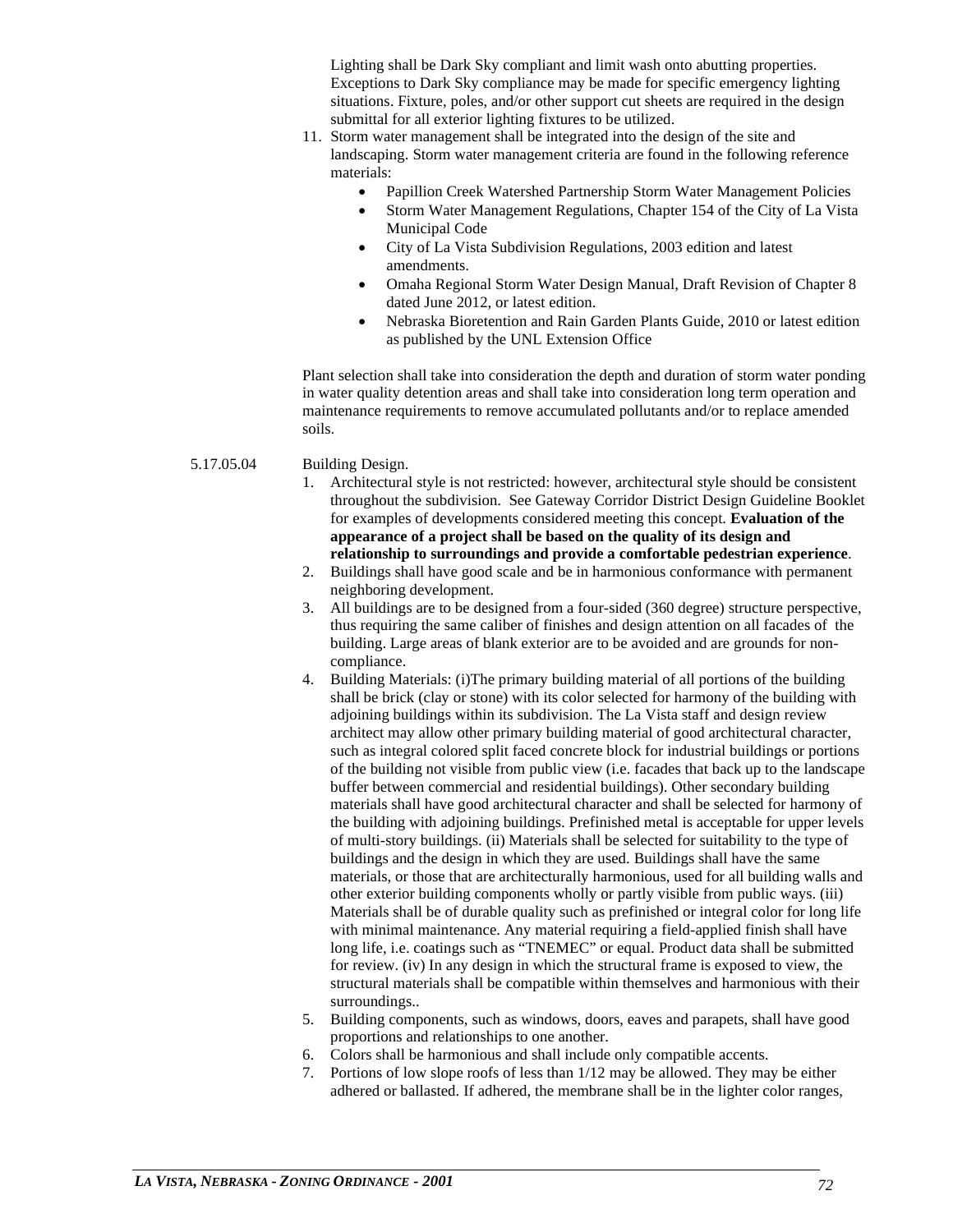such as white, to be more energy conscious and less absorptive. An SRI of 29 or greater is required.

- 8. Equipment Screening: Mechanical equipment or other utility hardware on roof, ground, or buildings shall be screened from public view with materials harmonious with the building, or they shall be so located as not to be visible from the elevation view and all angles associated with any public view. A section view shall be provided demonstrating appropriate screening. Mechanical screening shall match building elements and materials.
- 9. Exterior lighting shall be part of the architectural concept. Fixtures, standards, and all exposed accessories shall be harmonious with building design. Use of more energy conscious lamps, such as LEDs or similar, is encouraged.
- 10. If used, fencing and site furniture, including waste cans, directories, ash urns, bike racks, guard rails or railing enclosures, shall be similar to those as shown in Appendix C of the Gateway Corridor District Design Guideline Booklet. The color of the site furnishings shall blend with the colors of the rest of the building/site.
- 11. Refuse and waste removal areas, service yards, storage yards, and exterior work areas shall be screened from view from public ways, using materials as stated in criteria for equipment screening. Doors for access shall remain closed except when personnel are present. Designers may consider convenient alternate access for daily pedestrian use such as a side door with closer.
- 12. All landscaping shall be in compliance with the Landscaping Requirements from the City of La Vista Zoning Ordinance.
- 13. Monotony of design in single or multiple building projects shall be avoided. Variation of detail, form, and siting shall be used to provide visual interest. In multiple building projects, variable siting of individual buildings may be used to prevent a monotonous appearance.
- 14. Exterior ladders are not allowed within the Gateway Corridor District.
- 15. Exterior bracing of parapets or other features shall be screened from elevation views. Screening shall match building elements and materials.
- 16. Drive-through locations. Transaction location at a drive through shall not be on an arterial street frontage. Exceptions may be granted due to site restraints.

#### 5.17.05.05 Signs.

- 1. Every sign shall have good scale and proportion in its design and in its visual relationship to the buildings and surroundings.
- 2. Every sign shall be designed as an integral architectural element of the building and site to which it principally relates.
- 3. The colors, materials, and lighting of every sign shall be restrained and harmonious with the building and sit to which it principally relates.
- 4. The number of graphic elements on a sign shall be held to the minimum needed to convey the sign's major message and shall be composed in proportion to the area of the sign face.
- 5. Each sign shall be compatible with signs on adjoining premises and shall not compete for attention.
- 6. Identification signs of a prototype design and corporation logos shall conform to the criteria for all other signs.
- 7. Menu Boards shall be incorporated as a site element and not be post mounted. No exposed utilities or conduit is allowed. Locate signs to minimize view from public ways and they are required to be screened with landscaping or by other means.

#### 5.17.05.06 Maintenance – Planning and Design Factors.

- 1. Continued good appearance depends upon the extent and quality of maintenance. The choice of materials and their use, together with the types of finishes and other protective measures, must be conducive to easy maintenance and upkeep.
- 2. Materials and finishes shall be selected for their durability and wear as well as for their beauty. Proper measures and devices shall be incorporated into the design for protection against the elements, neglect, damage, and abuse.
- 3. If prefinished metal is allowed, TNEMEC coated metal, or approved equal are required.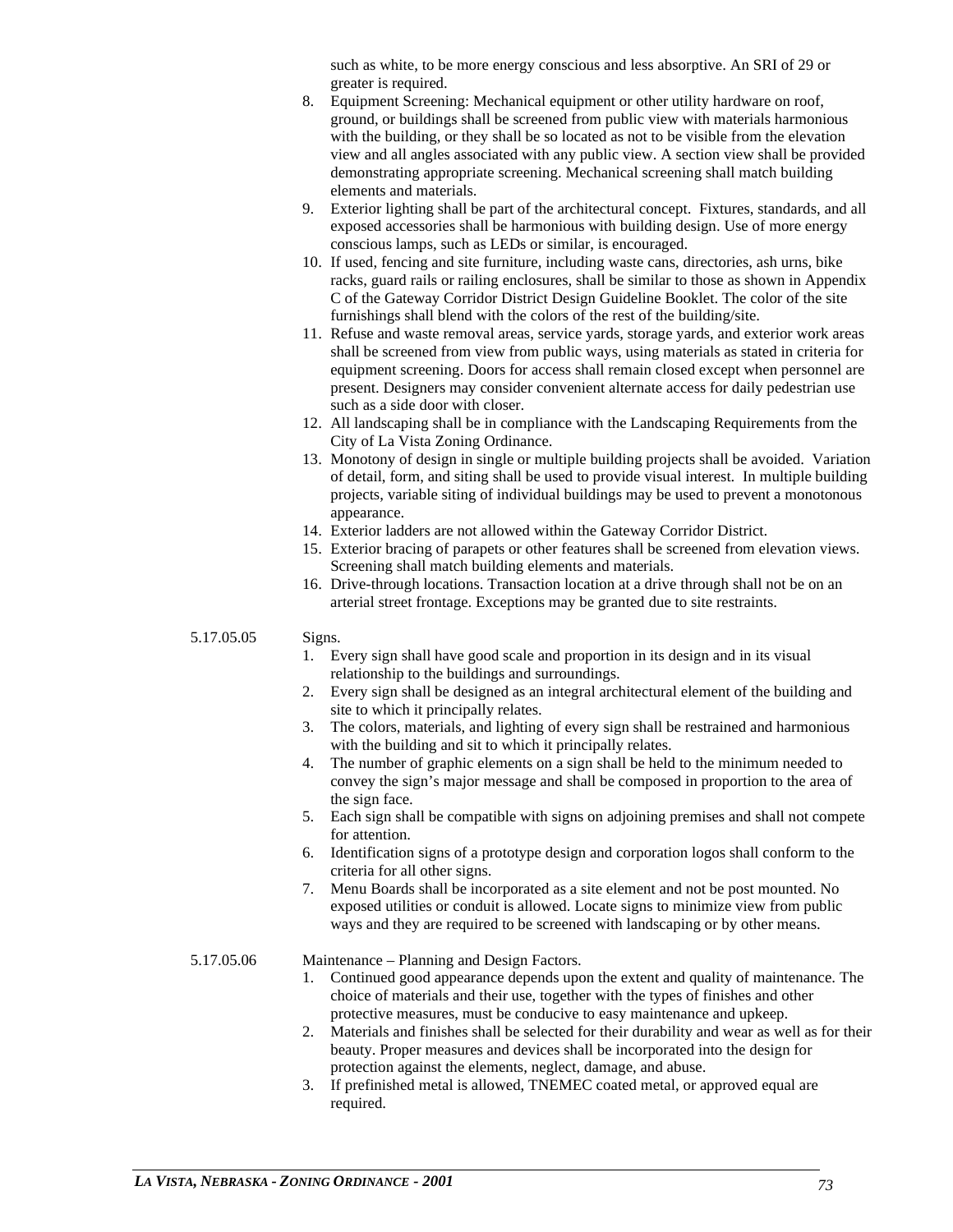#### **5.17.06 Sub-area Secondary Overlay**

5.17.06.01 Special Criteria for Sub-area. The criteria found in this section are intended to be supplemental to the design standards stated in previous sections of this Article. See section 5.17.02 and 5.17.03 for purpose and geographic area of the Sub-area.

#### 5.17.06.02 Landscape and Site Treatment.

- 1. Unity of design shall be achieved by repetition of certain plant varieties and other materials and by correlation with adjacent developments. All projects need to use a minimum of the following listed plant varieties of the plants used at the La Vista Public Library / MCC Sarpy Center. See Gateway Corridor District Design Guideline Booklet for a listing of those plant materials.
	- A. A minimum of two (2) species listed under the deciduous tree category.
	- B. A minimum of one (1) species listed under the coniferous tree category.
	- C. A minimum of one (1) species listed under the deciduous shrub category.
	- D. A minimum of one (1) species listed under the coniferous shrub category.
- 2. Exterior lighting, when used, shall enhance the building design and the adjoining landscape. Lighting standards and fixtures for the parking areas and drives within the commercial building area shall be similar in appearance and quality level as the light fixtures used at the La Vista Public Library / MCC Sarpy Center. See Gateway Corridor District Design Guideline Booklet for information on the required light fixture style. Building fixtures shall be of a design and size compatible with the building and adjacent areas. Lighting shall be restrained in design and excessive brightness avoided.

#### 5.17.06.03 Building Design.

The primary building material of all portions of the building shall be brick (clay) with its color selected for harmony of the building with adjoining buildings within its subdivision. The La Vista staff and design review architect may allow other primary building designs (of good architectural character i.e. split faced concrete block) for portions of the building not visible from public areas (i.e. facades that back up to landscape buffer between commercial buildings and residential). Other secondary building materials shall have good architectural character and shall be selected for harmony of the building with adjoining buildings.

### **5.17.07 Factors For Evaluation**

The following factors and characteristics, which affect the appearance of a development, will govern the evaluation of a design submission:

| 5.17.07.01 | Conformance to ordinances and the Design Guideline |
|------------|----------------------------------------------------|
| 5.17.07.02 | Logic of design.                                   |
| 5.17.07.03 | Exterior space utilization.                        |
| 5.17.07.04 | Architectural character.                           |
| 5.17.07.05 | Attractiveness of material selection.              |
| 5.17.07.06 | Harmony and compatibility.                         |
| 5.17.07.07 | Circulation-vehicular and pedestrian.              |
| 5.17.07.08 | Maintenance aspects.                               |
| 5.17.07.09 | Pedestrian Scale                                   |

# **5.17.09 Resubmittal Requirements**

After the initial submittal, digital submissions are acceptable, with the exception of material and color samples. A final hard copy submittal in 11" x 17" format shall be required after final approval.

#### **5.17.08 Approval of Changes After Design Acceptance**

It is the owner's responsibility to point out and submit any exterior modifications that occur between design acceptance and completion of construction to assure timely issuance of a Certificate of Occupancy.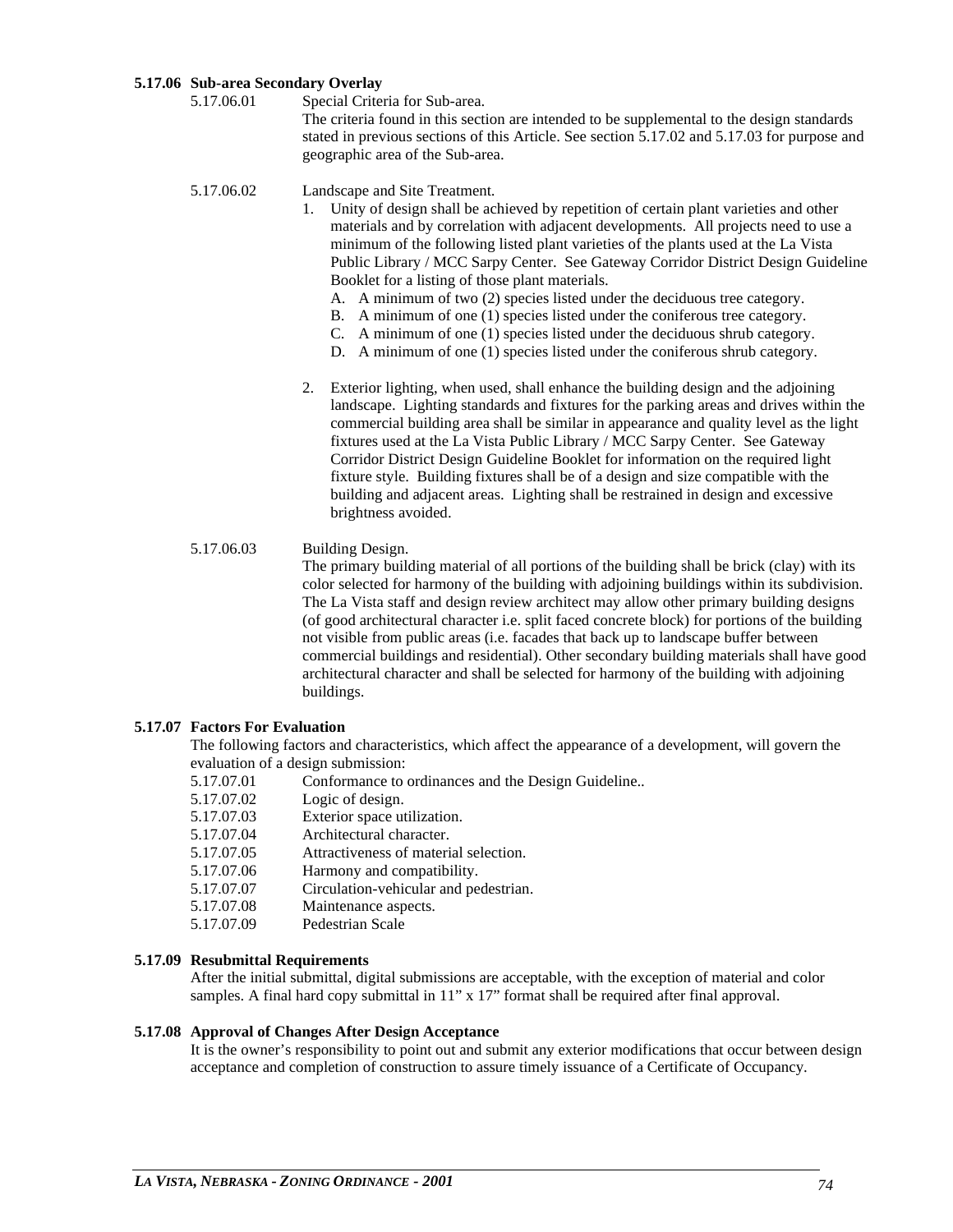| 5.17.10.01 | Pre-application Conference:<br>A pre-application conference with city staff to give the applicant an opportunity to discuss<br>plans before a great deal of time or money is expended. If a certain design is inappropriate,<br>the applicant will know beforehand. This step is required unless determined unnecessary<br>and waived by the Community Development Director or their designee. |
|------------|------------------------------------------------------------------------------------------------------------------------------------------------------------------------------------------------------------------------------------------------------------------------------------------------------------------------------------------------------------------------------------------------|
| 5.17.10.02 | Application for Design Review:<br>The applicant needs to fill out the "Application for Design Review" and submit it along<br>with the required submittals. A listing of required submittals is included as part of the<br>application form. The application fee required for this submittal shall be in accordance with<br>La Vista's Master Fee Schedule.                                     |
| 5.17.10.03 | Design Review:<br>The City of La Vista staff in association with the city design review architect will review<br>the submittal documents for compliance with the Gateway Corridor District Design<br>Guideline Booklet.                                                                                                                                                                        |
| 5.17.10.04 | <b>Schedule of Reviews</b><br>A completed application will take approximately three weeks to review. Incomplete<br>applications may cause a delay. Additional reviews will be necessary for all revised<br>submittals until a Certificate of Approval is issued.                                                                                                                               |
| 5.17.10.05 | Certificate of Approval:<br>Upon a successful review the City of La Vista will issue to the applicant a Certificate of<br>Approval. A copy of this will need to be included with the Building Permit documents in<br>order to receive a Building Permit.                                                                                                                                       |
| 5.17.10.06 | Waivers:<br>The applicant may request the City Administrator to waive strict conformance with<br>Gateway Corridor District Design Guidelines for Small Projects. The City Administrator<br>may grant the request upon written finding that the design enhances its setting and meets<br>the overall intent and spirit of the Design Guidelines.                                                |
| 5.17.10.07 | Appeals:<br>In the event where the applicant, City staff and City design review architect cannot come to<br>an agreement within 180 days of initial application submission, the applicant request a<br>meeting with the City Administrator regarding an appeal to the City Council. (Ordinance<br>No. 1172, 3-20-12)                                                                           |
| 5.17.10.08 | Certificate of Occupancy:<br>After the building permit is issued, all design requirements must be completed as approved<br>in order for a Certificate of Occupancy to be issued for the building                                                                                                                                                                                               |
| 5.17.10.09 | Maintenance of Design Requirements:<br>The applicant needs to maintain the design requirements for the life of the project. In the<br>event that they fail to do so the City may revoke the Occupancy Permit.                                                                                                                                                                                  |
| 5.17.10.10 | Fees:<br>Fees may apply to each individual step as established in the Master Fee Schedule.                                                                                                                                                                                                                                                                                                     |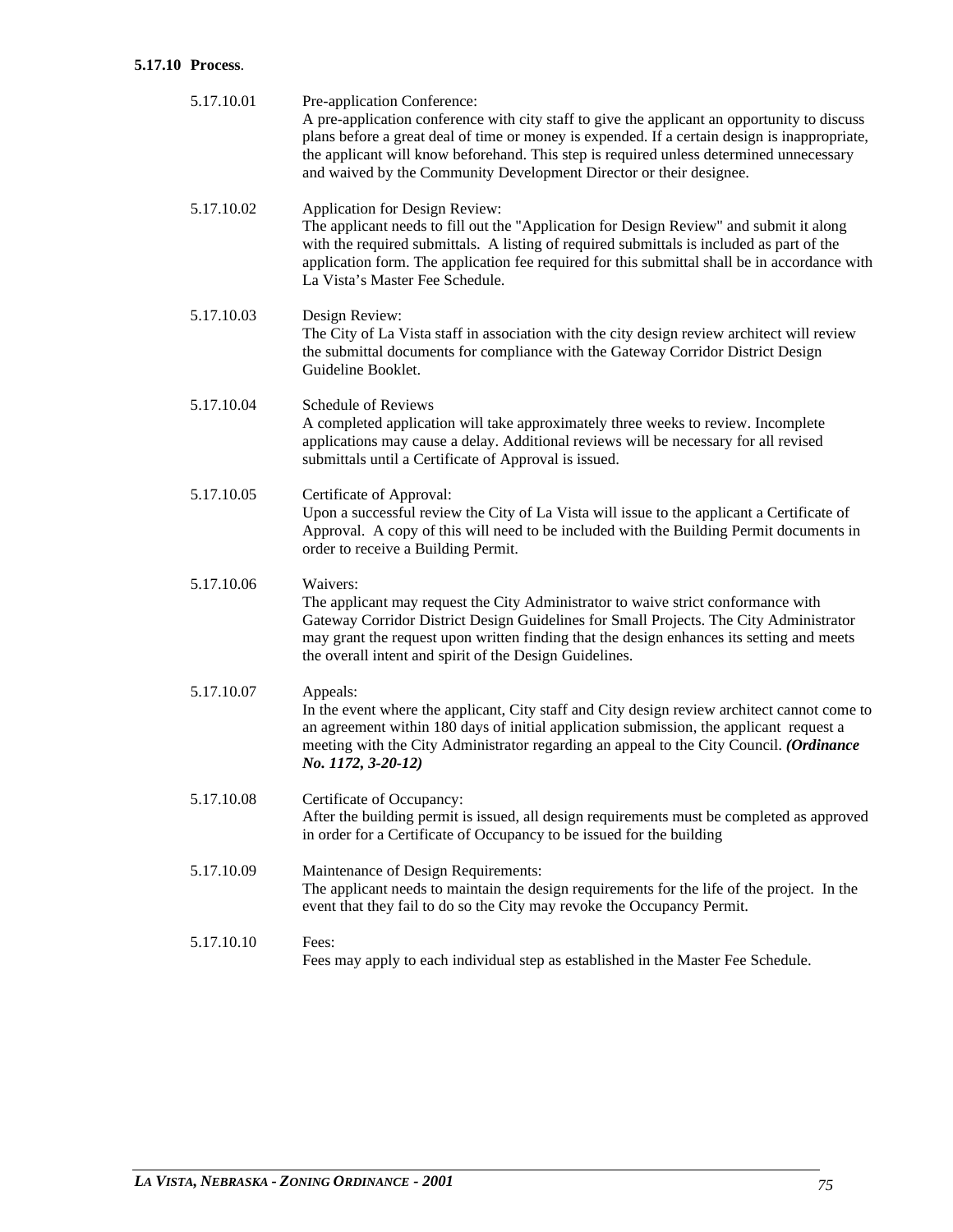### **5.18.01 STATUTORY AUTHORIZATION**

The Legislature of the State of Nebraska has delegated the responsibility to local governmental units to adopt zoning regulations designed to protect the public health, safety and general welfare. The Legislature, in Sections 31-1001 to 31-1022, R.R.S. 1943 (as amended), has further assigned the responsibility to adopt, administer, and enforce floodplain management regulations to the county, city or village with zoning jurisdiction over the flood-prone area. Therefore, the City Council of the City of LaVista, Nebraska, ordains as follows:

# **5.18.02 FINDINGS OF FACT**

#### **5.18.02.01 Flood Losses Resulting From Periodic Inundation**

The flood hazard areas of the City of La Vista, Nebraska, are subject to inundation which results in loss of life and property, health, and safety hazards, disruption of commerce and governmental services, extraordinary public expenditure for flood protection and relief, and impairment of the tax base all of which adversely affect the public health, safety, and general welfare.

# **5.18.02.02 General Causes of Flood Losses**

Flood Losses are caused by: (1) The cumulative effect of obstruction in floodplains causing increases in flood heights and velocities, and (2) The occupancy of flood hazard areas by uses vulnerable to floods or hazardous to others, which are inadequately elevated or otherwise protected from flood damages.

#### **5.18.02.03 Methods Used to Analyze Flood Hazards**

These regulations use a reasonable method of analyzing flood hazards which consist of a series of interrelated steps:

- 1. Selection of a regulatory flood which is based upon engineering calculations which permit a consideration of such flood factors as its expected frequency of occurrence, the area inundated, and the depth of inundation. The base flood selected for these regulations is representative of large floods which are reasonable characteristic of what can be expected to occur on the particular streams subject to these regulations. It is in the general order of a flood which could be expected to have a one percent (1%) chance of occurrence in any one (1) year, as delineated in the official Flood Insurance Study and illustrative materials dated May 3, 2010, and as may be amended.
- 2. Calculations of water surface profiles based upon a hydraulic engineering analysis of the capacity of the stream channel and over-bank areas to convey the base flood.
- 3. Computation of the floodway required to convey this flood without increasing flood heights more than one (1) foot at any point.
- 4. Delineation of floodway encroachment lines within which no obstruction is permitted which would cause any water surface increase along the floodway profile.
- 5. Delineation of floodway fringe, i.e. that area outside the floodway encroachment lines, but which still is subject to inundation by the base flood.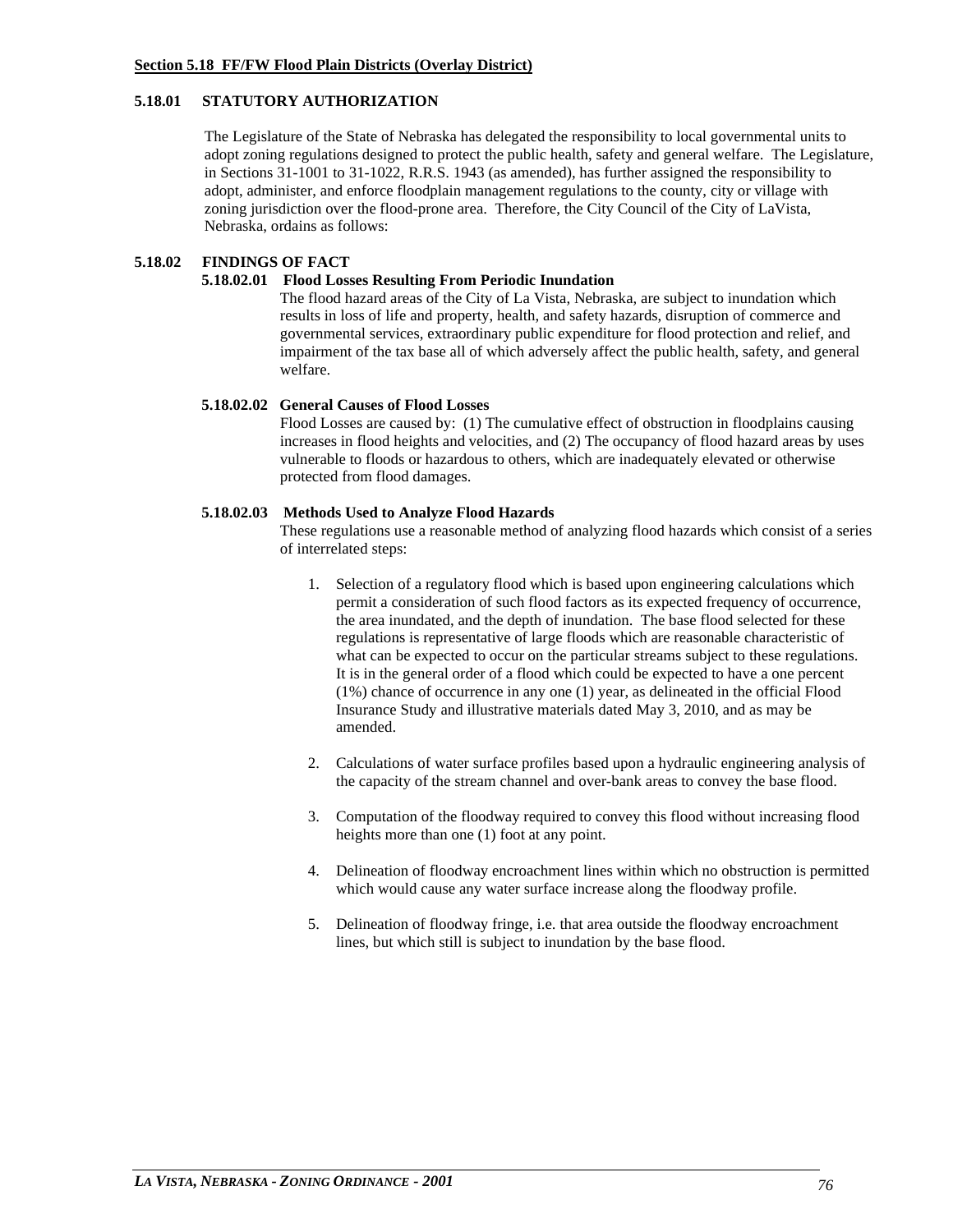#### **5.18.03 STATEMENT OF PURPOSE**

It is the purpose of these regulations to promote the public health, safety, and general welfare and to minimize those losses described in Section 5.18.02.01by applying the provisions of these regulations for the following purposes.

- 5.18.03.01 Restrict or prohibit uses which are dangerous to health, safety, or property in times of flooding or cause undue increases in flood heights or velocities.
- 5.18.03.02 Require that uses vulnerable to floods, including public facilities which serve such uses, be provided with flood protection at the time of initial construction.
- 5.18.03.03 Protect individuals from buying lands which are not suitable for intended purposes because of flood hazards.
- 5.18.03.04 Assure that eligibility is maintained for property owners in the community to purchase flood insurance in the National Flood Insurance.

#### **5.18.04 LANDS TO WHICH THESE REGULATIONS APPLY**

This ordinance shall apply to all lands within the jurisdiction of the City of LaVista, Nebraska that are subject to a 1% or greater chance of flooding in any given year, now or in the future, as identified as numbered and unnumbered A Zones (including AE, AO and AH Zones) on the effective Flood Insurance Rate Map (effective FIRM) dated May 3, 2010, or best available data as determined by more recent hydrologic and hydraulic studies completed or approved by the City or other government agency. Requirements established in Section 5.18.16 of this ordinance shall apply to the Zoning Districts FW and FF based on the most restrictive information available. In all areas covered by this ordinance no development shall be permitted except upon the issuance of a floodplain permit to develop, granted by the City Council or its duly designated representative under such safeguards and restrictions as the City Council or the designated representative may reasonably impose for the promotion and maintenance of the general welfare, health of the inhabitants of the community and where specifically noted in Sections 5.18.17, 5.18.18, and 5.18.19.

#### **5.18.05 ENFORCEMENT OFFICER**

The Chief Building Official is hereby designated as the Enforcement Officer for the City of La Vista, Nebraska, under these regulations.

#### **5.18.06 RULES FOR INTERPRETATION OF DISTRICT BOUNDARIES**

The boundaries of the floodway and flood fringe overlay districts shall be determined by scaling distances on the official zoning map, the Flood Insurance Rate Map or Floodway Map, or on the Digital Flood Insurance Rate Map. Where interpretation is needed to the exact location of the boundaries of the districts as shown on the official zoning map, as for example where there appears to be a conflict between a mapped boundary and actual field conditions, the Enforcement Officer shall make the necessary interpretation. In such cases where the interpretation is contested, the Board of Adjustment will resolve the dispute. The regulatory flood elevation for the point in question shall be the governing factor in locating the flood fringe overlay district boundary on the land. The location of the floodway overlay district boundary may be based on a map completed or approved by the City or other government agency, provided the boundary is not less restrictive than that shown on the effective FIRM. The person contesting the location of the district boundary shall be given a reasonable opportunity to present his case to the Board of Adjustment and to submit his own technical evidence, if he so desires.

The boundaries of the FF/FW Flood Plain Districts (Overlay District) shall be determined by scaling distances on the official zoning map, the Flood Insurance Rate Map, or the Floodway Map. Where interpretation is needed to the exact location of the boundaries of the districts as shown on the official zoning map, as for example where there appears to be a conflict between a mapped boundary and actual field conditions, the Chief Building Official shall make the necessary interpretation. In such cases where the interpretation is contested, the Board of Adjustment will resolve the dispute. The regulatory flood elevation for the point in question shall be the governing factor in locating the district boundary on the land. The person contesting the location of the district boundary shall be given a reasonable opportunity to present his/her case to the Board of Adjustment and to submit his/her own technical evidence, if he/she so desires.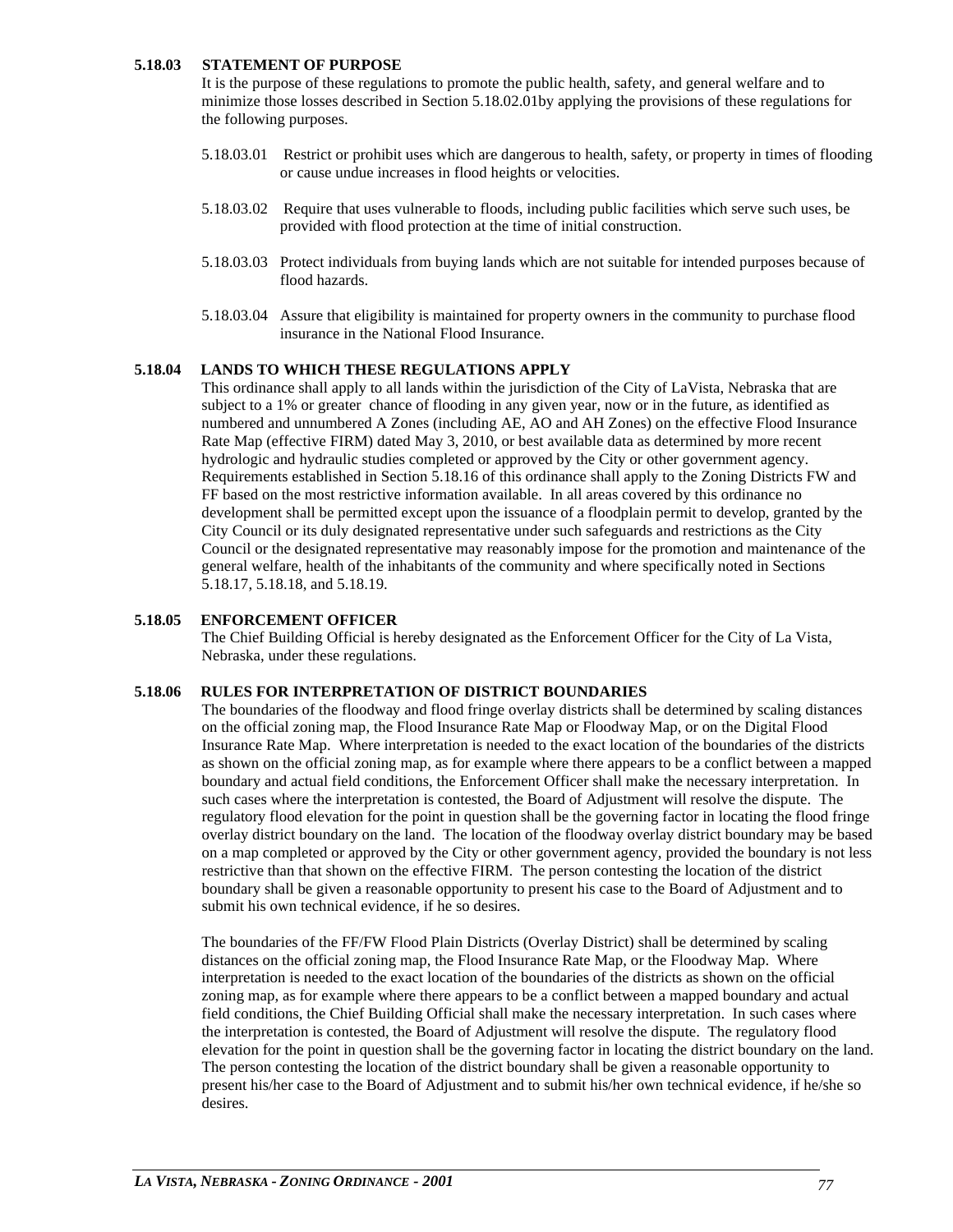#### **5.18.07 COMPLIANCE**

No development located within identified special flood hazard areas of the community shall be located, extended, converted or structurally altered without full compliance with the terms of these regulations and other applicable regulations.

#### **5.18.08 ABROGATION AND GREATER RESTRICTIONS**

It is not intended by this ordinance to repeal, abrogate or impair any existing easements, covenants, or deed restrictions. However, where these regulations impose greater restrictions, the provisions of these regulations shall prevail. All other ordinances inconsistent with these regulations are hereby repealed to the extent of the inconsistency only.

#### **5.18.09 INTERPRETATION**

In their interpretation and application, the provisions of these regulations shall be held to minimum requirements and shall be liberally construed in favor of the governing body and shall not be deemed a limitation or repeal of any other powers granted by State Statute.

#### **5.18.10 WARNING AND DISCLAIMER OF LIABILITY**

The degree of flood protection required by these regulations is considered reasonable for regulatory purposes and is based on engineering and scientific methods of study. Larger floods may occur on rare occasions or the flood height may be increased by man-made or natural causes, such as ice jams and bridge openings restricted by debris. These regulations do not imply that areas outside the boundaries of the FF/FW Flood Plain Districts or land uses permitted within such districts will be free from flooding or flood damages. These regulations shall not create liability on the part of the City of La Vista, Nebraska, of any officer or employee thereof for any flood damages that may result from reliance on these regulations or any administrative decision lawfully made thereunder.

#### **5.18.11 SEVERABILITY**

If any section, clause, provision or portion of these regulations is adjudged unconstitutional or invalid by a court of competent jurisdiction, the remainder of these regulations shall not be affected thereby.

#### **5.18.12 APPLICATION FOR APPEAL**

Where a request for a permit to develop is denied by the Chief Building Official, the applicant may apply for such permit or variance directly to the Board of Adjustment. The Board of Adjustment may grant or deny such request in accordance with the provisions of the Zoning Ordinance governing the Board of Adjustment.

#### **5.18.13 PERMITS REQUIRED**

No person, firm or corporation shall initiate any floodplain development or substantial improvement or cause the same to be done without first obtaining a separate permit for development as defined by these regulations.

#### **5.18.14 ADMINISTRATION**

The Chief Building Official is hereby appointed to administer and implement the provisions of these regulations. The duties of the Chief Building Official shall include, but not be limited to the following:

- 5.18.14.01 Review all development permit applications to assure that sites are reasonably safe from flooding and that the permit requirements of these regulations have been satisfied.
- 5.18.14.02 Review applications for proposed development to assure that all necessary floodplain permits have been obtained from those Federal, state or local governmental agencies from which prior approval is required.
- 5.18.14.03 Review all subdivision proposals and other proposed new development, including manufactured home parks or subdivisions, to determine whether such proposals will be reasonably safe from flooding.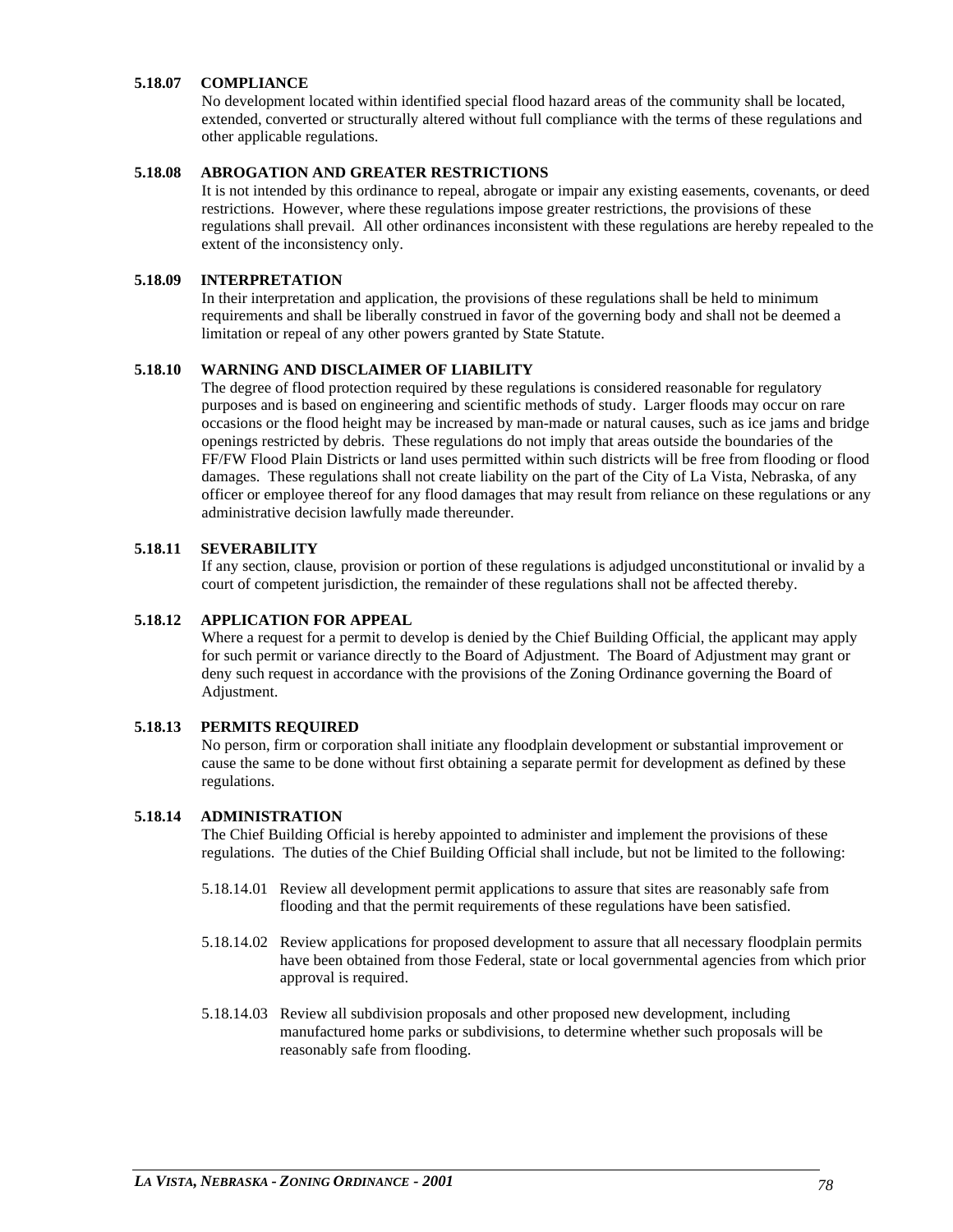- 5.18.14.04 Notify adjacent communities, the Papio-Missouri River NRD, the U.S. Army Corps of Engineers, Sarpy County, and the Nebraska Department of Natural Resources, Flood Plain Management Section, prior to any alteration or relocation of a watercourse, and submit evidence of such notification to the Federal Emergency Management Agency.
- 5.18.14.05 Assure that maintenance is provided within the altered or relocated portion of said watercourse so that the flood carrying capacity is not diminished.
- 5.18.14.06 Verify, record and maintain record of the actual elevation (in relation to mean sea level) of the lowest floor (including basement) of all new or substantially improved structures in special flood hazard areas.
- 5.18.14.07 Verify, record and maintain record of the actual elevation (in relation to mean sea level) to which the new or substantially improved structures have been flood-proofed.
- 5.18.14.08 When flood-proofing is utilized for a particular structure, the Chief Building Official shall be presented certification from a registered professional engineer or architect.
- 5.18.14.09 Facilitate the approval of new Flood Insurance Rate Maps or best available data as necessary.
- 5.18.14.10 Maintain records of all floodplain development permits and or building permits within the floodway or flood fringe overlay district to ensure that structures are not substantial improvements.
- 5.18.14.11 Filling of the floodway fringe associated with new development within the Papillion Creek System shall be limited to 25% of the floodway fringe in the floodplain development application project area, unless approved mitigation measures are implemented. The remaining 75% of floodway fringe within the project area shall be designated as a restricted fill zone. For redevelopment, these provisions may be modified or waived in whole or in part by the local jurisdiction.

#### **5.18.15 APPLICATION FOR A PERMIT**

To obtain a floodplain development permit, the applicant shall first file an application, in writing, on a form furnished for that purpose. Every such application shall:

- 5.18.15.01 Identify and describe the development to be covered by the floodplain development permit.
- 5.18.15.02 Describe the land on which the proposed development is to be done by lot, block, tract, and house and street address, or similar description that will readily identify and definitely locate the proposed building or work.
- 5.18.15.03 Indicate the use or occupancy for which the proposed development is intended.
- 5.18.15.04 Be accompanied by plans and specifications for proposed construction, including but not limited to the following information: 1) existing (natural) grades, 2) proposed grades as a result of proposed development, 3) the proposed lowest floor elevation and any higher floor elevations, including attached garage, of any proposed structures, 4) the lowest and highest adjacent grades next to any proposed structures, 5) the most restrictive base flood elevation nearest the proposed development.
- 5.18.15.05 Be signed by the permittee or his authorized agent who may be required to submit documentation to indicate such authority.
- 5.18.15.06 Comments from the Papio-Missouri River Natural Resources District shall accompany each application for a flood plain development permit.
- 5.18.15.07 Give such other information as may be reasonably required by the Chief Building Official.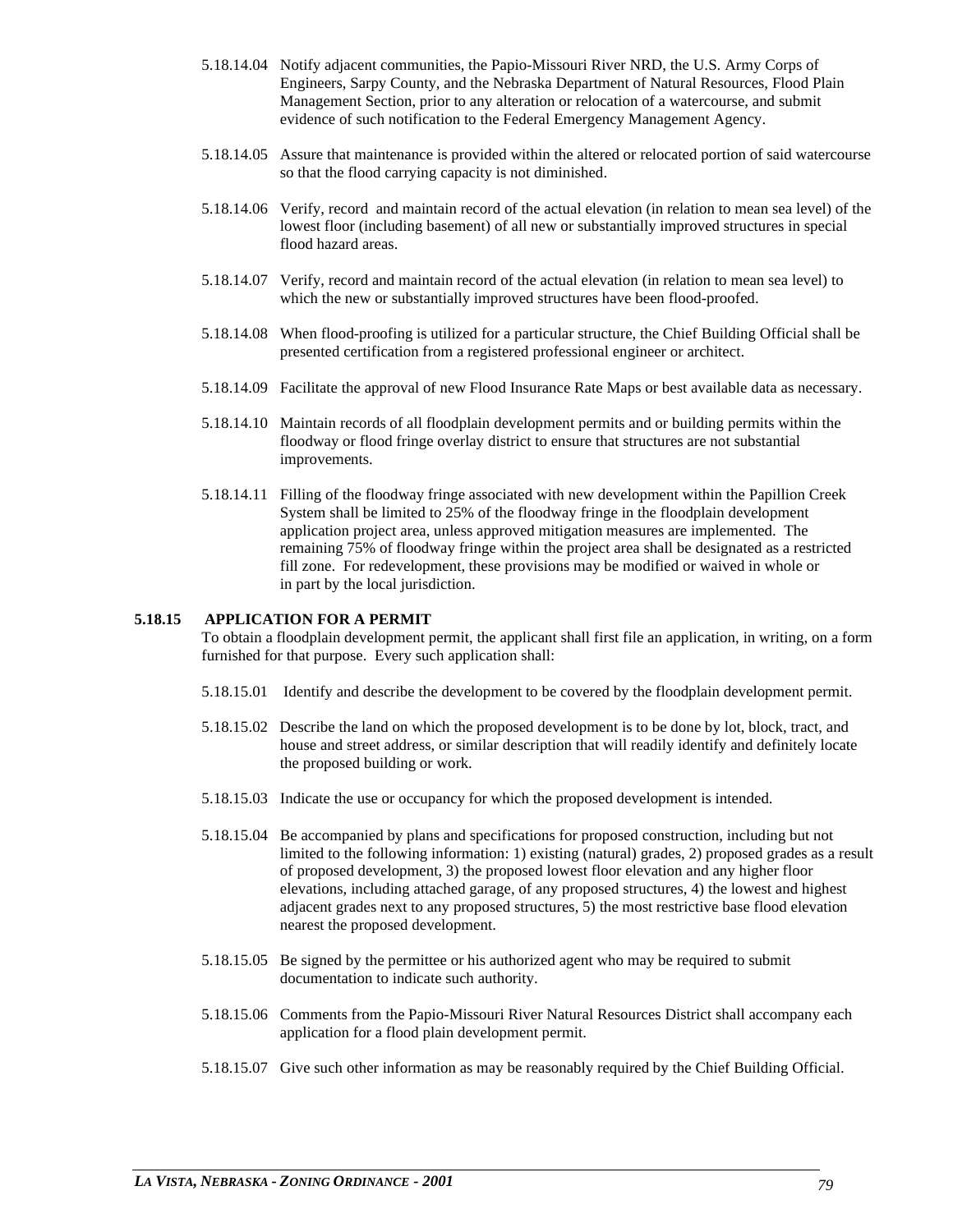#### **5.18.16 ESTABLISHMENT OF ZONING DISTRICTS**

Along watercourses where a floodway has been established, the mapped floodplain areas are hereby divided into the two following districts: A floodway overlay district (FW) and a flood fringe overlay district (FF) as identified in the Flood Insurance Study, effective FIRM, or best available data. The zoning districts created by this resolution overlie other zoning districts and place additional restrictions upon the manner in which lands in such underlying district may be used. Within these districts all uses not meeting the standards of this ordinance and those standards of the underlying zoning district shall be prohibited.

### **5.18.17 STANDARDS FOR FLOODPLAIN DEVELOPMENT**

- 5.18.17.01 No permit for development shall be granted for new construction, substantial improvements and other development, including the placement of manufactured homes within all numbered and unnumbered A Zones (including AE, AO, and AH Zones) unless the conditions of this section are satisfied.
- 5.18.17.02 All areas identified as unnumbered A Zones on the effective FIRM or best available data are subject to inundation of the base flood; however, the water surface elevation was not provided. The unnumbered A Zones shall be subject to all development provisions of these regulations. If Flood Insurance Study data is not available, the City of La Vista shall utilize any base flood elevation or floodway data currently available from Federal, state or other sources.
- 5.18.17.03 Until a floodway has been designated, no development or substantial improvement may be permitted within special flood hazard area unless the applicant has demonstrated that the proposed development or substantial improvement, when combined with all other existing and reasonably anticipated developments or substantial improvements, will not increase the water surface elevation of the base flood more than one (1) foot at any location as shown on the effective FIRM or best available data.
- 5.18.17.04 New construction, subdivision proposals, substantial improvements, prefabricated buildings, placement of manufactured homes and other developments shall require:
	- 1. Design or anchorage to prevent flotation, collapse or lateral movement of the structure resulting from hydrodynamics and hydrostatic loads, including the effects of buoyancy.
	- 2. New or replacement water supply systems and/or sanitary sewage systems be designed to minimize or eliminate infiltration of flood waters into the systems and discharges from the systems into flood waters, and on-site waste disposal systems be located so as to avoid impairment or contamination.
	- 3. Construction with materials resistant to flood damage, utilizing methods and practices that minimize flood damages, and with electrical, heating, ventilation, plumbing, and air conditioning equipment and other service facilities that are designed and/or located so as to prevent water from entering or accumulating within the components during conditions of flooding.
	- 4. All electrical equipment and sanitary facilities, including circuits, installed electric appliances, toilets, sinks, drains, in new developments and substantial improvements shall be located so as to not be subject to flooding or shall be floodproofed to prevent damage resulting from flood levels exceeding the base flood elevation by one foot. Backflow valves should be installed on all septic lines leading from the structure.
	- 5. The storage of material and equipment shall be regulated as follows:
		- (a) The storage or processing of materials that are in time of flooding buoyant, flammable, explosive, or could be injurious to human, animal or plant life is prohibited.
		- (b) Storage of other material or equipment may be allowed if not subject to major damage by floods and firmly anchored to prevent flotation or if readily removable from the area within the time available after flood warning.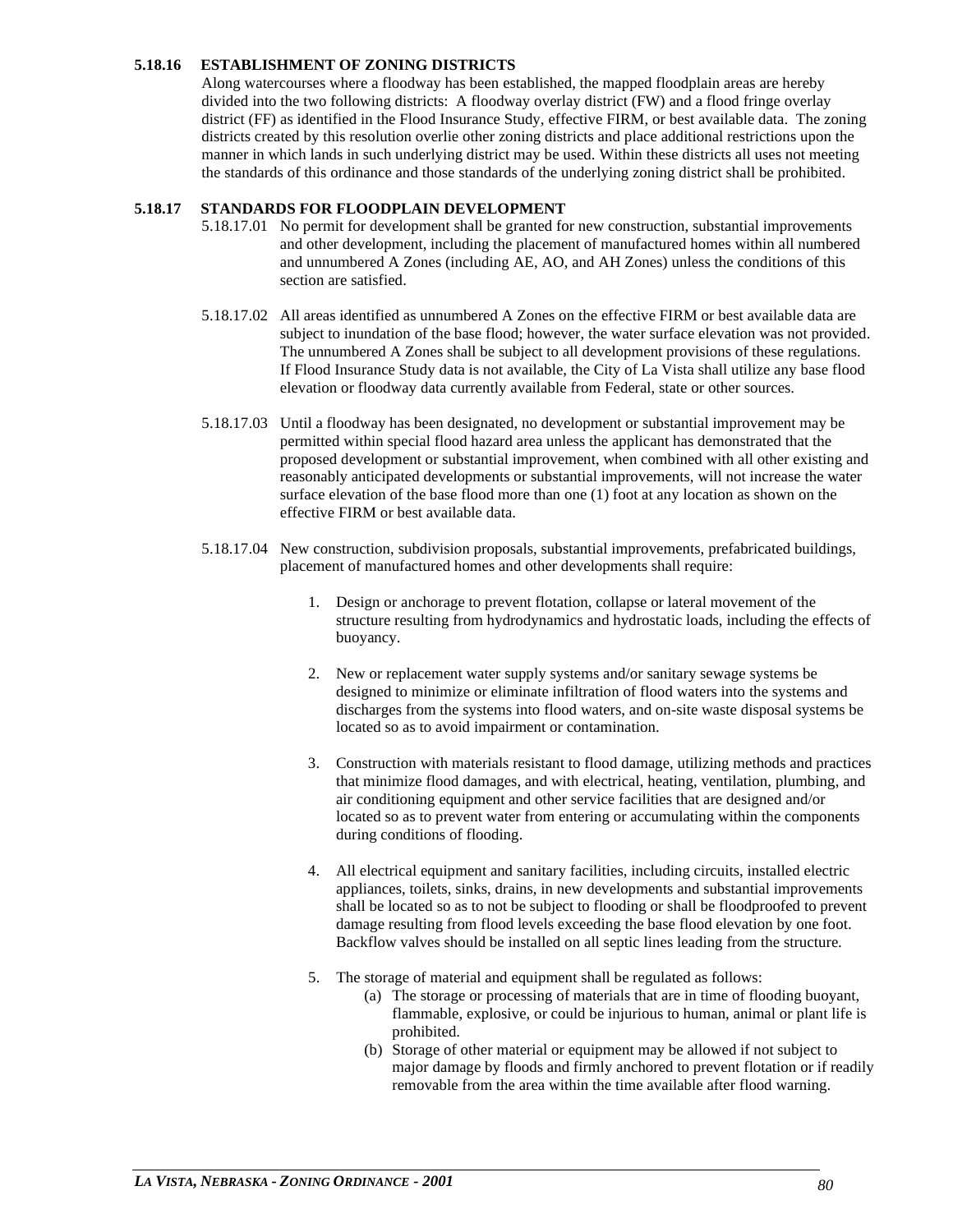- 6. Subdivision proposals and other proposed new development, including manufactured home parks or subdivisions, be required to assure that:
	- (a) All such proposals are consistent with the need to minimize flood damage;
	- (b) All public utilities and facilities, such as sewer, gas, electrical, and water systems, are located, elevated and constructed to minimize or eliminate flood damage;
	- (c) Adequate drainage is provided so as to reduce exposure to flood hazards; and
	- (d) Proposals for development of five (5) acres or fifty (50) lots, whichever is lesser, include within such proposal the base flood elevation.

# **5.18.18 FLOOD FRINGE OVERLAY DISTRICT (INCLUDING AO AND AH ZONES) 5.18.18.01 Permitted Uses**

Any use permitted in Section 5.18.19 shall be permitted in the Flood Fringe Overlay District. No use shall be permitted in the district unless the standards of Section 5.18.17 are met.

#### **5.18.18.02 Standards for the Flood Fringe Overlay District**

- 1. Require that new construction or substantial improvements of residential structures to have the lowest floor, including basement, elevated to or above one (1) foot above the highest base flood elevation available, now or in the future.
- 2. Require new construction or substantial improvements of non-residential structures to have the lowest floor, including basement, elevated to or above one (1) foot above the base flood elevation available, now or in the future, or, together with attendant utility and sanitary facilities, to be flood-proofed so that below that level the structure is watertight with walls substantially impermeable to the passage of water and with structural components having the capability of resisting hydrostatic and hydrodynamic loads and effects of buoyancy. A registered professional engineer or architect shall certify that the standards of this subsection are satisfied. Such certification shall be provided to the Chief Building Official as set forth in Section 5.18.14.07.
- 3. Require for all new construction and substantial improvements that fully enclosed areas below the lowest floor that are usable solely for parking of vehicles, building access or storage. The area below lowest floor subject to flooding shall be a maximum of four (4) feet in height measured from the bottom of the floor joists, unless used for parking of vehicles. Areas other than a basement and which are subject to flooding shall be designed to automatically equalize hydrostatic flood forces on exterior walls by allowing for the entry and exit of floodwaters. Designs for meeting this requirement must either be certified by a registered professional engineer or architect or meet or exceed the following minimum criteria: A minimum of two openings having a total net area of not less than one square inch for every square foot of enclosed area subject to flooding shall be provided. The bottom of all openings shall be not higher than one foot above grade. Openings may be equipped with screens, louvers, valves, or other coverings or devices provided that they permit the automatic entry and exit of floodwaters.
- 4. All electrical equipment and sanitary facilities, including circuits, installed electric appliances, toilets, sinks, drains, in new developments and substantial improvements shall be located so as to not be subject to flooding or shall be floodproofed to prevent damage resulting from flood levels exceeding the highest base flood elevation available, now or in the future, by one foot. Backflow valves should be installed on all septic lines leading from the structure.
- 5. Within AH Zones adequate drainage paths around structures on slopes shall be required in order to guide floodwaters around and away from proposed structures.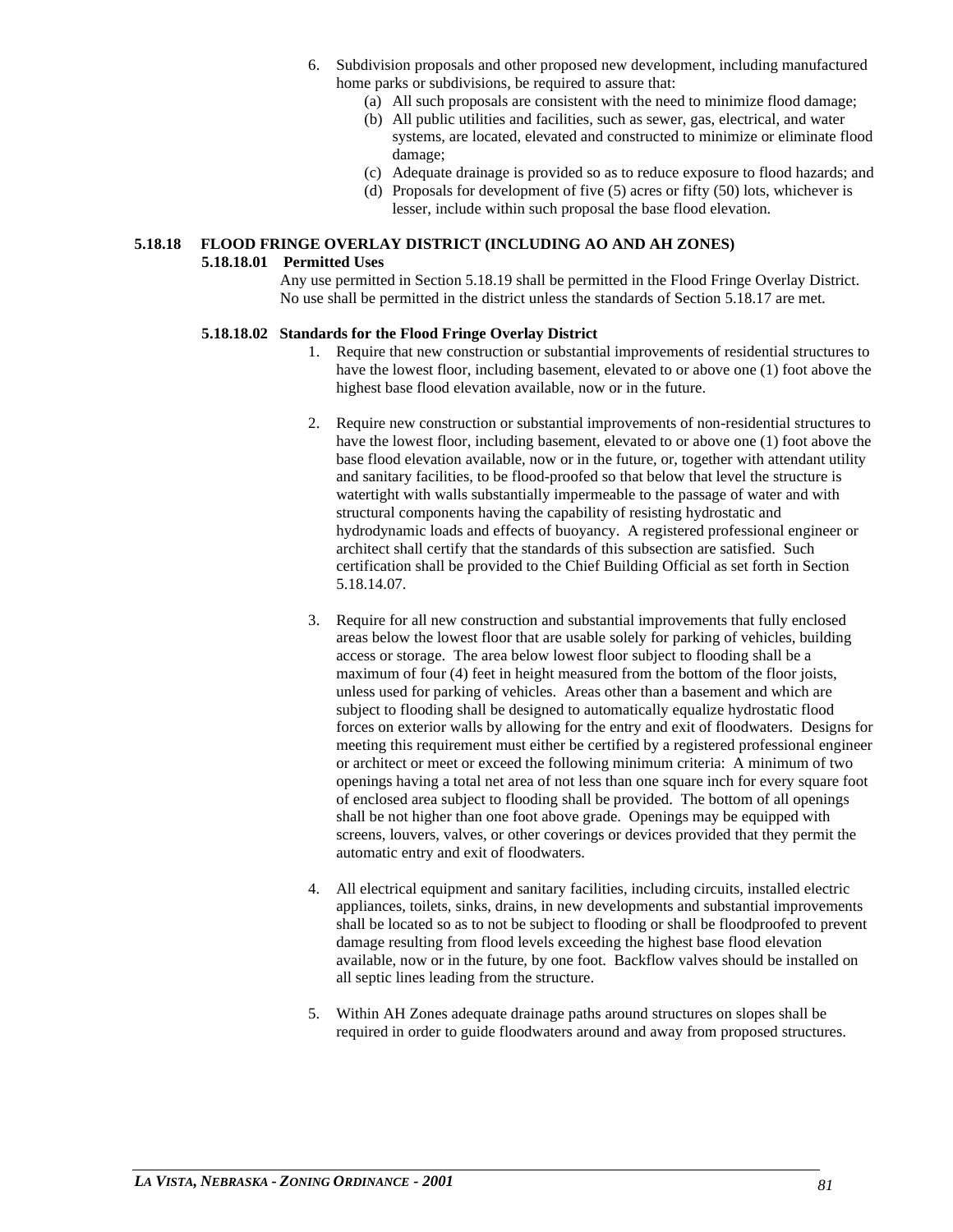- 6. All manufactured homes shall be anchored to resist flotation, collapse, or lateral movement. Manufactured homes must be anchored in accordance with local building codes or FEMA guidelines. In the event that over-the-top frame ties to ground anchors are used, the following specific requirements (or their equivalent) shall be met:
	- (a) Over-the-top ties be provided at each of the four (4) corners of the manufactured home with two (2) additional ties per side at intermediate locations. Manufactured homes less than fifty (50) feet long require one (1) additional tie per side.
	- (b) Frame ties be provided at each corner of the home with five (5) additional ties per side at intermediate points. Manufactured homes less than fifty (50) feet long require four (4) additional ties per side.
	- (c) All components of the anchoring system be capable of carrying a force of forty-eight hundred (4800) pounds.
	- (d) Any additions to manufactured homes be similarly anchored.
- 7. All manufactured homes to be placed or substantially improved within special flood hazard areas on the FIRM on sites outside of a manufactured home park or subdivision, or in a new manufactured home park or subdivision, shall be elevated on a permanent foundation such that the lowest floor of the manufactured home is at or above one (1) foot above the base flood elevation; and be securely anchored to an adequately anchored foundation system in accordance with the provisions of Section 5.18.18.02 (5) above.
- 8. Recreational vehicles placed on sites within the special flood hazard areas on the community's official map shall either (i) be on the site for fewer than 180 consecutive days and be fully licensed and ready for highway use, or (ii) meet the permit requirements and the elevation and anchoring requirements for "manufactured homes" of this ordinance. A recreational vehicle is ready for highway use if it is on its wheels or jacking system, is attached to the site only by quick-disconnect type utilities and security devices, and has no permanently attached additions.
- 9. Located within the areas of special flood hazard established in Section 5.18.04 are areas designated as AO Zones. These areas have special flood hazards associated with base flood depths of one  $(1)$  to three  $(3)$  feet where a clearly defined channel does not exist and where the path of flooding is unpredictable and indeterminate; therefore, the following provisions apply within AO Zones:
	- (a) All new construction and substantial improvements of residential structures shall have the lowest floor (including basement) elevated above the highest adjacent grade at least as high as one (1) foot above the depth number specified in feet on the FIRM (at least two (2) feet if no depth number is specified).
	- (b) All new construction and substantial improvements of non-residential structures shall (i) have the lowest floor elevated above the highest adjacent grade at least as high as one (1) foot above the depth number specified in feet on the FIRM (at least two (2) feet if no depth number is specified), or (ii) together with attendant utility and sanitary facilities be completely floodproofed to or above that level so that any space below that level is watertight with walls substantially impermeable to the passage of water and with structural components having the capability of resisting hydrostatic and hydrodynamic loads and effects of buoyancy. Such certification shall be provided to the Chief Building Official as set forth in Section 5.18.14.07.
	- (c) Adequate drainage paths around structures on slopes shall be required in order to guide floodwaters around and away from proposed structures.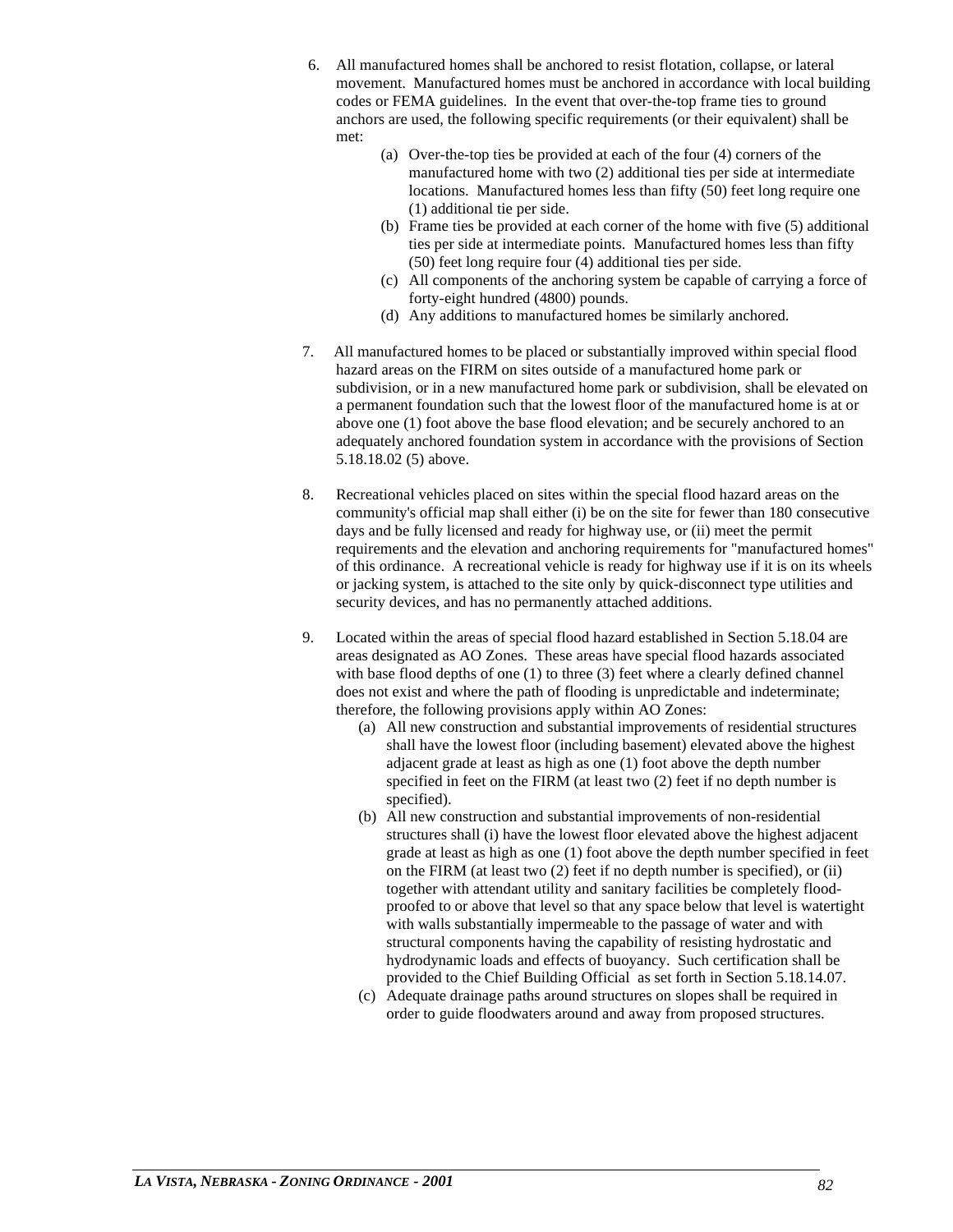# **5.18.19 FLOODWAY OVERLAY DISTRICT**

#### **5.18.19.01 Permitted Uses**

Only uses having a low flood-damage potential and not obstructing flood flows shall be permitted within the Floodway District to the extent that they are not prohibited by any other ordinance and provided they do not require structures, fill, or storage of materials or equipment. The following are permitted uses for the Floodway District:

- 1. Open space uses not requiring a closed building, such as agricultural cropland, livestock feeding and grazing, or open public and private recreation areas.
- 2. Wire fences or other appurtenances may be constructed which would not constitute an obstruction or debris-catching obstacle to the passage of flood waters.
- 3. Railroads, streets, bridges, public utility wire and pipelines for transmission and local distribution.
- 4. Commercial excavation of materials from pits, strips, or pools; provided, that no stockpiling of materials, products or overburden shall be such as to create a potential restriction to the passage of flood waters.
- 5. Non-restrictive improvements in stream channel alignment, cross section, and capacity in the normal maintenance thereof.
- 6. Uses of a type not appreciably damaged by flood waters; provided, no structures for human habitation shall be permitted..

#### **5.18.19.02 Standards for the Floodway Overlay District**

The uses enumerated in 5.18.19.01 above shall only be permitted if certification by a registered professional engineer or architect is provided demonstrating that the development shall not result in any increase in water surface elevations along the floodway profile during occurrence of the base flood discharge. These uses are subject to the standards of Sections 5.18.17 and 5.18.18. In Zone A unnumbered, obtain, review and reasonably utilize any flood elevation and floodway data available through Federal, State or other sources or Section 5.18.17.04 (6)(d) of this ordinance, in meeting the standards of this section.

#### **5.18.20 VARIANCE PROCEDURES**

- 5.18.20.01 The Board of Adjustment as established by the City of La Vista, Nebraska, shall hear and decide appeals and requests for variances from the requirements of these regulations.
- 5.18.20.02 The Board of Adjustment shall hear and decide appeals when it is alleged that there is an error in any requirement, decision, or determination made by the Chief Building Official in the enforcement or administration of these regulations.
- 5.18.20.03 Any person aggrieved by the decision of the Board of Adjustment or any taxpayer may appeal such decision to the District Court of Sarpy County as provided in Section 19-912, R.R.S. Nebraska 1943.
- 5.18.20.04 In passing upon such applications, the Board of Adjustment shall consider all technical evaluation, all relevant factors, standards specified in other sections of these regulations, and:
	- 1. The danger that materials may be swept onto other lands to the injury of others;
	- 2. The danger to life and property due to flooding or erosion damage;
	- 3. The susceptibility of the proposed facility and its contents to flood damage and the effect of such damage on the individual owner;
	- 4. The importance of the services provided by the proposed facility to the community;
	- 5. The availability of alternative locations, not subject to flooding or erosion damage, for the proposed use;
	- 6. The compatibility of the proposed use with existing and anticipated development;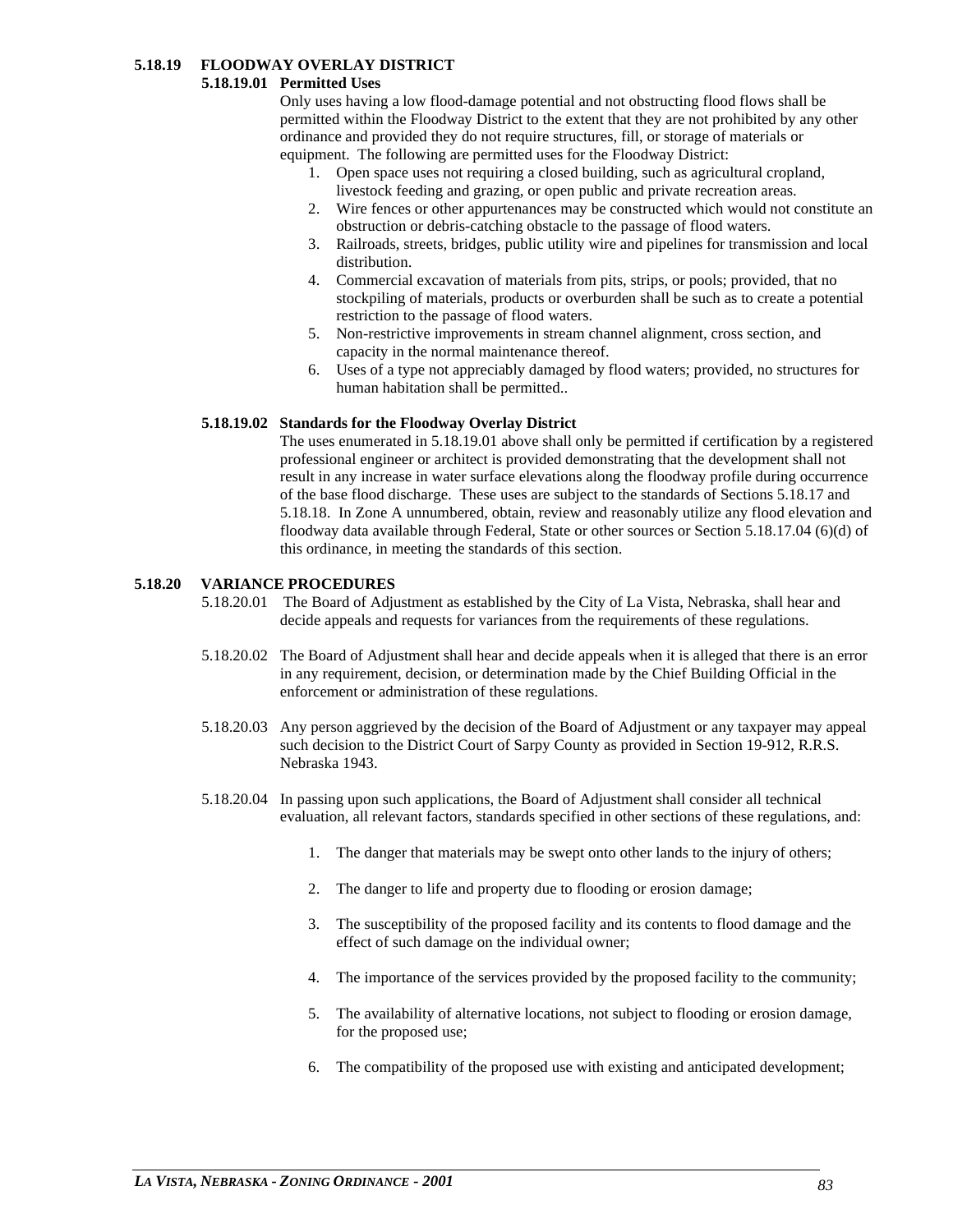- 7. The relationship of the proposed use to the Comprehensive Plan and Flood Plain Management Program for that area;
- 8. The safety of access to the property in times of flood for ordinary and emergency vehicles;
- 9. The expected heights, velocity, duration, rate of rise and sediment transport of the flood waters expected at the site; and
- 10. The costs of providing governmental services during and after flood conditions including maintenance and repair of public utilities and facilities, such as sewer, gas, electrical, water systems, and streets and bridges.

#### **5.18.21 CONDITIONS FOR VARIANCES**

- 5.18.21.01 Generally, variances may be issued for new construction and substantial improvements to be erected on a lot of one-half (1/2) acre or less in size if contiguous to or surrounded by lots with existing structures constructed below the base flood level, providing the requirements of Sections 5.18.21.02 through 5.18.21.05 below have been fully considered. As the lot size increases beyond one-half  $(1/2)$  acre, the technical justification required for issuing the variance increases.
- 5.18.21.02 Variances shall not be issued within any designated floodway if any increase in flood levels along the floodway profile during the base flood discharge would result.
- 5.18.21.03 Variances shall only be issued upon a determination that the variance is the minimum necessary, considering the flood hazard, to afford relief.
- 5.18.21.04 Variances shall only be issued upon:
	- 1. A showing of good and sufficient cause;
	- 2. A determination that failure to grant the variance would result in exceptional hardship to the applicant; and
	- 3. A determination that the granting of a variance will not result in increased flood heights, additional threats to public safety, extraordinary public expense, create nuisances, cause fraud on or victimization of the public, or conflict with existing local laws or ordinances.
- 5.18.21.05 Any applicant to whom a variance is granted shall be given a written notice from the Chief Building Official that the issuance of a variance to construct a structure below the base flood level will result in increased premium rates for flood insurance up to amounts as high as twenty-five dollars (\$25.00) for one-hundred dollars (\$100) of insurance coverage, and that such construction below the base flood level increases risks to life and property. Such notification shall be maintained with the record of all variance actions as required by these regulations.

#### **5.18.22 NONCONFORMING USE**

- 5.18.22.01 A structure or the use of a structure or premises which was lawful before the passage or amendment of flood plain regulations, but which is not in conformity with the provisions of these regulations may be continued subject to the following conditions:
	- 1. No such structure of use shall be expanded, changed, enlarged or altered in a way which increases its nonconformity.
	- 2. If such use is discontinued for 12 consecutive months, any future use of the building premises shall conform to this ordinance.
	- 3. Uses or adjuncts thereof, which are or become nuisances, shall not be entitled to continue as nonconforming uses.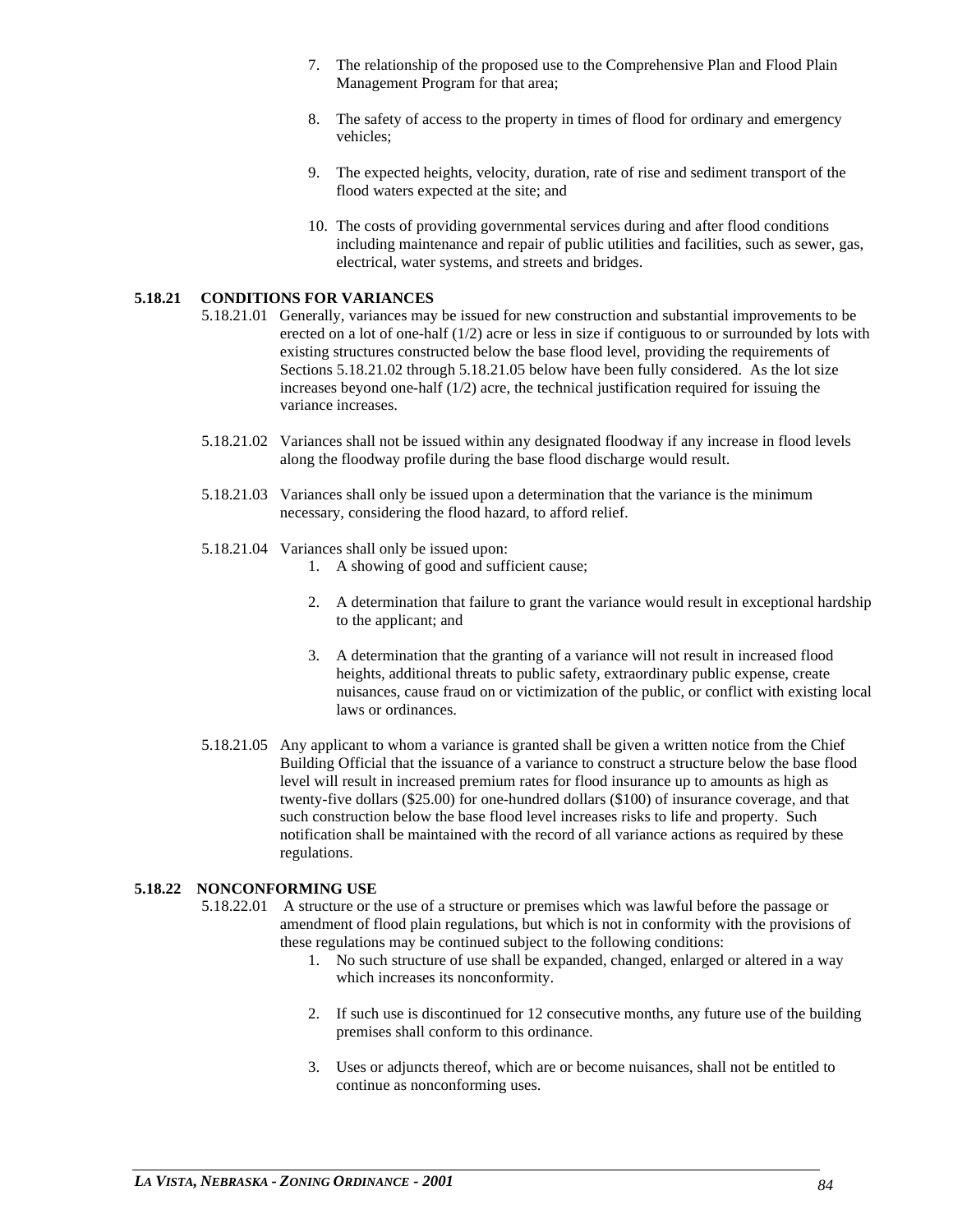5.18.22.02 If any nonconforming use or structure is destroyed by any means, including flood, it shall not be reconstructed if the cost is more than fifty percent (50%) of the market value of the structure before the damage occurred except that if it is reconstructed in conformity with the provisions of these regulations. This limitation does not include the cost of any alteration to comply with existing state or local health, sanitary, building, or safety codes or regulations.

### **5.18.23 PENALTIES FOR VIOLATION**

Violation of the provisions of these regulations or failure to comply with any of its requirements, including violations of conditions and safeguards established in connection with grants of variances, shall constitute a misdemeanor. Any person who violates this ordinance or fails to comply with any of its requirements shall upon conviction thereof, be fined not more than five hundred dollars (\$500), and in addition, shall pay all costs and expenses involved in the case. Each day such violation continues shall be considered a separate offense.

Nothing herein contained shall prevent the City of La Vista, Nebraska, or other appropriate authority from taking such other lawful action as is necessary to prevent or remedy any violation.

#### **5.18.24 AMENDMENTS**

The regulations, restrictions, and boundaries set forth in these regulations may from time to time be amended, supplemented, changed, or appealed to reflect any and all changes in the National Flood Disaster Protection Act of 1973, provided, however, that no such action shall be taken until after a public hearing in relation thereto, at which interested parties and citizens shall have an opportunity to be heard. Notice of the time and place of such hearing shall be published in a newspaper of general circulation in the City of La Vista, Nebraska. At least ten (10) days shall elapse between the date of this publication and the public hearing. A copy of such amendments will be provided to the Federal Emergency Management Agency. The regulations of this ordinance are in compliance with the National Flood Insurance Program Regulations as published in Title 44 of the Code of Federal Regulations and the 1983 Nebraska Flood Plain Management Act.

#### **5.18.25 DEFINITIONS**

Unless specifically defined below, words or phrases used in this ordinance shall be interpreted so as to give them the same meaning as they have in common usage and so as to give this ordinance its most reasonable application.

**"Appeal"** – A request for a review of the Chief Building Official's interpretation of any provision of this ordinance or a request for a variance.

**"Area of Shallow Flooding"** – A designated AO or AH Zone on a Flood Insurance Rate Map (FIRM) with a one percent (1%) or greater annual chance of flooding to an average depth of one (1) to three (3) feet where a clearly defined channel is unpredictable and where velocity flow may be evident. Such flooding is characterized by ponding or sheet flow.

**"Area of Special Flood Hazard"** – The land in the flood plain within a community subject to one percent (1%) or greater chance of flooding in any given year.

**"Base Flood"** – The flood having one percent (1%) chance of being equaled or exceeded in any given year.

**"Basement"** – Any area of the building having its floor subgrade (below ground level) on all sides.

**"Best Available Data" –** means any hydrologic and hydraulic studies which result in a base flood elevation, now or in the future, that is higher than that shown on the Effective FIRM or Effective FIS. Such study must be completed or approved by the Village/City/County or other government agency.

**"Development"** – Any man-made change to improved or unimproved real estate, including, but not limited to buildings or other structures, mining, dredging, filling, grading, paving, excavation or drilling operations, or storage of equipment or materials.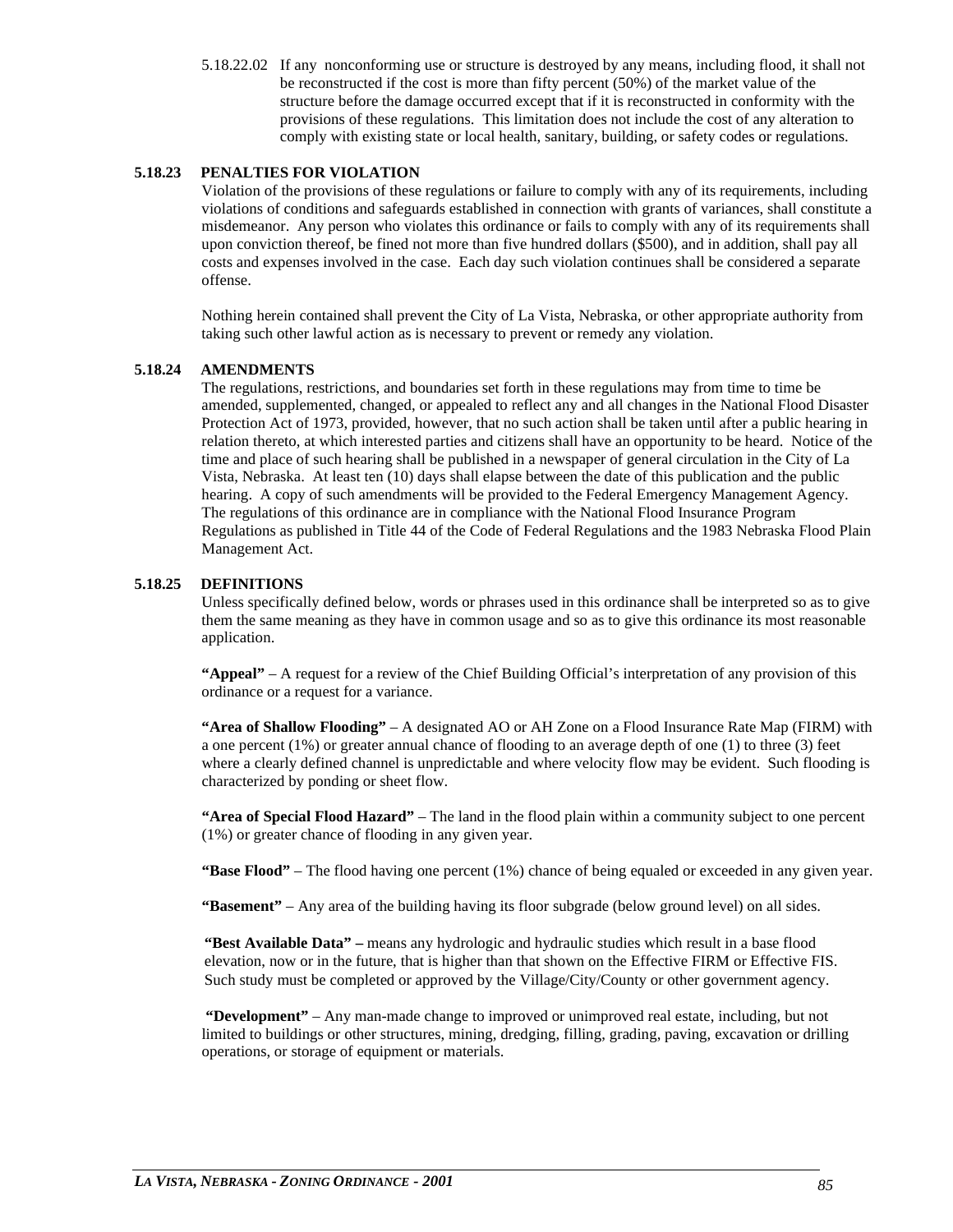**"Existing Construction"** (for the purpose of determining rates) – Structures for which the start of construction commenced before the effective date of the FIRM or before January 1, 1975, for FIRM's effective before that date. "Existing Construction" may also be referred to as "existing structures."

**"Existing Manufactured Home Park or Subdivision"** – A manufactured home park or subdivision for which the construction of facilities for servicing the lots on which the manufactured homes are to be affixed (including, at a minimum, the installation of utilities, the construction of streets, and either final site grading or the pouring of concrete pads) is complete before the effective date of the floodplain management regulations adopted by a community.

**"Expansion to an Existing Manufactured Home Park or Subdivision"** – The preparation of additional sites by the construction of facilities for servicing the lots on which the manufactured homes are to be affixed (including the installation of utilities, the construction of streets, and wither final site grading or the pouring of concrete pads.)

**"Flood or Flooding"** – A general and temporary condition of partial or complete inundation of normally dry land areas from:

- (1) the overflow of inland waters; or
- (2) the unusual and rapid accumulation of runoff of surface waters from any source.

**"Flood Fringe"** – That area of the floodplain, outside of the floodway, that on the average is likely to be flooded once every one-hundred (100) years, i.e. that has a one percent (1%) chance of flood occurrence in any one year.

**"Flood Insurance Rate Map (FIRM)" of "Effective FIRM"** – An official map of a community, on which the Flood Insurance Study has delineated the Flood Hazard Boundaries and the zones establishing insurance rates applicable to the community.

**"Flood Insurance Study (FIS)" or "Effective FIS"** – The official report provided by the Federal Emergency Management Agency. The report contains flood profiles, as well as the Flood Boundary Floodway Map and the water surface elevation of the base flood.

**"Floodplain"** – Any land area susceptible to being inundated by water from any source (see definition of "flooding".)

**"Floodway" or "Regulatory Floodway"** – The channel of a river or other watercourse and the adjacent land areas that must be reserved in order to discharge the base flood without cumulatively increasing the water surface elevation more than one  $(1)$  foot.

**"Freeboard"** – A factor of safety usually expressed in feet above a flood level for purposes of flood plain management. Freeboard tends to compensate for the many unknown factors that could contribute to flood heights greater than the height calculated for a selected flood and floodway conditions, such as wave action, clogged bridge openings, and the hydrological effect of urbanization of the watershed.

**"Highest Adjacent Grade"** – The highest natural elevation of the ground surface prior to construction next to the proposed walls of a structure.

**"Lowest Floor"** – The lowest floor of the lowest enclosed area (including basement.) An unfinished or flood-resistant enclosure, usable solely for parking of vehicles, building access or storage, in an area other than a basement area, is not considered a building's lowest floor, provided that such enclosure is not built so as to render the structure in violation of the applicable non-elevation design requirements of this ordinance.

**"Manufactured Home"** – A structure, transportable in one or more sections, which is built on a permanent chassis and is designed for use with or without a permanent foundation when attached to the required utilities. The term "manufactured home" does not include a "recreational vehicle".

**"Manufactured Home Park or Subdivision"** – A parcel (or contiguous parcels) of land divided into two or more manufactured home lots for rent or sale.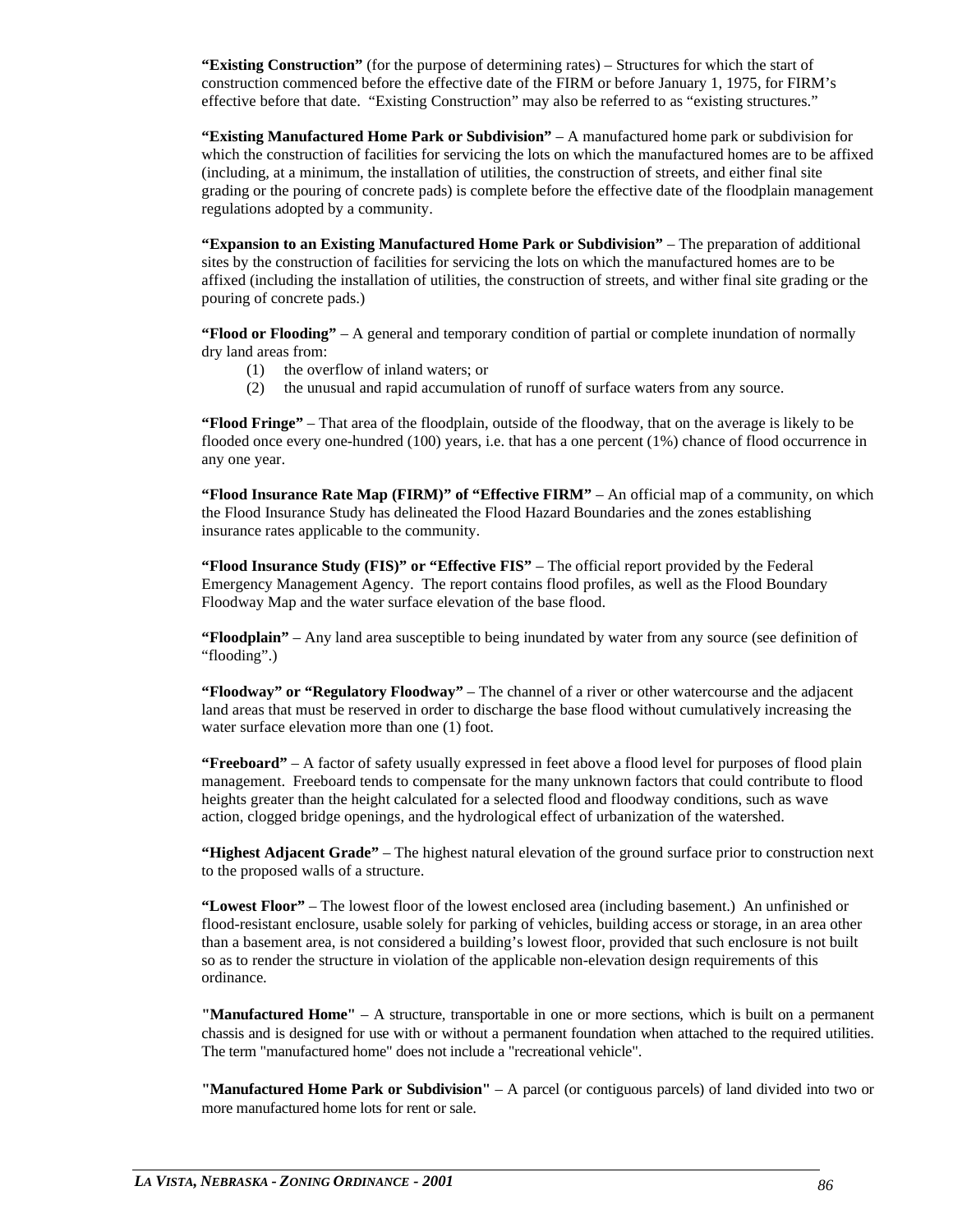**"New Construction"** – For floodplain management purposes, "new construction" means structures for which the "start of construction commenced on or after the effective date of the floodplain management regulation adopted by a community and includes any subsequent improvements to such structures.

**"New Manufactured Home Park or Subdivision"** – A manufactured home park or subdivision for which the construction of facilities for servicing the lots on which the manufactured homes are to be affixed (including at a minimum, the installation of utilities, the construction of streets, and either final site grading or the pouring of concrete pads) is completed on or after the effective date of floodplain management regulations adopted by a community.

**"Overlay District"** – A district in which additional requirements act in conjunction with the underlying zoning district(s). The original zoning district designation does not change.

**"Principally Above Ground"** – At least fifty-one percent (51%) of the actual cash value of the structure is above ground.

**"Recreational Vehicle"** – A vehicle which is (1) built on a single chassis; (2) four hundred (400) square feet or less when measured at the largest horizontal projections; (3) designed to be self-propelled or permanently towable by a light duty truck; and (4) designed primarily not for use as a permanent dwelling but as temporary living quarters for recreational, camping, travel, or seasonal use.

**"Special Flood Hazard Area"** – The land in the floodplain within a community subject to one percent (1%) or greater chance of flooding in any given year.

**"Start of Construction"** (for other than new construction or substantial improvements under the coastal Barrier Resources Act, Pub. L. 97-348) – Includes substantial improvement, and means the date the building permit was issued, provided the actual start of construction, repair, reconstruction, rehabilitation, addition, placement, or other improvement was within one-hundred and eighty (180) days of the permit date. The actual start means the first placement of permanent construction of a structure on a site, such as the pouring of slab or footings, the installation of piles, the construction of columns, or any work beyond the stage of excavation; or the placement of a manufactured home on a foundation. Permanent construction does not include land preparation, such as clearing, grading and filling; nor does it include the installation of streets and/or walkways; nor does it include excavation for a basement, footings, piers, or foundations or the erection of temporary forms; nor does it include the installation on the property of accessory buildings, such as garages or sheds not occupied as dwelling units or not part of the main structure. For a substantial improvement, the actual start of construction means the first alteration of any wall, ceiling, floor, or other structural part of a building, whether or not the alteration affects the external dimensions of the building.

**"Structure"** – A walled and roofed building that is principally above ground, as well as a manufactured home, and a gas or liquid storage tank that is principally above ground.

**"Substantial Damage"** – Damage of any origin sustained by a structure whereby the cost of restoring the structure to its before-damaged condition would equal or exceed fifty percent (50%) of the market value of the structure before the damage occurred.

**"Substantial Improvement"** – Any reconstruction, rehabilitation, addition, or other improvement of a structure, the cost of which equals or exceeds fifty percent (50%) of the market value of the structure before "start of construction" of the improvement. This includes structures which have incurred "substantial damage," regardless of the actual repair work performed. The term does not, however, include either (1) any project for improvement of a structure to correct existing violations of state or local health, sanitary, or safety code specifications which have been identified by the local code enforcement official and which are the minimum necessary to assure safe living conditions, or (2) any alteration of a "historic structure," provided that the alteration will not preclude the structure's continued designation as a "historic structure."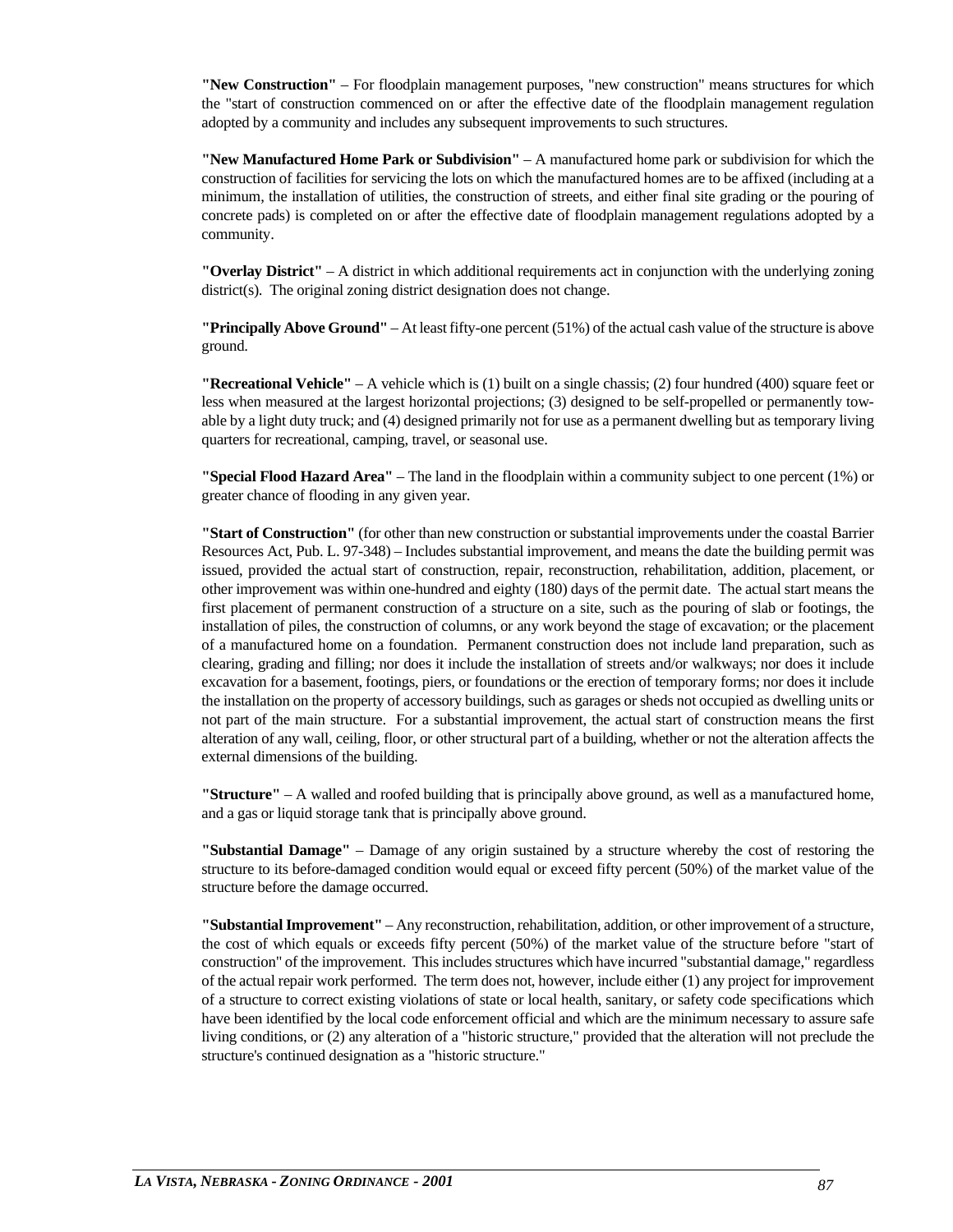**"Variances"** – A grant of relief to a person from the requirements of this ordinance which permits construction in a manner otherwise prohibited by this ordinance where specific enforcement would result in unnecessary hardship.

**"Violation"** – A failure of a structure or other development to be fully compliant with the community's floodplain management regulations.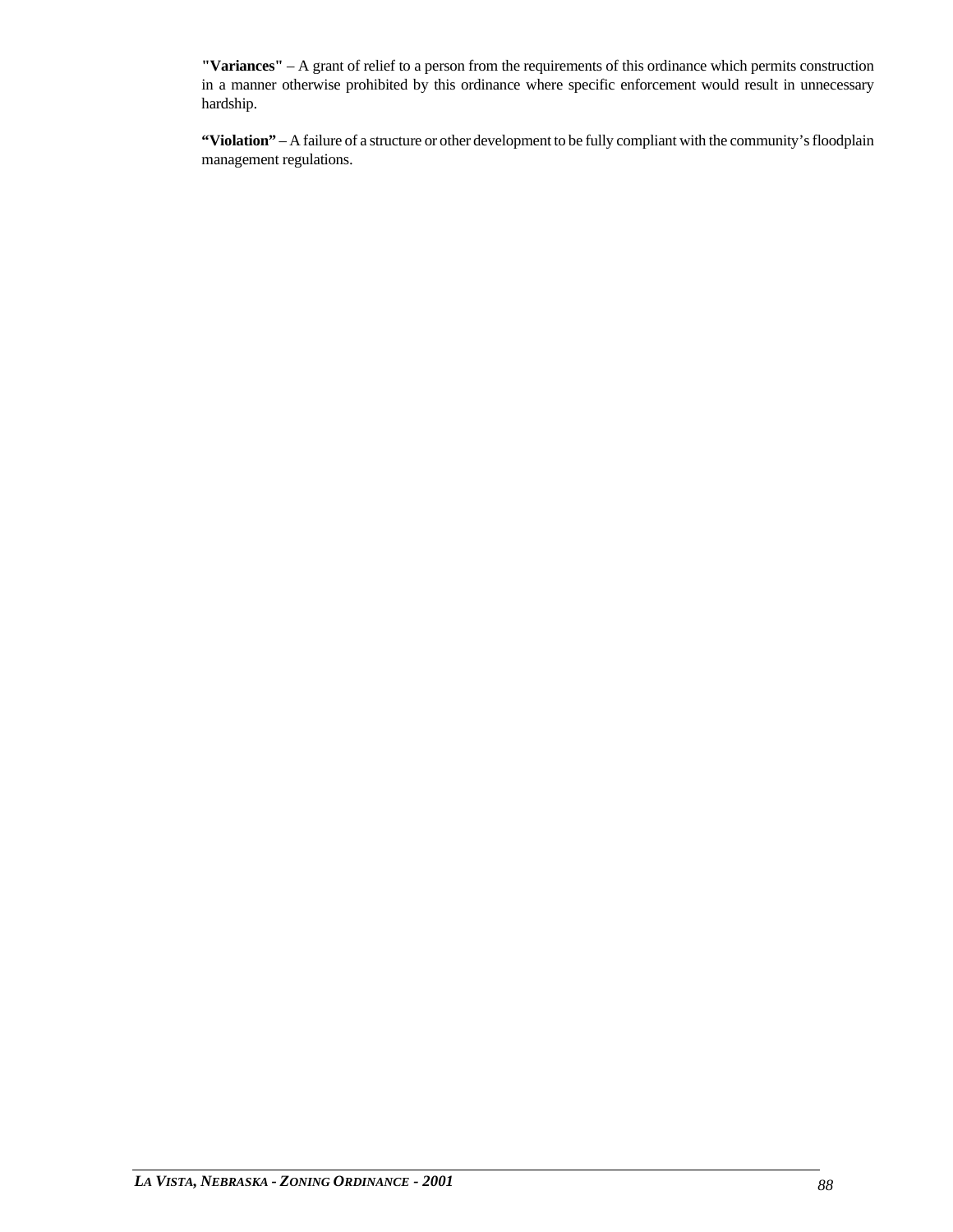# **Section 5.19 MU-CC Mixed Use City Centre District**

- **5.19.01 Intent:** The intent of the Mixed Use Town Centre District (MU-CC) is to:
	- 1. Accommodate mixed use buildings with neighborhood-serving retail, service, and other uses on the ground floor and residential units and office uses above the ground floor;
	- 2. Buildings can be solely residential provided they are designed in a building-forward environment, with buildings at the street edge or having only shallow front setbacks.
	- 3. Encourage development that exhibits the physical design characteristics of pedestrian-oriented, storefront-style shopping streets; and
	- 4. Promote the health and well-being of residents by encouraging physical activity, alternative transportation, and greater social interaction.

# **5.19.02 Permitted Uses:**

Uses are allowed in "MU-CC" zoning districts in accordance with the use table of this section.

| Use Category (Specific Use Type)                                          | MU-CC<br><b>District</b> |
|---------------------------------------------------------------------------|--------------------------|
| <b>Residential:</b>                                                       |                          |
| Artist Live/Work Space located above the ground floor                     | P                        |
| Artist Live/Work Space, ground floor                                      | P                        |
| Bed & breakfasts                                                          | P                        |
| Townhouses/condominiums                                                   | P                        |
| Multi-Family, above ground floor                                          | P                        |
| Multi-Family, ground floor                                                | $\overline{C}$           |
| Senior living: nursing care, rehab facility & assisted living<br>facility | C                        |
| <b>Public and Civic:</b>                                                  |                          |
| Meeting hall                                                              | С                        |
| Museum                                                                    | P                        |
| Publicly owned and operated facilities                                    | P                        |
| Public services                                                           | P                        |
| Recreation areas/parks (public)                                           | P                        |
| Social club/fraternal organizations                                       | C                        |
| Parking Structures or Lots                                                | P                        |
| <b>Commercial:</b>                                                        |                          |
| Antique store                                                             | P                        |
| Apparel shop                                                              | P                        |
| Art gallery                                                               | P                        |
| Attorneys                                                                 | P                        |
| <b>Automated Teller Machines</b>                                          | C                        |
| Bakery shop (retail)                                                      | P                        |
| <b>Banks</b>                                                              | P                        |
| Barber and beauty shop                                                    | P                        |
| Bicycle shop                                                              | P                        |
| Book store, not including uses defined in Adult                           | P                        |

# **Uses Allowed in the MU-CC Zoning District**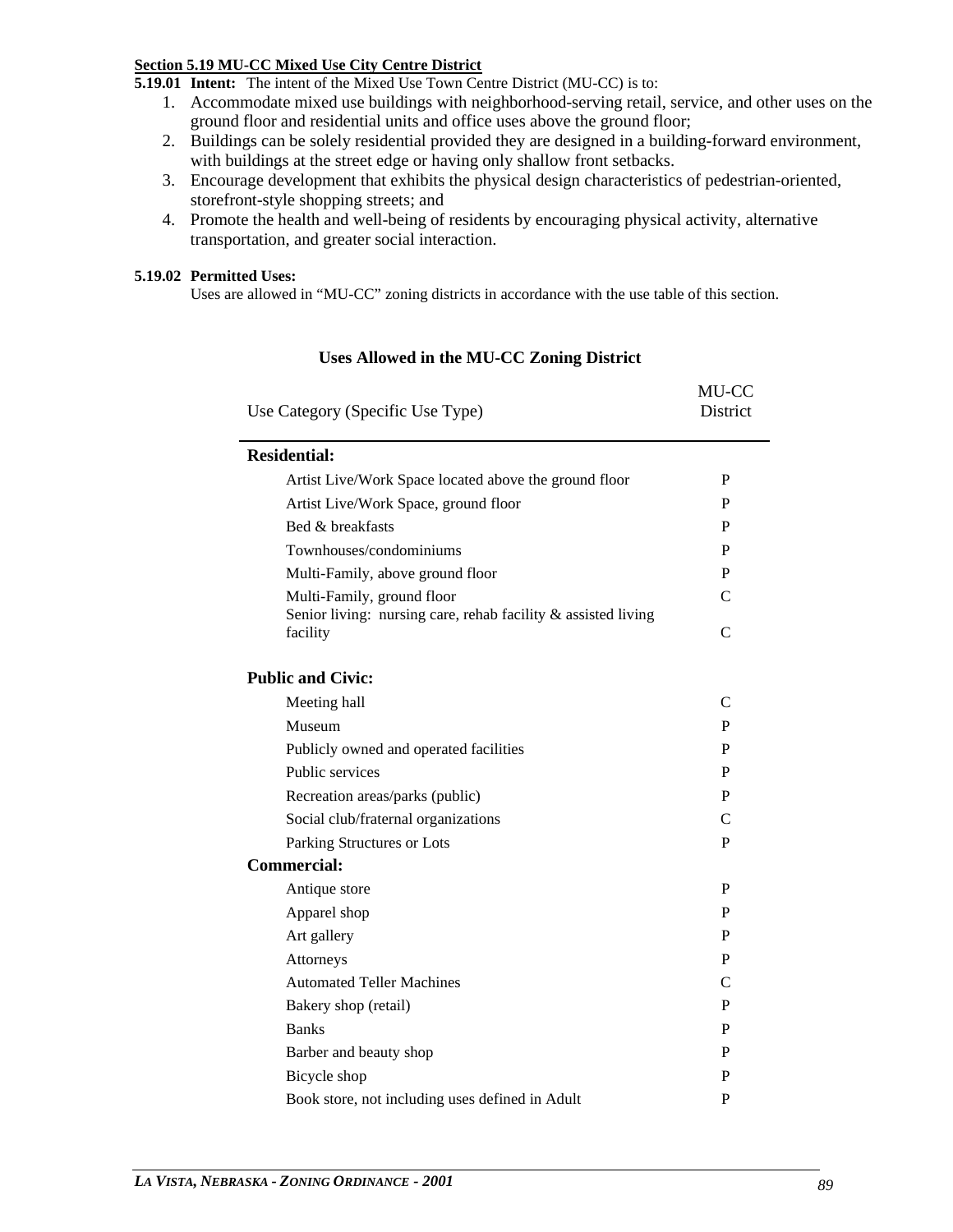| Establishment.                                                 |   |
|----------------------------------------------------------------|---|
| Brew pubs                                                      | P |
| Brew-on premises store                                         | P |
| Business or trade school                                       | C |
| <b>Business services</b>                                       | P |
| Camera store                                                   | P |
| Charitable organizations                                       | C |
| Child care (center)                                            | P |
| Coffee kiosks                                                  | P |
| <b>Communication services</b>                                  | C |
| Computer store                                                 | P |
| Confectionery                                                  | P |
| Credit services                                                | P |
| Dairy product sales                                            | P |
| Dance studio                                                   | P |
| Dental office                                                  | P |
| Department store                                               | P |
| Drug store                                                     | P |
| Dry cleaning & laundry pickup                                  | P |
| Event center                                                   | C |
| Exercise, fitness & tanning spa                                | P |
| Finance/investment services                                    | P |
| Fireworks stands                                               | т |
| Floral shop                                                    | P |
| Food sales (general)                                           | P |
| Food sales (limited)                                           | P |
| Furniture store or showroom                                    | P |
| Gift shop                                                      | P |
| Gunsmith                                                       | C |
| Hardware store                                                 | P |
| Health club or recreation facility, not including uses defined | C |
| in Adult Establishment.                                        |   |
| Hobby, craft store                                             | P |
| Home occupations                                               | C |
| Hotels, including restaurants, convention and meeting          | P |
| facilities and other related uses, not including uses defined  |   |
| in Adult Establishment.                                        |   |
| Insurance                                                      | P |
| Jewelry store                                                  | P |
| Liquor store                                                   | P |
| Locksmith                                                      | P |
| Mail order services                                            | C |
| Meat market, retail                                            | C |
| Medical office                                                 | P |
| Micro-breweries, connected to restaurant                       | P |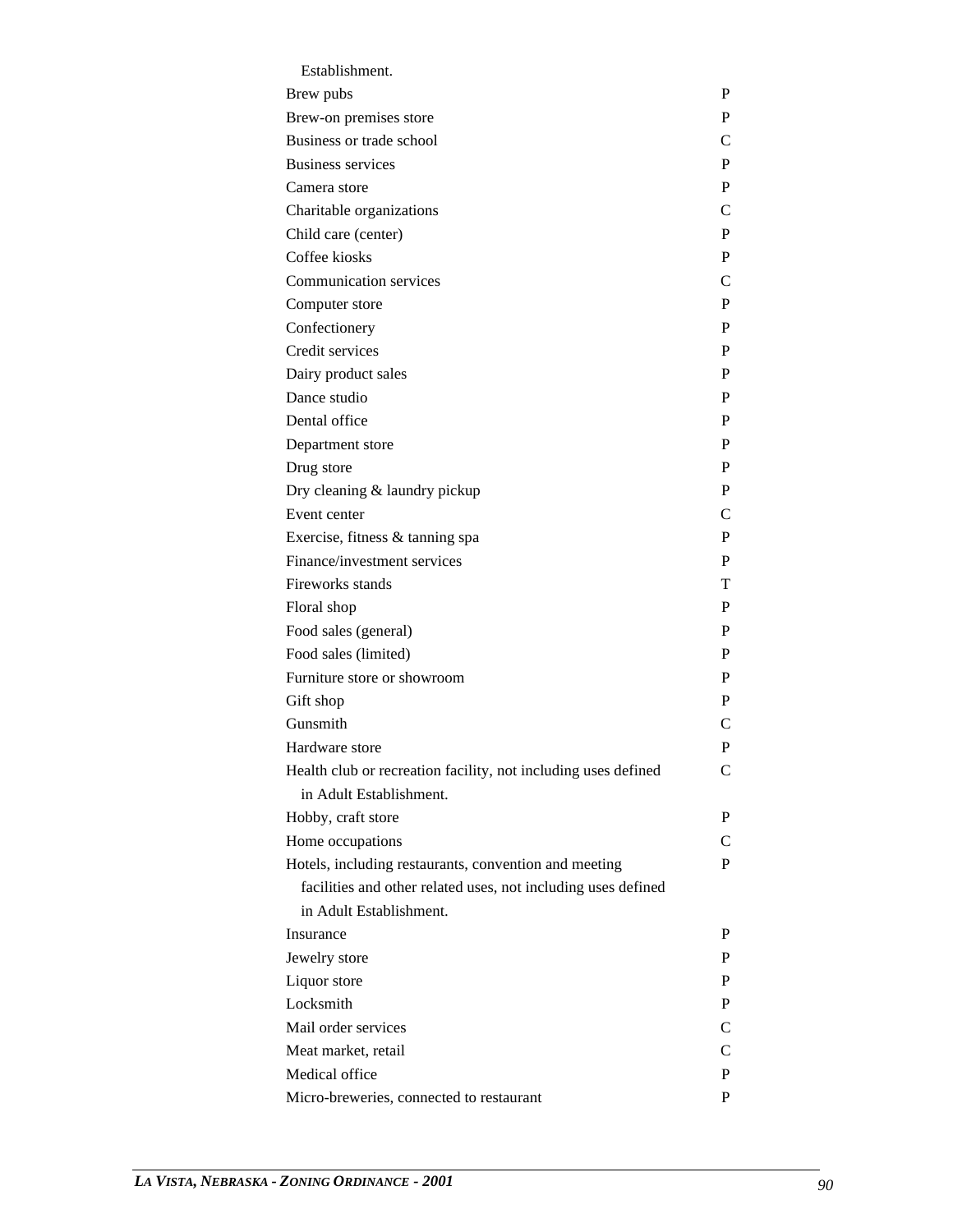| Music retail store                                                                                                                  | P         |
|-------------------------------------------------------------------------------------------------------------------------------------|-----------|
| Music studio                                                                                                                        | P         |
| <b>Newsstands</b>                                                                                                                   | P         |
| Office                                                                                                                              | P         |
| Open-air farmers markets                                                                                                            | P         |
| Outdoor display of merchandise                                                                                                      | P         |
| Paint store<br>Personal Services, not including uses defined in Adult<br>Entertainment Establishment. (Ordinance No. 1369, 10-1-19) | P<br>P    |
| Pet health services                                                                                                                 | P         |
| Pet shop                                                                                                                            | C         |
| Photographer                                                                                                                        | P         |
| Picture framing shop                                                                                                                | P         |
| Pinball or video games business                                                                                                     | C         |
| Produce stands                                                                                                                      | P         |
| Real estate offices                                                                                                                 | P         |
| Recreational establishments                                                                                                         | C         |
| Restaurants, café, and fast food                                                                                                    | P         |
| Second hand stores                                                                                                                  | C         |
| Security brokers                                                                                                                    | P         |
| Shoe store                                                                                                                          | P         |
| Sporting goods                                                                                                                      | P         |
| Stamp and coin stores                                                                                                               | P         |
| Tailors and dressmakers                                                                                                             | P         |
| Tanning salon                                                                                                                       | P         |
| Tavern and cocktail lounge, not including uses defined in<br>Adult Establishment.                                                   | P         |
| Theater, indoor, not including uses defined in<br>Adult Establishment.                                                              | P         |
| Title abstracting                                                                                                                   | P         |
| Toy store                                                                                                                           | ${\bf P}$ |
| Travel agencies                                                                                                                     | P         |
| Tutoring and Exam Preparation Services                                                                                              | P         |
| Video store, not including uses defined in Adult<br>Establishment.                                                                  | P         |
| <b>Industrial:</b>                                                                                                                  |           |
| Manufacturing: Artisan (Limited)                                                                                                    | C         |
| (hand tools only: e.g., jewelry or ceramics)                                                                                        |           |
| Other:                                                                                                                              |           |
| Temporary structures (events)                                                                                                       | T         |
| Temporary structures (construction)                                                                                                 | T         |
|                                                                                                                                     |           |

 $P =$  permitted by right;  $C =$  conditional use;  $T =$  temporary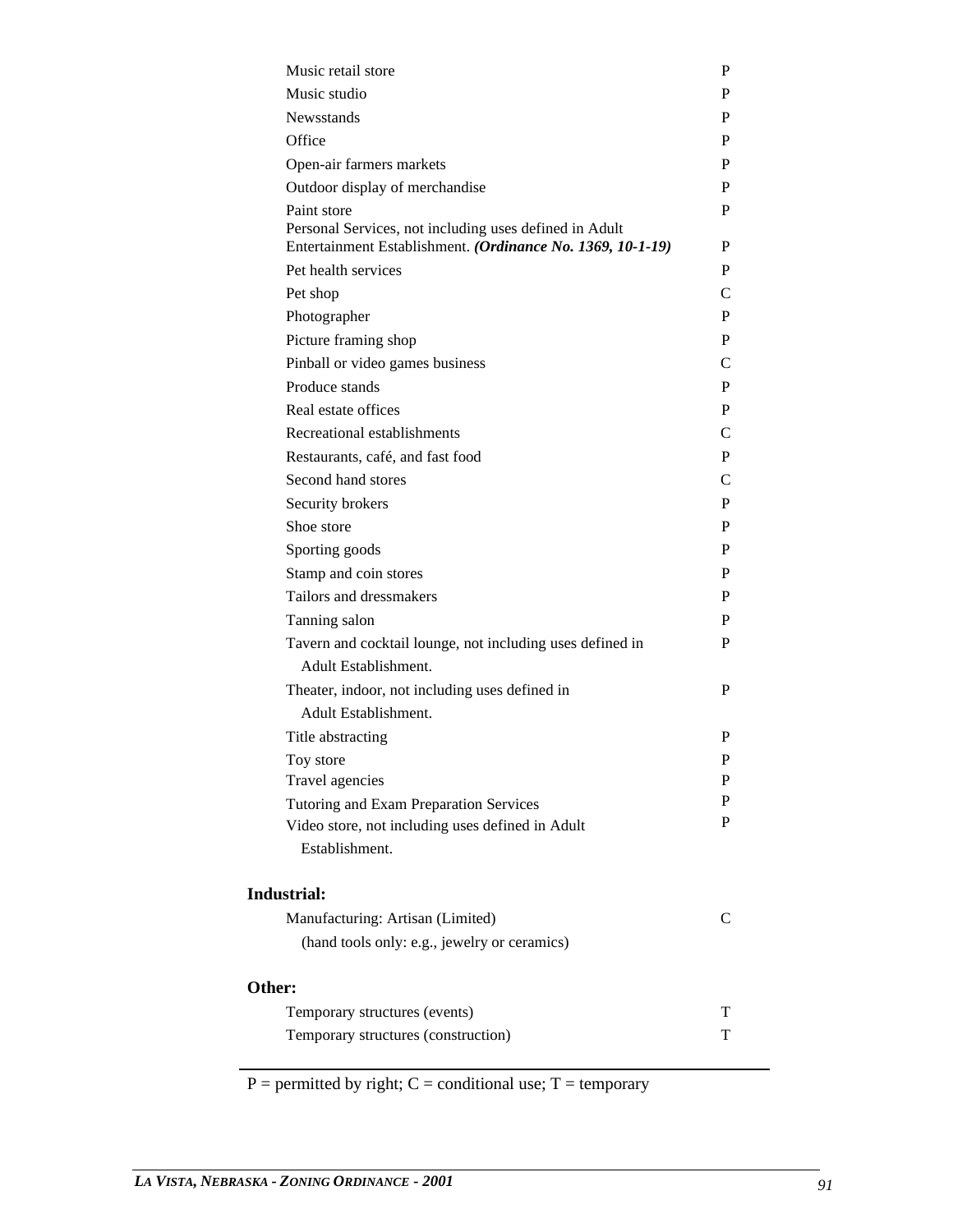#### **5.19.03 Permitted Accessory Uses**

| 5.19.03.01 | Buildings and uses customarily incidental to the permitted uses.                      |
|------------|---------------------------------------------------------------------------------------|
| 5.19.03.02 | Urban residential storage as an accessory to a primary residential use.               |
| 5.19.03.03 | Parking as permitted in Section 7.05 through 7.09.                                    |
| 5.19.03.04 | Signs allowed in Section 7.01 through 7.04.                                           |
| 5.19.03.05 | Landscaping as required by Section 7.17.                                              |
| 5.19.03.06 | Solar Energy Conversion Systems as provided for in Section 7.15. (Ordinance No. 1389, |
|            | $3 - 3 - 2020$                                                                        |

# **5.19.04 Setbacks**

- 1. The entire building façade must abut front and street side property lines or be located within 10 feet of such property lines.
- 2. No rear setback shall be required, except where the rear lot line is contiguous to a residential use, in which case the following standards shall apply:
	- a. There shall be a minimum rear setback of twenty (25) feet the full width of the lot;
- 3. No interior side setbacks are required in the MU-CC district, except when MU-CC zoned property abuts a residential use, in which case the minimum side setback required in the MU-CC district shall be the same as required for a residential use on the abutting residentially-zoned lot.

# **5.19.05 Building Height**

The maximum building height shall be 90 feet.

# **5.19.06 Off-Street Parking**

- 1. No off-street parking is required in the MU-CC district.
- 2. If off-street parking is utilized, it shall comply with Sections 7.08-7.09 of this ordinance.
- 3. All parking spaces shall be paved with asphalt, concrete or other approved hard surface.
- 4. The use of shared parking is encouraged.
- *5.* Off-street parking spaces should be located to the rear of the main façade of the principal building or otherwise screened to satisfy the screening requirements of the district design standards.

#### **5.19.10 Circulation and Connectivity**

Uses shall be integrated with the surrounding community, easily accessible, and have a good internal circulation system for a variety of travel options.

- 1. Internal walk connections are required between buildings, and from buildings to all on site facilities, such as parking areas, bicycle facilities, and open space.
- 2. External walk connections are required to provide direct access from all buildings on the site to existing or planned sidewalks, adjacent multi-use trails, parks, and greenways.